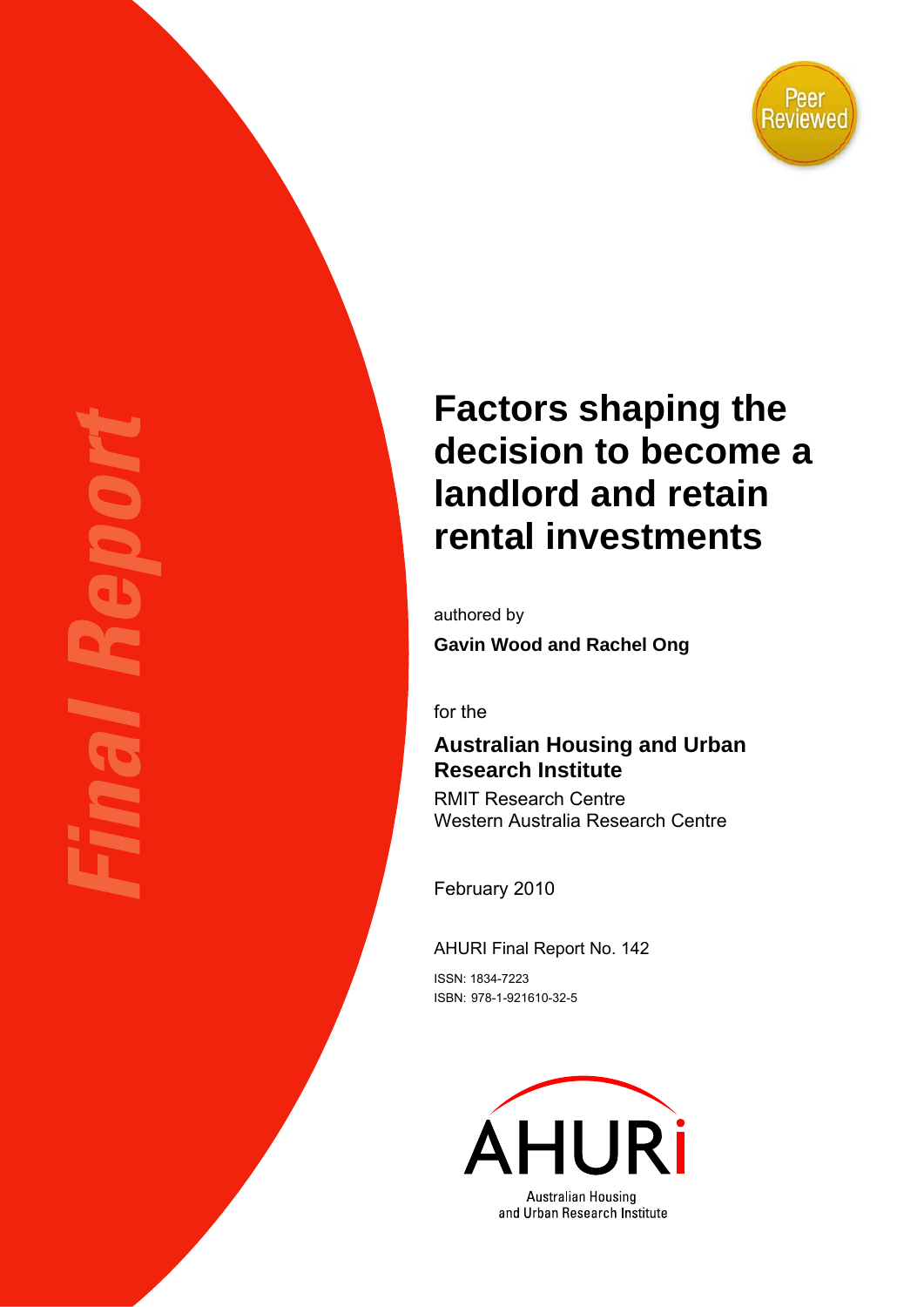| <b>Authors</b>            | Wood, Gavin                                                                                                                                                                                                                                                        | <b>RMIT University</b>                                        |  |  |  |
|---------------------------|--------------------------------------------------------------------------------------------------------------------------------------------------------------------------------------------------------------------------------------------------------------------|---------------------------------------------------------------|--|--|--|
|                           | Ong, Rachel                                                                                                                                                                                                                                                        | <b>Curtin University</b>                                      |  |  |  |
| <b>Title</b>              | Factors shaping the decision to become a landlord and retain rental<br>investments                                                                                                                                                                                 |                                                               |  |  |  |
| <b>ISBN</b>               | 978-1-921610-32-5                                                                                                                                                                                                                                                  |                                                               |  |  |  |
| <b>Format</b>             | <b>PDF</b>                                                                                                                                                                                                                                                         |                                                               |  |  |  |
| <b>Key Words</b>          | <i>investments</i>                                                                                                                                                                                                                                                 | factors, shaping, decision, become, landlord, retain, rental, |  |  |  |
| <b>Editor</b>             | Jim Davison                                                                                                                                                                                                                                                        | <b>AHURI National Office</b>                                  |  |  |  |
| <b>Publisher</b>          | Australian Housing and Urban Research Institute<br>Melbourne, Australia                                                                                                                                                                                            |                                                               |  |  |  |
| <b>Series</b>             | AHURI Final Report; no. 142                                                                                                                                                                                                                                        |                                                               |  |  |  |
| <b>ISSN</b>               | 1834-7223                                                                                                                                                                                                                                                          |                                                               |  |  |  |
| <b>Preferred Citation</b> | Wood, G et al. (2010) Factors shaping the decision to become a<br>landlord and retain rental investments. AHURI Final Report No. 142.<br>Melbourne: Australian Housing and Urban Research Institute, RMIT<br>Research Centre and Western Australia Research Centre |                                                               |  |  |  |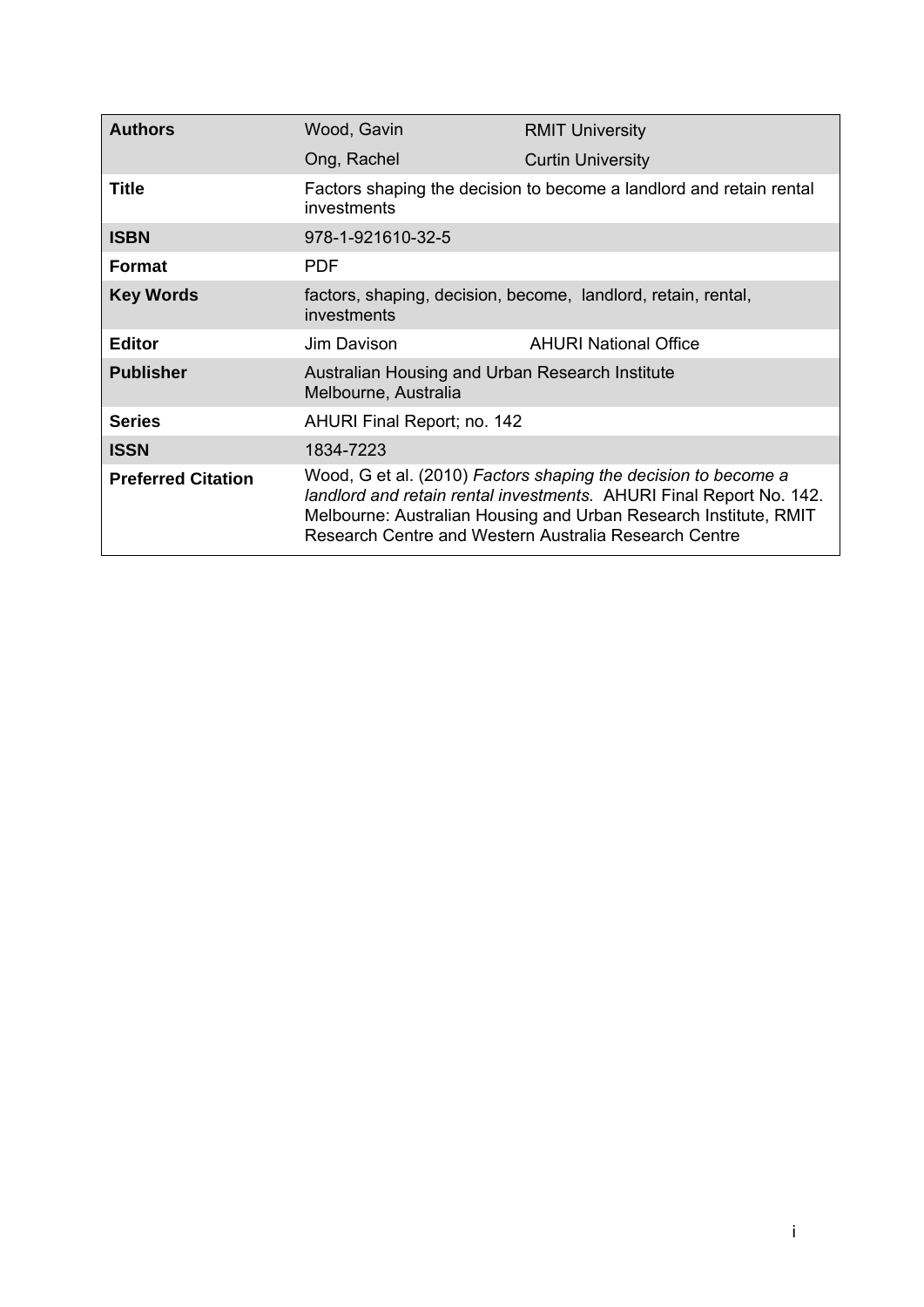#### **ACKNOWLEDGEMENTS**

This material was produced with funding from the Australian Government and the Australian states and territories. AHURI Ltd gratefully acknowledges the financial and other support it has received from the Australian, state and territory governments, without which this work would not have been possible.

AHURI comprises a network of fourteen universities clustered into seven Research Centres across Australia. Research Centre contributions, both financial and in-kind, have made the completion of this report possible.

The authors would like to thank Alice Stoakes from RMIT University, who updated the AHURI-3M tax-benefit simulator for the year 2002–03.

#### **DISCLAIMER**

AHURI Ltd is an independent, non-political body which has supported this project as part of its program of research into housing and urban development, which it hopes will be of value to policy-makers, researchers, industry and communities. The opinions in this publication reflect the views of the authors and do not necessarily reflect those of AHURI Ltd, its Board or its funding organisations. No responsibility is accepted by AHURI Ltd or its Board or its funders for the accuracy or omission of any statement, opinion, advice or information in this publication.

This paper uses unit record data from the Household, Income and Labour Dynamics in Australia (HILDA) Survey. The HILDA Project was initiated and is funded by the Australian Government Department of Families, Housing, Community Services, and Indigenous Affairs (FaHCSIA) and is managed by the Melbourne Institute of Applied Economic and Social Research (MIAESR). The findings and views reported in this paper, however, are those of the authors and should not be attributed to either FaCHSIA or the MIAESR.

#### **AHURI FINAL REPORT SERIES**

AHURI Final Reports is a refereed series presenting the results of original research to a diverse readership of policy-makers, researchers and practitioners.

#### **PEER REVIEW STATEMENT**

An objective assessment of all reports published in the AHURI Final Report Series by carefully selected experts in the field ensures that material of the highest quality is published. The AHURI Final Report Series employs a double-blind peer review of the full Final Report—where anonymity is strictly observed between authors and referees.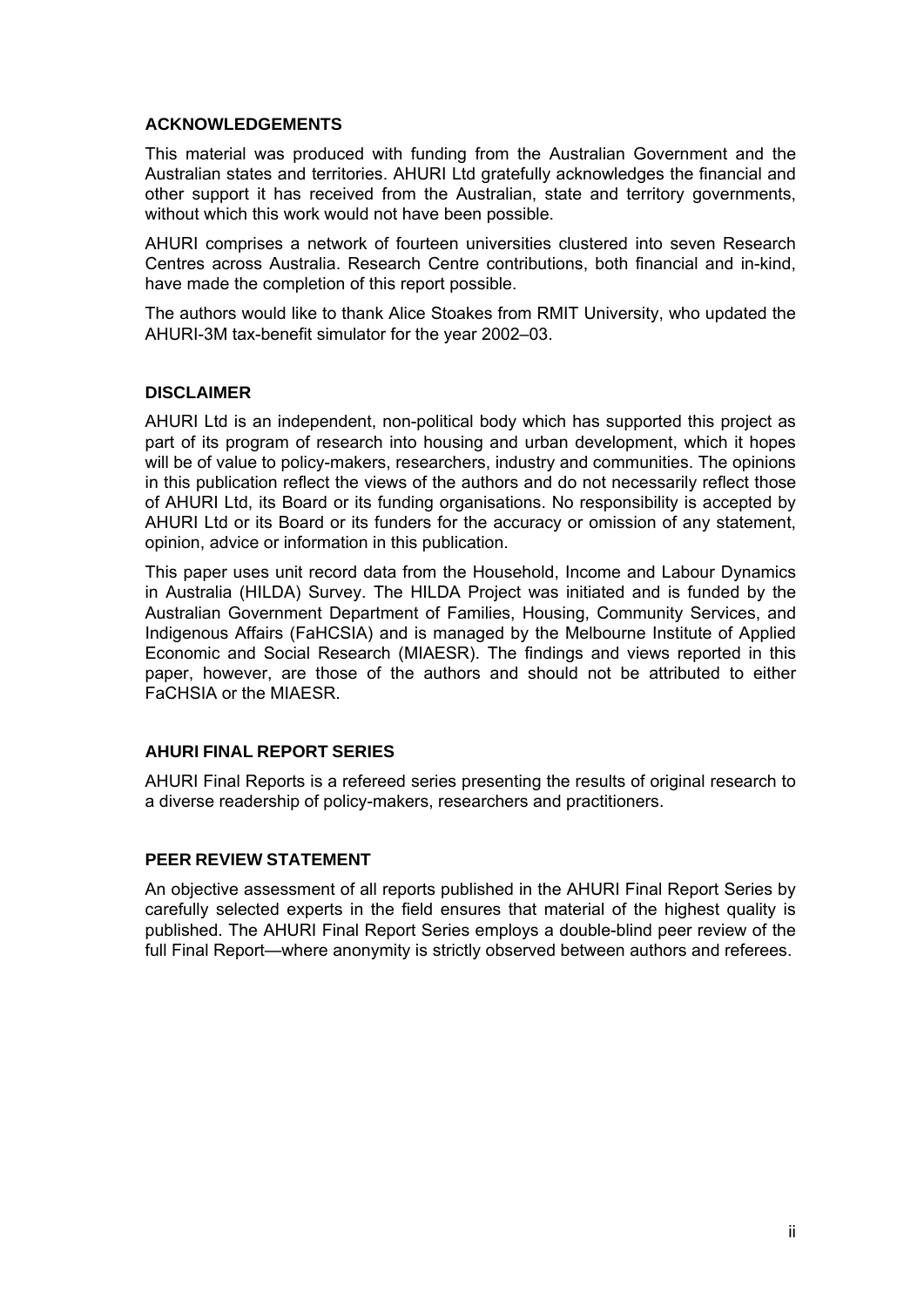## **CONTENTS**

| 1. |       |                                                                                        |  |
|----|-------|----------------------------------------------------------------------------------------|--|
|    |       |                                                                                        |  |
|    |       |                                                                                        |  |
|    |       |                                                                                        |  |
|    |       |                                                                                        |  |
| 2  |       |                                                                                        |  |
|    |       |                                                                                        |  |
|    | 2.1.1 | Identification of Landlord and Rental Property Values  12                              |  |
|    | 2.1.2 |                                                                                        |  |
|    |       |                                                                                        |  |
|    |       |                                                                                        |  |
| 3  |       | WHAT MOTIVATES INVESTORS TO HOLD ON TO THEIR RENTAL                                    |  |
|    |       |                                                                                        |  |
|    |       |                                                                                        |  |
|    |       | 3.2 Propensity to Retain Rental Investments between 2002 and 2006  28                  |  |
|    | 3.2.1 |                                                                                        |  |
|    | 3.2.2 |                                                                                        |  |
|    | 3.2.3 |                                                                                        |  |
| 4  |       | WHAT MOTIVATES AUSTRALIANS TO BECOME RENTAL INVESTORS? 34                              |  |
|    |       |                                                                                        |  |
|    | 4.1.1 |                                                                                        |  |
|    | 4.1.2 |                                                                                        |  |
|    |       |                                                                                        |  |
|    |       |                                                                                        |  |
| 5  |       | <b>POLICY IMPLICATIONS AND FUTURE DIRECTIONS FOR RESEARCH 43</b>                       |  |
|    |       |                                                                                        |  |
|    |       |                                                                                        |  |
|    |       | Appendix 1: Formal Description of Investors' User Cost of Capital  49                  |  |
|    |       | Appendix 2: Wealth and Debt Profile of Investors and Other Australians, 2002 51        |  |
|    |       | Appendix 3: Proportion of Negatively-geared Investors, by Alternative Data Sources. 52 |  |
|    |       | Appendix 4: Impact of Quarantining Negative Gearing on Rents in the Private Rental     |  |
|    |       | Appendix 5: Impact of an Upfront Grant on Landlords' Probability of Retaining Rental   |  |
|    |       | Appendix 6: Formal Description of Sub-tenure Choice Estimation Method  55              |  |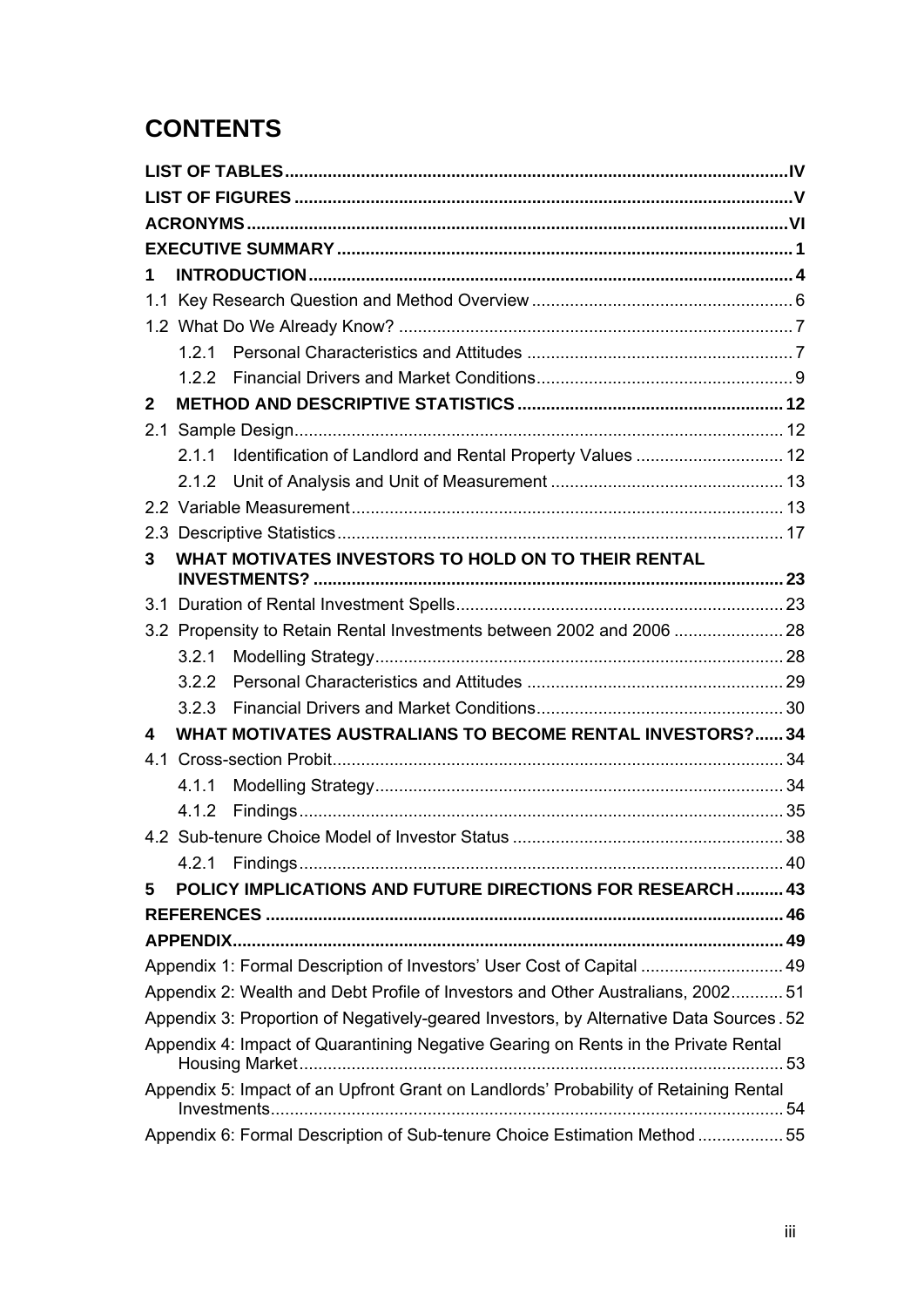## <span id="page-4-0"></span>**LIST OF TABLES**

| Table 2: List of variables/motivators prompting rental investment and duration of rental       |  |
|------------------------------------------------------------------------------------------------|--|
| Table 3: Characteristics of investors and other Australians, 2002 and 2006 17                  |  |
| Table 4: Income unit wealth and debt of investors and other Australians, 2006 20               |  |
|                                                                                                |  |
|                                                                                                |  |
| Table 7: Probability of 2002 investors retaining rental investment in 200632                   |  |
|                                                                                                |  |
| Table 8: Predictive performance of models of probability of retaining rental investment<br>.33 |  |
| Table 9: Probability of being an investor in 2006 (cross section probit)36                     |  |
|                                                                                                |  |
| Table 11: Number and proportion in each sub-tenure choice category, 2006 40                    |  |
| Table 12: Probability of being an investor in 2006 (sub-tenure choice ordered probit)          |  |

[Table A 1: Income unit wealth and debt of investors and other Australians, 2002 ..... 51](#page-57-0)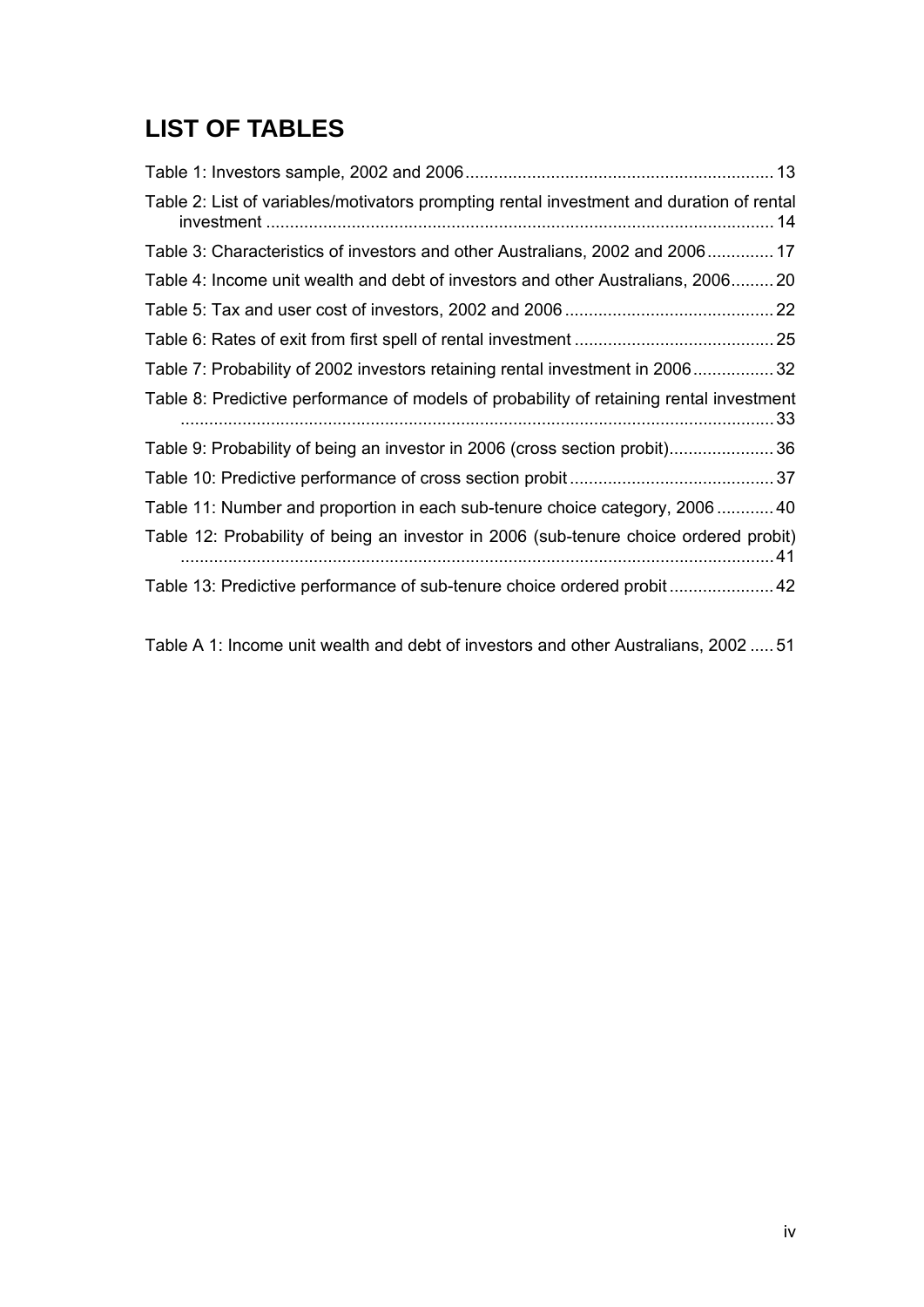## <span id="page-5-0"></span>**LIST OF FIGURES**

| Figure 1: Real house prices and rents, 1995–2006, all capital cities 4                        |
|-----------------------------------------------------------------------------------------------|
| Figure 2: Survival in first spell of rental investment, by age band in first year of spell 26 |
| Figure 3: Survival in first spell of rental investment, by highest educational qualification  |
| Figure 4: Survival in first spell of rental investment, by equivalised income unit            |
| Figure 5: Survival in first spell of rental investment, by whether negatively geared          |
|                                                                                               |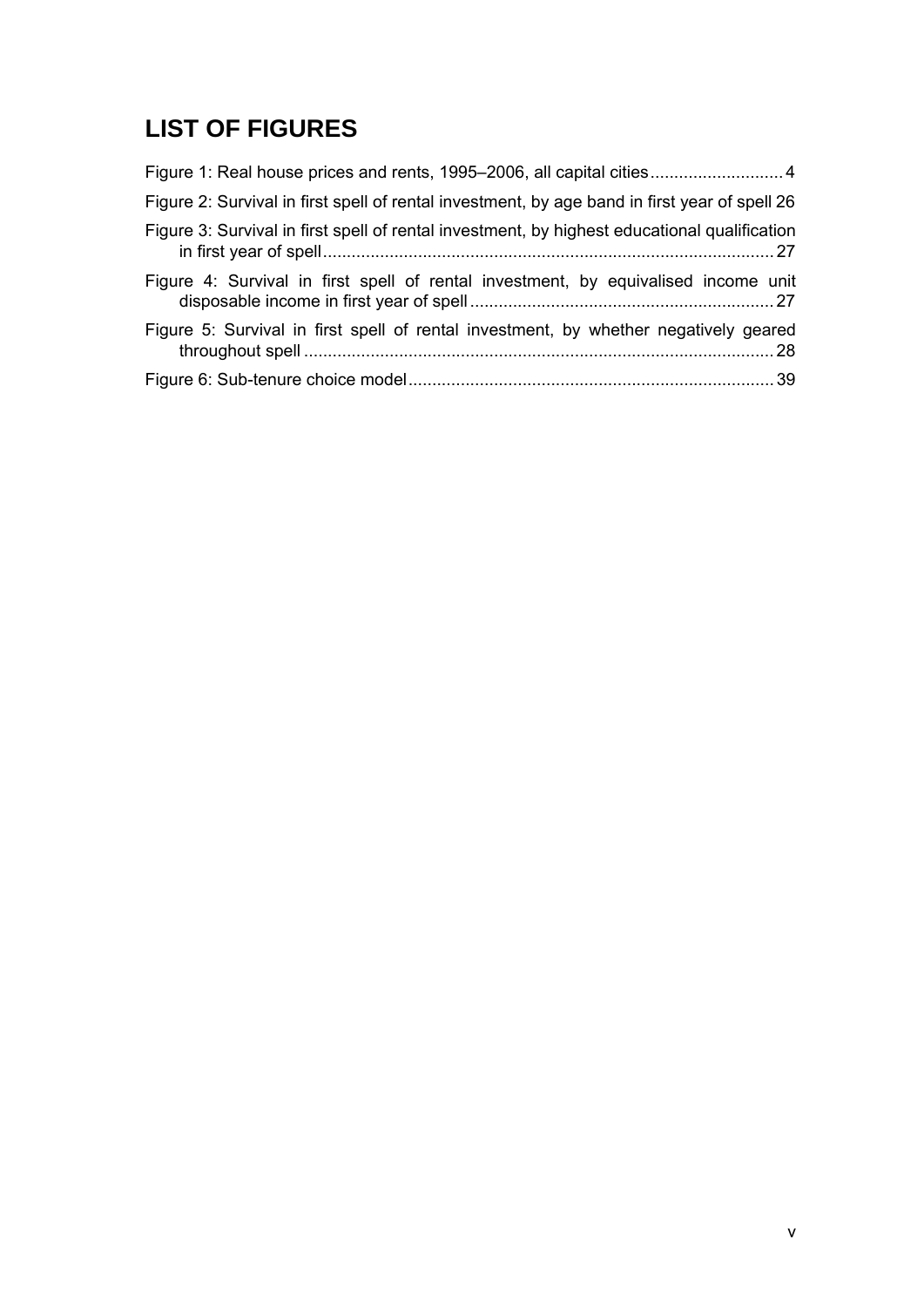## <span id="page-6-0"></span>**ACRONYMS**

| AHURI-3M       | Australian Housing and Urban Research Institute Housing<br><b>Market Microsimulation Model</b> |  |  |  |  |  |
|----------------|------------------------------------------------------------------------------------------------|--|--|--|--|--|
| <b>DCLG</b>    | Department of Communities and Local Government                                                 |  |  |  |  |  |
| <b>FaHCSIA</b> | Department of Families, Housing, Community Services, and<br><b>Indigenous Affairs</b>          |  |  |  |  |  |
| <b>HILDA</b>   | Household, Income and Labour Dynamics in Australia Survey                                      |  |  |  |  |  |
| <b>MCP</b>     | <b>Market Conditions and Portfolio</b>                                                         |  |  |  |  |  |
| <b>MIAESR</b>  | Melbourne Institute of Applied Economic and Social Research                                    |  |  |  |  |  |
| <b>NRAS</b>    | National Rental Affordability Scheme                                                           |  |  |  |  |  |
| <b>PCA</b>     | <b>Personal Characteristics and Attitudes</b>                                                  |  |  |  |  |  |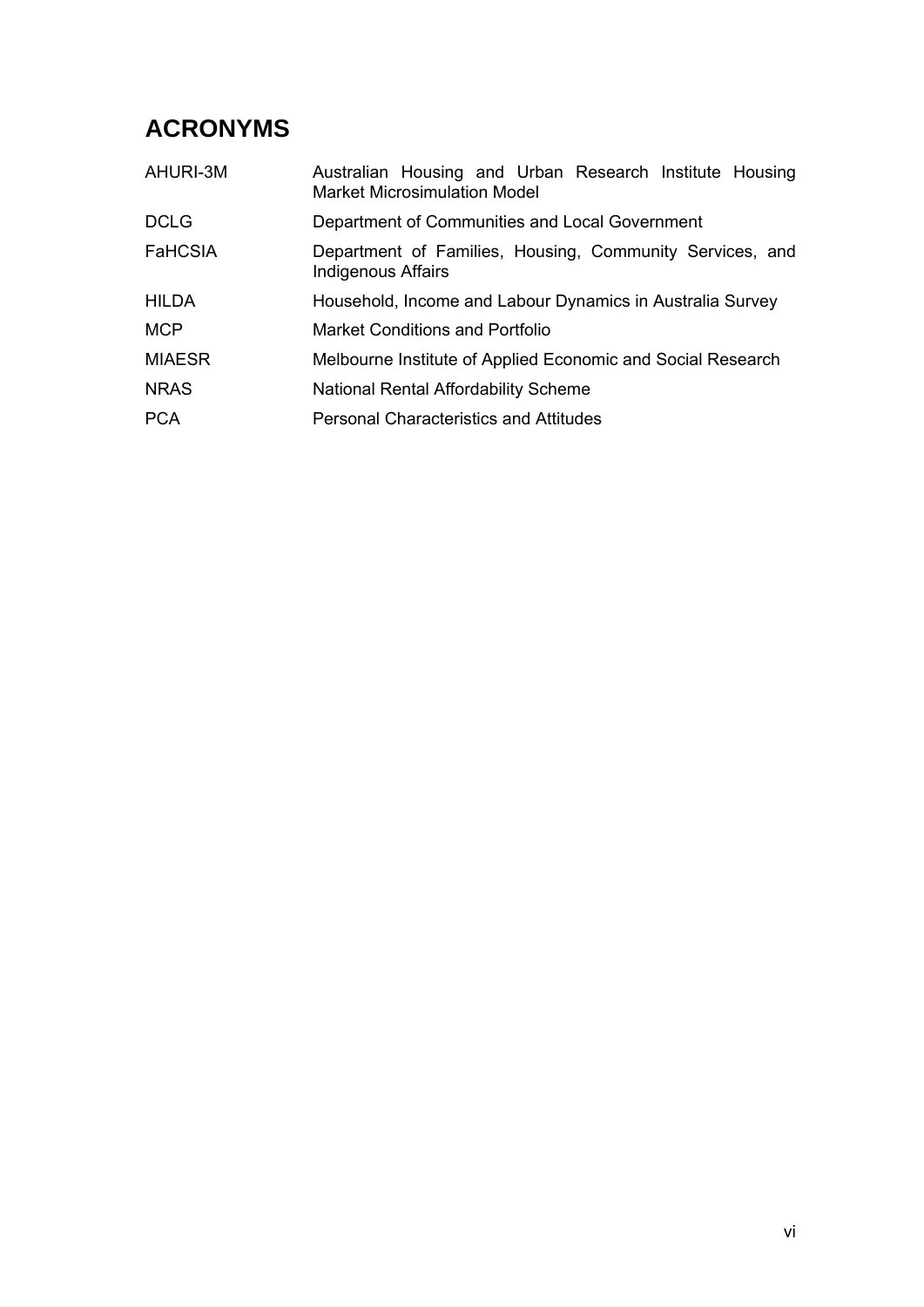## <span id="page-7-0"></span>**EXECUTIVE SUMMARY**

The key research question addressed in this report is:

What are the factors that help shape whether a person will become a landlord and, once a person has decided to become a landlord, the duration of their investment in the private rental housing market?

The supply of private rental housing has become more prominent in the debates around affordable housing as house prices have increasingly gotten out of the reach of prospective home owners, and rents have spiralled in rental housing. There is a concern that private rental markets are failing on the supply side due to principalagent problems, taxation measures and regulations. In this project, we explore the role of different variables in shaping the supply decisions of private rental investors. This exploration will shed insights on how policy initiatives such as tax measures will impact on the economic costs of landlords, and how this will in turn affect their propensity to hold onto property investments.

The analysis is conducted using waves 1 to 6 of the Household, Income and Labour Dynamics in Australia (HILDA) Survey, covering the period 2001 to 2006. The HILDA Survey tracks a nationally representative sample of Australian households over time, allowing us to observe Australians who become landlords and the duration of their rental investments (holding periods). The sample comprises adult individuals with complete records from waves 1 to 6. Our approach involves the construction of measures of landlord after-tax economic costs (their user cost of capital) that are then used in one panel model and two cross section models to explore the role of various variables in shaping the supply decisions of rental investors.

We first track the sample of rental investors from the start of their first spell of rental investment, through to the end of the data collection period. We find that:

- $\rightarrow$  One in four investors exit within a year. For the tenant that places a high value on a secure residential address, there appears to be a worryingly high probability (25%) that they will need to search for alternative housing opportunities within 12 months.
- $\rightarrow$  After year one there is a steep decline in the rate of exit from the rental property market. Hence, there appears to be a second group of investors that 'stay the course', and are a source of secure accommodation.
- $\rightarrow$  The evidence suggests that younger, negatively geared investors, with relatively low levels of income and human capital are more likely to realise property investments at any point in a spell of rental investment.

We employ regression modelling techniques to help us to unravel causal links. First, we estimate a probit model of whether 2002 investors survive or exit the market by 2006 as a function of their personal characteristics and financial variables. We find that, in general, the personal characteristics and attitudes of investors do not influence decisions about when and whether to realise property investments. Retirement status is an important exception. However, financial variables do matter:

 $\rightarrow$  The gross rental yield has a statistically significant negative effect; since properties with higher gross rental yields typically have lower expected rates of capital gain, it would seem these expectations persuade some investors to realise their property investments.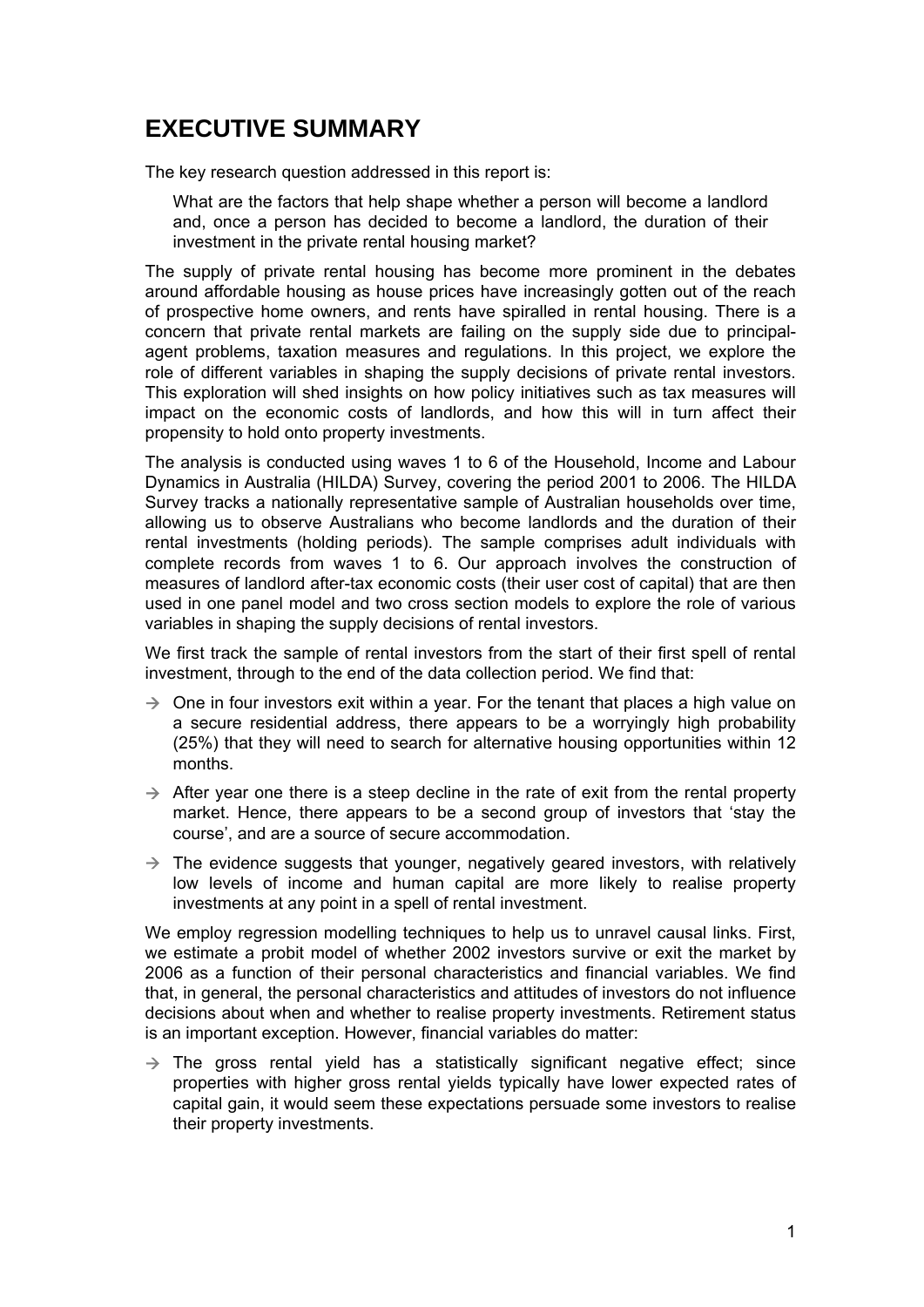- $\rightarrow$  An after-tax economic cost (user cost) variable is even more influential; its negative impact implies that higher after-tax economic costs eat into returns and persuade many investors to exit the market.
- $\rightarrow$  Negatively geared investors are more likely to exit the market. These investors might be churning in and out of rental properties. While this can adversely impact on tenants because their housing circumstances become more precarious, the supply of rental housing may be more responsive to changing market conditions with potential efficiency gains.

The propensity of investors to hold on to their rental properties is one dimension of the supply of rental housing. A second equally important dimension is the decision to invest in rental property. All the financial variables other than inheritance are statistically significant in an unordered probit model of the propensity to invest:

- $\rightarrow$  The most important driver of rental investment behaviour is a person's after-tax economic costs (user cost of capital).
- $\rightarrow$  Superannuation and rental housing are substitutes in wealth portfolios, but the substitution effect is weak, so that growing superannuation balances in the future are unlikely to threaten rental housing supply. There are important caveats to this conclusion (see below).
- $\rightarrow$  Unsecured debt restrains plans to invest in rental housing as lending criteria become more difficult to meet, but again this variable has modest effects.
- $\rightarrow$  In summary, our findings portray the typical investor as a middle aged high tax bracket individual with modest superannuation, little unsecured debt and a continuous employment record.

We estimate a sub-tenure choice model which postulates that we all have a consumption demand for housing, to meet shelter and comfort needs, and an investment demand for housing as an asset that forms part of a balanced wealth portfolio. Australians with a consumption demand that is high relative to their investment demand for housing will rent, and continue to do so as long as the consumption demand exceeds investment demand. As their investment demand converges on the consumption demand for housing, as might eventuate when more wealth is accumulated over the life course, so households reach a threshold that tips them into home ownership. When investment demand exceeds consumption demand by a large margin, households will have more than satiated their consumption demand, and meet their additional investment demand by investing in rental properties. This theoretical model prompts estimation of an ordered probit model. Once again we find that financial variables, and in particular the user cost of capital, are statistically significant and in the case of the user cost variable, quantitatively large. The key difference with the non-ordered probit model is the new evidence that demographics, attitudes and saving behaviour do matter. These findings largely confirm the hypotheses put forward in Seelig et al (2009).

The results presented in this report prompt some important questions for future research. First, the importance of user cost of capital is an important policy finding because it is clear that changes to policy that impact on the user cost measure could have major effects on the propensity to invest, and the willingness of landlords to remain in the market. Monetary policy will therefore have potentially significant impacts and hence strong cyclical patterns to rental investment can be expected. But we should also note that both federal and state governments set tax parameters that will determine landlord user costs. Confidence in these policy implications would be further strengthened if corroborated by alternative methods of estimation such as time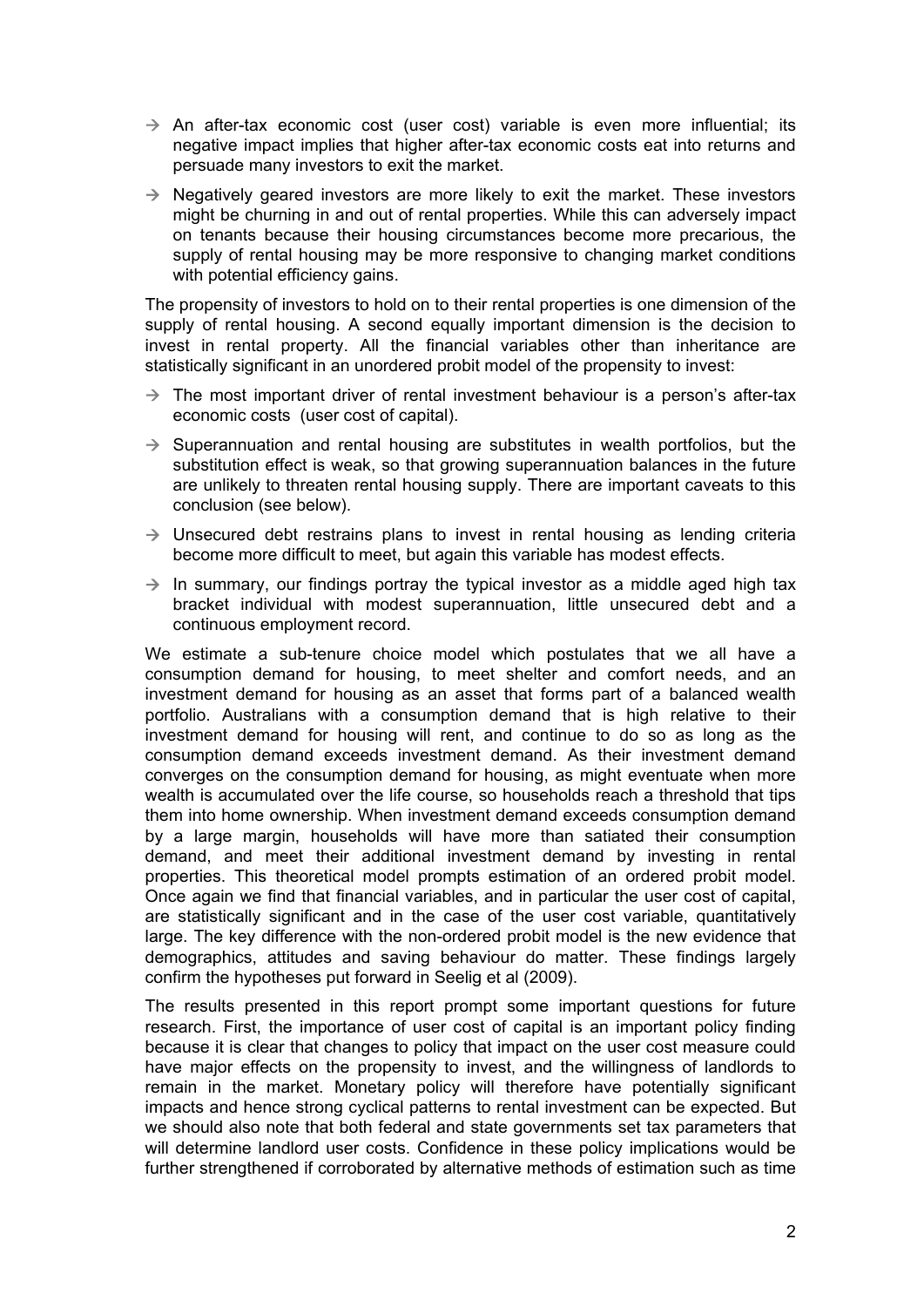series models. Second, retirement status is evidently an important influence shaping decisions about the propensity to invest as well as the timing of (dis-) investments. There is some evidence to support the proposition that pension asset tests are prompting retired investors' realisation of rental property investments. But future research needs to 'unpack' this finding if we are to arrive at a richer interpretation. The charting of portfolio decisions and changing spending patterns that older Australian landlords choose as they make transitions into retirement, would help us to unravel these hypotheses. Third, we detect only weak substitution effects between superannuation and rental housing wealth. However, further research is desirable because our study timeframe is not contemporary enough to capture more recent policy changes, a problem that is exacerbated by lagging our financial variables to address endogeneity issues in the modelling. Finally, the sub-tenure choice model is a promising approach to household portfolio decisions about property, but it is derived from a theoretical framework that explains the circumstances motivating individuals to invest in property other than their primary residence. It offers no insights into whether these additions will be in the form of rental housing or holiday homes that might be periodically leased to other holiday makers, but are primarily used by the owners for vacation purposes. We know little about these types of decisions. The increasing numbers of Australians investing in holidays homes, and the potentially important adverse impacts on affordable housing in regional markets, warrant further investigation.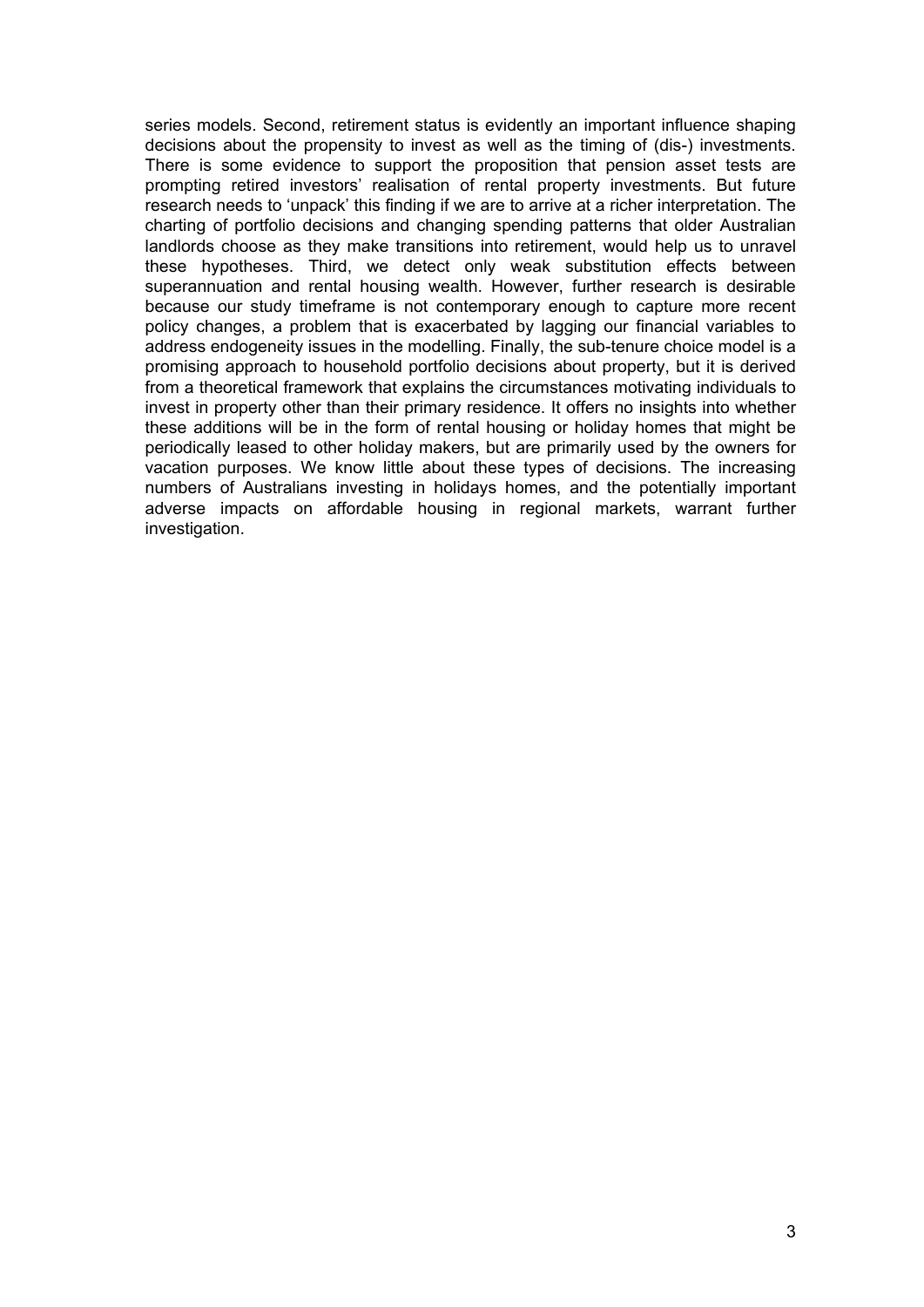## <span id="page-10-0"></span>**1 INTRODUCTION**

The supply of private rental housing has become a more prominent dimension of the debate around affordable housing as house prices have spiralled out of the reach of prospective home owners and the rents tenants pay have surged. Figure 1 shows how the real median house prices and rents faced by Australians have risen over the period from 1995 till 2006. Real house prices rose gradually from \$150,000 to around \$210,000 between 1995 and 2000, but accelerated between 2000 and 2003, breaking through and remaining at over \$300,000 from 2003. In 2006, the real median house price of \$320,000 was about double its level in 1996 (\$167,000). The real median weekly rents of three-bedroom houses (which make up the majority of Australia's housing stock), showed two distinct periods of inflation, the first from 1995 till 1998, and the second from 2000 to 2006. Nonetheless, on average, real weekly rents have been creeping upwards from around \$170 to \$200 over the period as illustrated in figure 1.

#### **Figure 1: Real house prices and rents, 1995–2006, all capital cities**



**(a) Real median house prices, 1995 thousands of dollars** 



**(b) Real median weekly rents of three-bedroom houses, 1995 dollars** 

Source: Australian Bureau of Statistics (2008), Real Estate Institute of Australia (2008a; 2008b)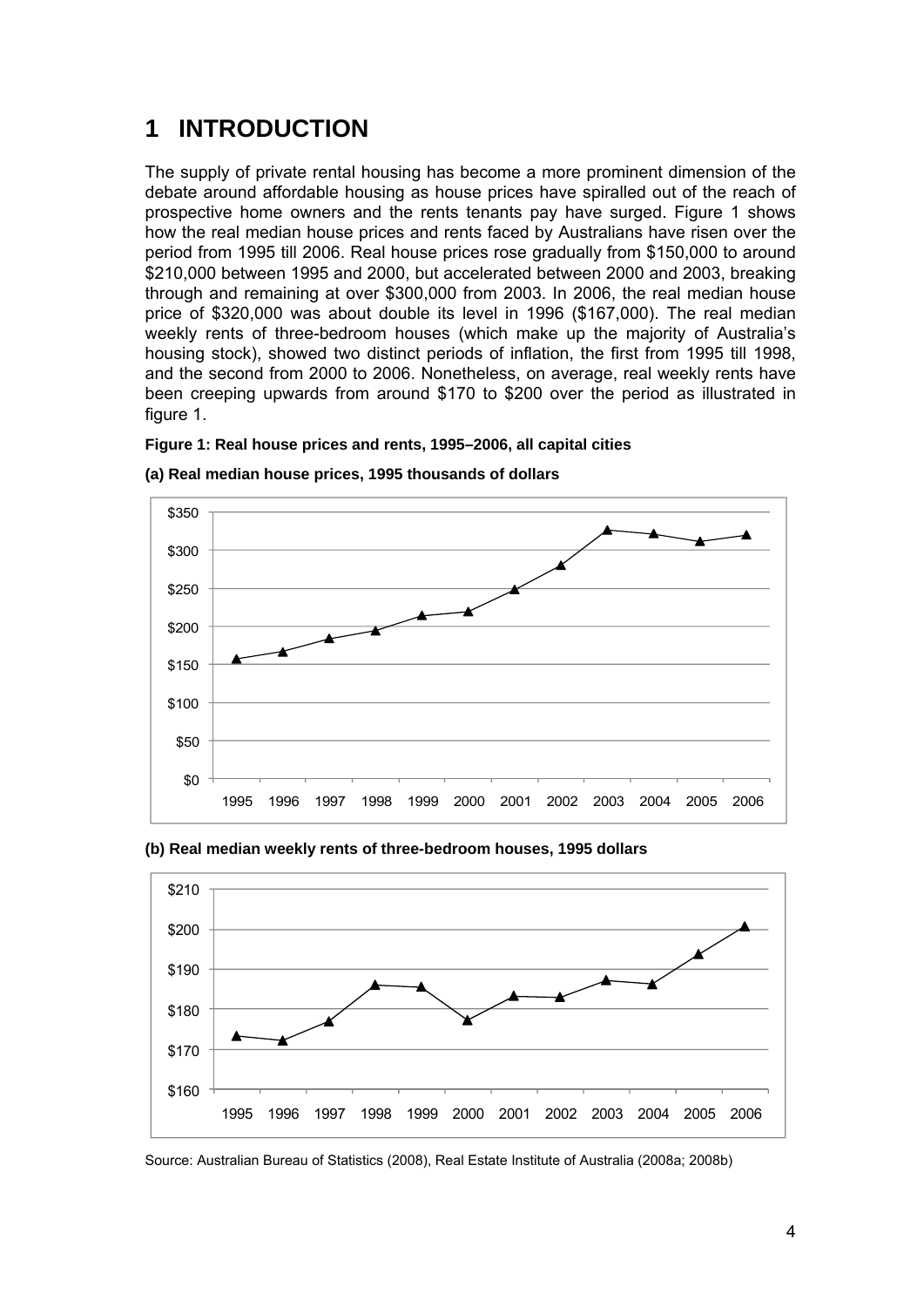<span id="page-11-0"></span>There is a concern that private rental markets are failing on the supply side (Yates and Wulff, 2000; Wulff et al., 2009), due to principal-agent problems, taxation measures and regulations. These market imperfections are believed to be particularly influential in the low cost (low rent) segment of private rental housing markets:

- $\rightarrow$  Asymmetric information such that landlords must incur non-trivial costs to screen prospective tenants has uneven market consequences if agency problems (payment default, property damage and so on) are more severe in low rent segments.  $1$
- $\rightarrow$  Tax preferences are well known as a pervasive influence in housing markets. The asymmetric tax treatment of rental income and capital gains can be the source of investor clienteles in rental housing. In clientele models, market equilibrium produces a cluster of investors by tax characteristics. Low tax bracket investors are concentrated in low value rental housing, which attract rents that are high in relation to property values. On the other hand, only high tax bracket investors will be observed in high value rental housing, and they charge rents that are low in relation to property values (Wood and Tu, 2004). The tax treatment of individual landlords will also impede the entry of corporate investment into private rental housing.
- $\rightarrow$  In recent years, booming house prices (and to a lesser degree rents) have fuelled an interest in how land and building regulations and urban infrastructure charges may be responsible for shortages of affordable housing. From this perspective, government regulation and charges inflate land and construction costs, and push up house prices and rents to levels beyond the reach of low-income households (Glaeser and Gyourko, 2003; Glaeser and Ward, 2006; Ihlanfeldt, 2004).

In this project, we explore the role of different variables in shaping the supply decisions of private rental investors.<sup>[2](#page-11-0)</sup> This exploration will shed insights on how policy initiatives such as tax measures will impact on the economic costs of landlords, and how this will in turn affect their propensity to invest and hold property investments. The entry and exit decisions of landlords is critically important to understand if we are to shed light on the reasons why shortages of affordable private rental housing have become so acute. The approach has particular relevance to the role of taxes (and government charges) in shaping the supply decisions of landlords.

There is a second important motivation. Our data set allows a rare opportunity to study the duration of investment spells—that is the length of time a landlord continues to lease their property before either selling up or moving in. Commentators express concern about the insecurity of tenure in private rental housing; this is of particular

  $1$  Consider a market setting in which landlord's asking rent is fixed and tenants differ in terms of the level of care exercised in relation to a landlord's property, and the probability of default on rent payments. This is commonly referred to as 'tenant quality'. The variance in tenant quality is higher in the low rent segment because high rents screen out tenants with low levels of human capital, and marginal attachment to the labour force. The value of expected tenant quality will rise with time on the market, and the rate of increase will be a positive function of the variance in expected tenant quality. Low rent apartments will be likely to register the greatest gains in tenant quality from time on the market. Low rent landlords will then employ more stringent screening mechanisms, and be prepared to sample more tenant offers in the search for higher tenant quality. Here we have one potential explanation for the puzzling coexistence of high vacancy rates among low rent properties (see Wood, Yates and Reynold, 2006), high and rising waiting lists for public housing and evidence of increasingly severe shortages of affordable rental housing. Models that explore similar ideas can be found in Miceli (1989), Benjamin, Lusht and Shilling (1998).

<sup>2</sup> An important limitation of the data set is its focus on individuals. Thus corporate landlords are not examined, though the large majority of landlords are private individuals. We return to the issue of corporate investment in the concluding section of the report.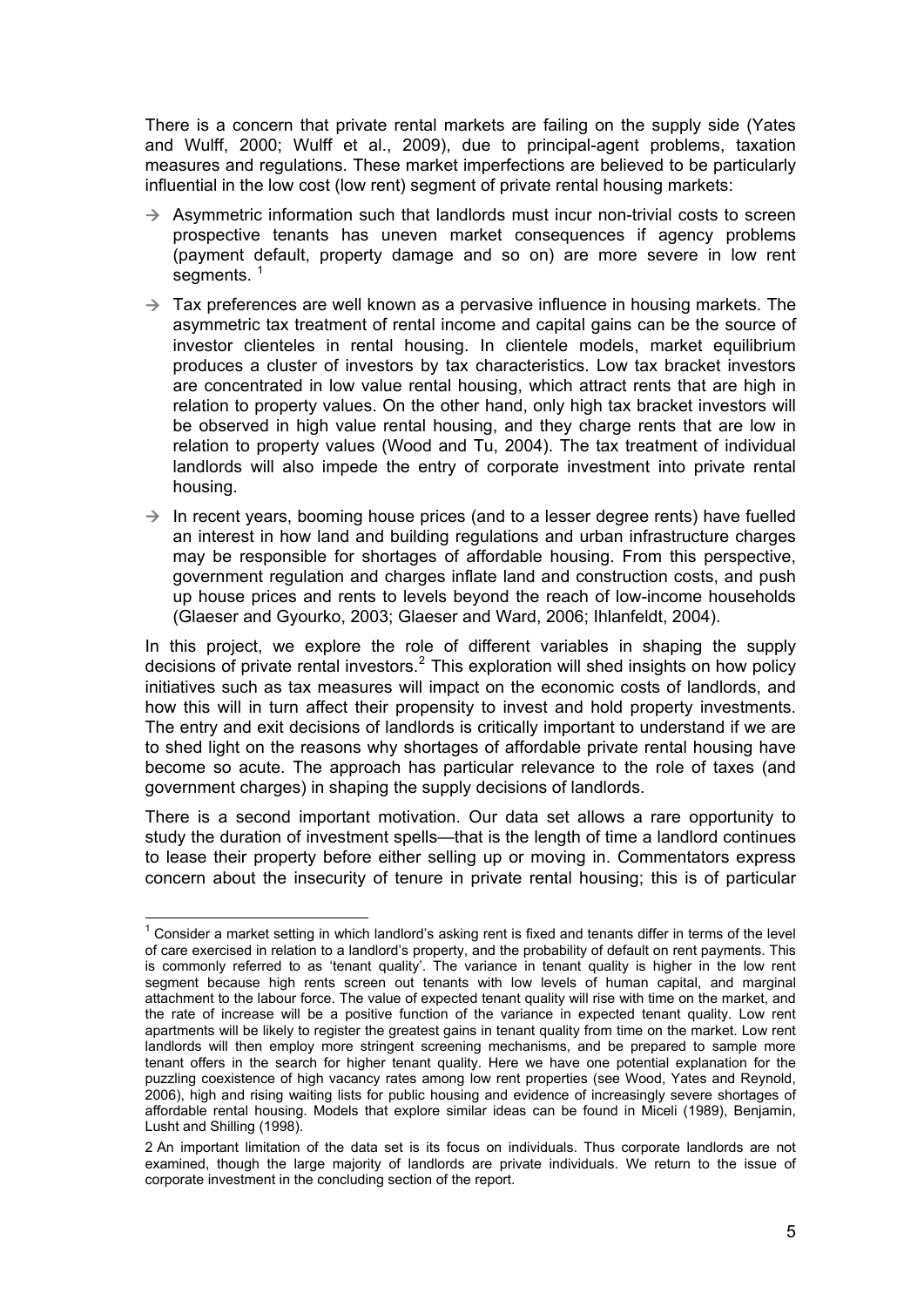<span id="page-12-0"></span>concern to the elderly, who often wish to 'age in place', and families, where stability with respect to child care and schooling arrangements is thought to be especially important. These concerns may be exaggerated if landlords typically hold on to their investments for many years. Perhaps private rental housing offers a more secure form of accommodation than is commonly thought to be the case? Maybe the higher mobility patterns that we observe among tenants are the product of their relative youth and other personal characteristics, rather than the termination of leases as temporary landlords exit their investments? We explore these ideas by modelling the investment spells of a sample of landlords.

### **1.1 Key Research Question and Method Overview**

The key research question addressed in this report is:

What are the factors that help shape whether a person will become a landlord and, once a person has decided to become a landlord, the duration of their investment in the private rental housing market?

We are particularly interested in the role that tax factors and retirement play in these decisions. Negative gearing has been a controversial topic for many years, but quantitative estimates of its impact on the supply side of the housing market are rare (see Babcock and Browett 1991 for one example). The approach of retirement and withdrawal from the labour force is also believed to be important (see Seelig et al., 2009). This is in part thought to be because rental investments are included in the asset test used for determining eligibility and entitlement to the Age Pension, but might alternatively reflect consumption smoothing motives, as well as concerns about portfolio balance, especially the proportion of wealth that is held in liquid assets.

Our approach involves the construction of measures of landlord after-tax economic costs (constructed using AHURI-3M) that are then used in one panel model and two cross section models to explore the role of various variables in shaping the supply decisions of rental investors. This cost measure, commonly referred to in the economics literature as 'user cost', is an important variable in determining Australians' housing decisions (Bourassa, 1995 and 1996; Bourassa and Yin, 2006; Hendershott et al., 2009). It includes both the operating costs associated with supplying rental housing—that is maintenance, repairs, management and so forth—as well as capital costs where these are defined on an after-tax basis and include the costs of servicing debt and the opportunity cost (income foregone) associated with the equity stake held in the rental property. $3$ 

The panel model uses a sample of landlords drawn from the HILDA Survey, to estimate the probability of landlords retaining their investments between 2002 and 2006 as a function of their personal characteristics and financial variables, including their after-tax economic costs (user costs) as investors. Changes to policy settings will alter landlords' economic costs. A cross-section model of the probability of being a landlord is also estimated using a similar set of variables. It can also be used to explore whether variables that can be influenced by fiscal and monetary policy instruments have supply side impacts in the private rental housing market (see section 4). Finally a sub-tenure choice model is estimated that extends a research program originally led by Gavin Wood<sup>[4](#page-12-0)</sup> for the Department of Communities and Local Government (DCLG) in the United Kingdom, on factors shaping the decision to own property as well as the decision to become an investor (Wood, Fry and Mihajilo,

**EXECUTE:**<br><sup>3</sup> A detailed discussion of the user cost concept in the Australian context can be found in Wood and Watson (2001).

<sup>&</sup>lt;sup>4</sup> RMIT University colleagues Tim Fry and Sandra Mihajilo were also involved in this project.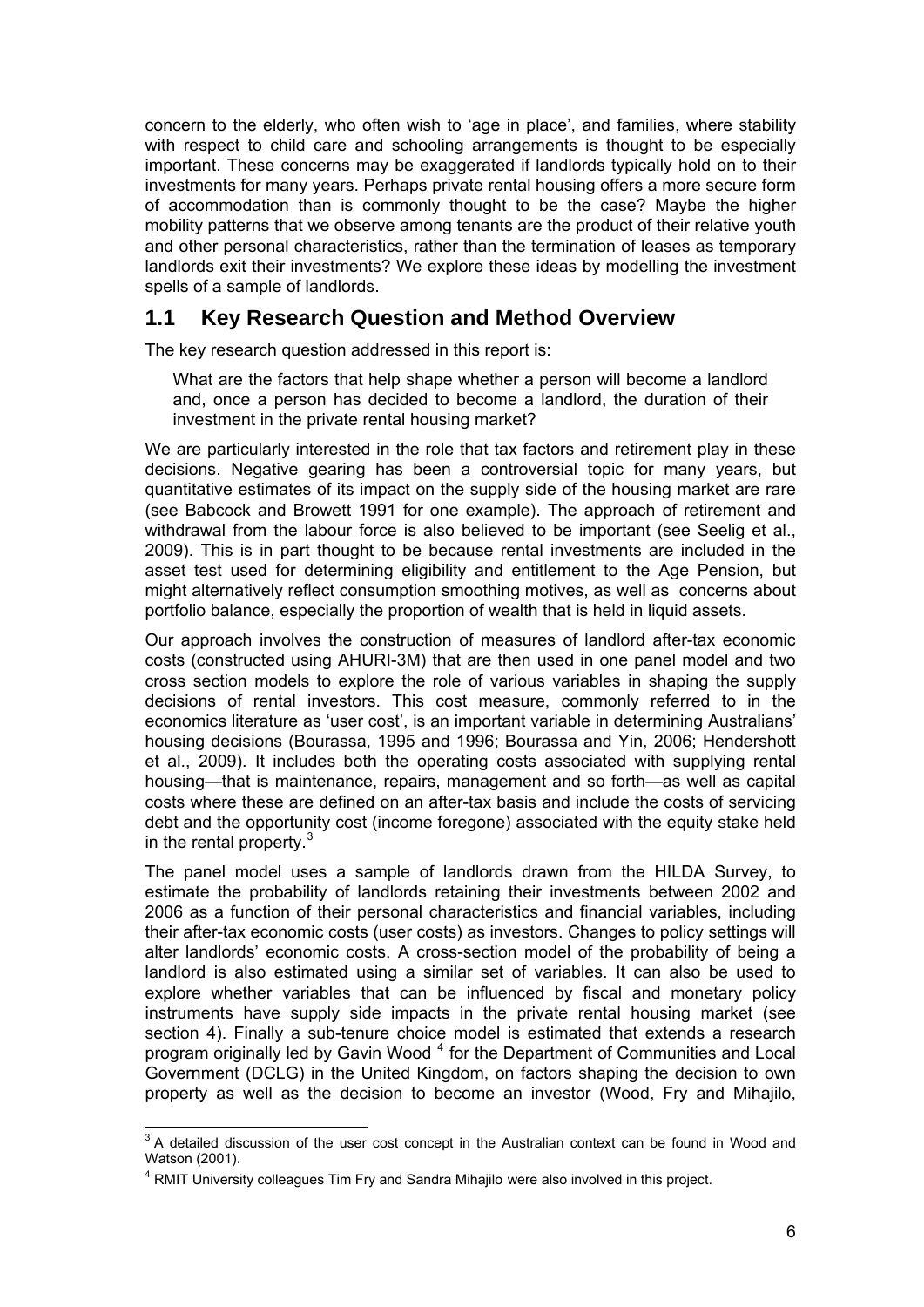<span id="page-13-0"></span>2007). A sub-tenure choice model overcomes the limitations of traditional tenure choice models where the decision to own a home is usually analysed independently of decisions to invest, that is, the sample is traditionally divided into either homeowners and renters only. In a sub-tenure choice model, the sample is divided into three categories—homeowners with no other property, homeowners with other property (investors) and renters. This allows housing consumption and investment decisions to be analysed simultaneously.

### **1.2 What Do We Already Know?**

Our knowledge of the motives prompting investment in rental housing in Australia has been substantially augmented by the qualitative research conducted by Seelig et al. (2009) for the Australian Housing and Urban Research Institute. This is one of the few studies to have investigated non-financial motives in a rigorous fashion. Their survey findings confirm those of Kemp and Rhodes (1997), who found from a survey of landlords in Scotland that they are typically very different from the rational profit maximising investors depicted in conventional microeconomic theory. Landlords do not see their properties as a commercial investment on which they wish to obtain an economic return. The qualitative evidence reported in Seelig et al. (2009) suggests that the following personal circumstances and attitudes feature as factors of importance in shaping decisions to invest and/or decisions to realise investments in rental property.

### *1.2.1 Personal Characteristics and Attitudes*

### *Children*

A motive can be the prospect of a future home for parents' children. The rationale here is that investors with children are less likely to continue to invest because, as their children reach adulthood, they transfer their property to them, or sell up and use the equity to assist their children into homeownership. Our modelling captures this reasoning by including a variable representing number of children in one of four age bands, so that the omitted category is investors with no children. The variable includes children regardless of whether they are dependents. $5$ 

### *Age and Retirement*

In interviews with researchers, numerous investors claim that they are embarking on a plan of wealth creation, developing long-term financial security and building an asset base through capital gains or rental return, and thereby securing future retirement income. This thinking is formalised in the life cycle model of consumption and saving. It posits that households will seek to smooth consumption in old age by saving and accumulating assets during their working lives, and drawing down on these assets once retired (Kohler and Rossiter, 2005).

Throughout the Seelig et al. (2009) report, retirement is cited as an important factor. The following are some of the responses voiced during the course of in-depth interviews:

– Those 'at' retirement age are reluctant to invest in shares because returns would not be received in the time frame they wanted. That is, dividends are not received weekly, while rent income is, and so rental income is suitable to meet weekly expenses. It might also be the case that regular receipt of rental income is needed in order to meet payments on a mortgage (Seelig et al. 2009, p.37). If borrowing is also needed to invest an equivalent amount in shares, the half yearly receipt of dividends would make

 5 A detailed description of variable measures can be found in table 2 below.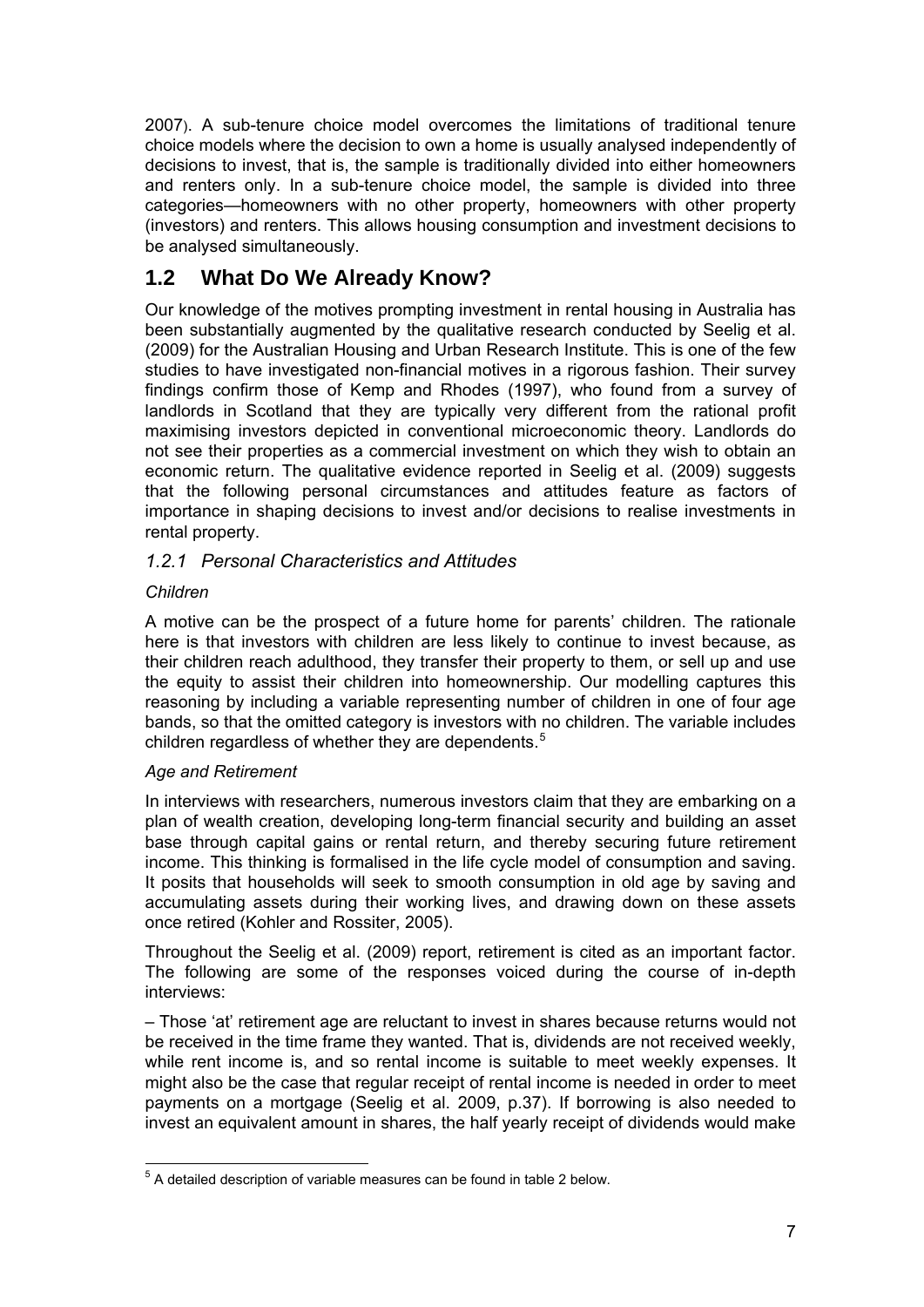<span id="page-14-0"></span>such an investment choice impractical for those needing a regular income in order to meet loan payments. It is worth noting here that very few investors leverage shares, yet leverage of property is common. We might then expect that *among those with wealth that is sufficient to allow investment in a range of assets*, high income individuals are more prepared to invest in shares, while low-income people are more likely to invest in property. These are considerations relevant to models explaining who becomes an investor, and we capture them by including variables that measure wealth and its composition in our model specifications.

– Some investors are very specific that rental income would be financing their retirement, and we would expect such people to hold on to rental investments. Note, however, that rental investments are not exempt under the pension assets test. If, as retirement approaches,or the investor has retired, the asset test is binding, there will be an incentive to realise investments and put the proceeds into an exempt asset such as owner-occupied housing or superannuation (Seelig et al, 2009, p.65). On the other hand, some investors are holding on to rental investments to move into on retirement.

The imminence of and transition into retirement is clearly important, but it is going to be difficult to disentangle the various causal channels. Age and retirement are included in our models via two variables. A continuous age variable and a retirement age dummy variable that equals 1 if the person is aged 65 years or older, zero otherwise.

#### *Windfall Gains and Changing Personal Circumstances*

According to respondents, windfall receipts (e.g. bequests, inheritance/gifts) and changes in personal circumstances (e.g. divorce and re-partnering) can be closely associated with investment and disinvestment. Inheritance can result in the 'accidental' landlord, who inherits property and leases that property without ever having considered rental investment as part of a deliberate wealth accumulation strategy. In Kemp and Rhodes' (1997) survey of Scottish landlords, 40 per cent are found to have inherited their property.<sup>[6](#page-14-0)</sup> Another type of accidental landlord arises when a home buyer purchases from a landlord and the property is occupied by a sitting tenant, and the purchaser allows the tenant to 'see out' the term of the lease. In both cases we might expect accidental landlords to be temporary investors because they will have a preferred level and composition of wealth that they wish to hold, and this preferred choice can only be reached by selling up.

Abrupt changes in personal circumstances can also be associated with major changes in the size and composition of wealth portfolios. Divorce, for example, requires the division of assets, and this might well require couples to sell a rental investment. Furthermore, couples are perhaps more likely to own investment property because they can pool resources—two income streams are less risky than one (Kohler and Rossiter, 2005). Our HILDA data source allows measurement of marital status, and the sources of income data identify income from inheritance as a source.

#### *Attitudes to Risk and Saving*

Property investment appeals to the risk averse because it is perceived as a low risk tangible asset that can be consumed by moving in and using it as a principal residence. The appeal of housing as a secure asset might be buttressed by a belief

 6 O'Dwyer (1999, table 1) shows that 63.5 per cent of a 723 dwelling sample of properties inherited by Australians are sold immediately by beneficiaries; 175 or 24.2 per cent of these beneficiaries become 'accidental' or unintentional landlords. She had expected a higher proportion of immediate sales because beneficiaries' are exempt from capital gains tax provided they sell within 12 months.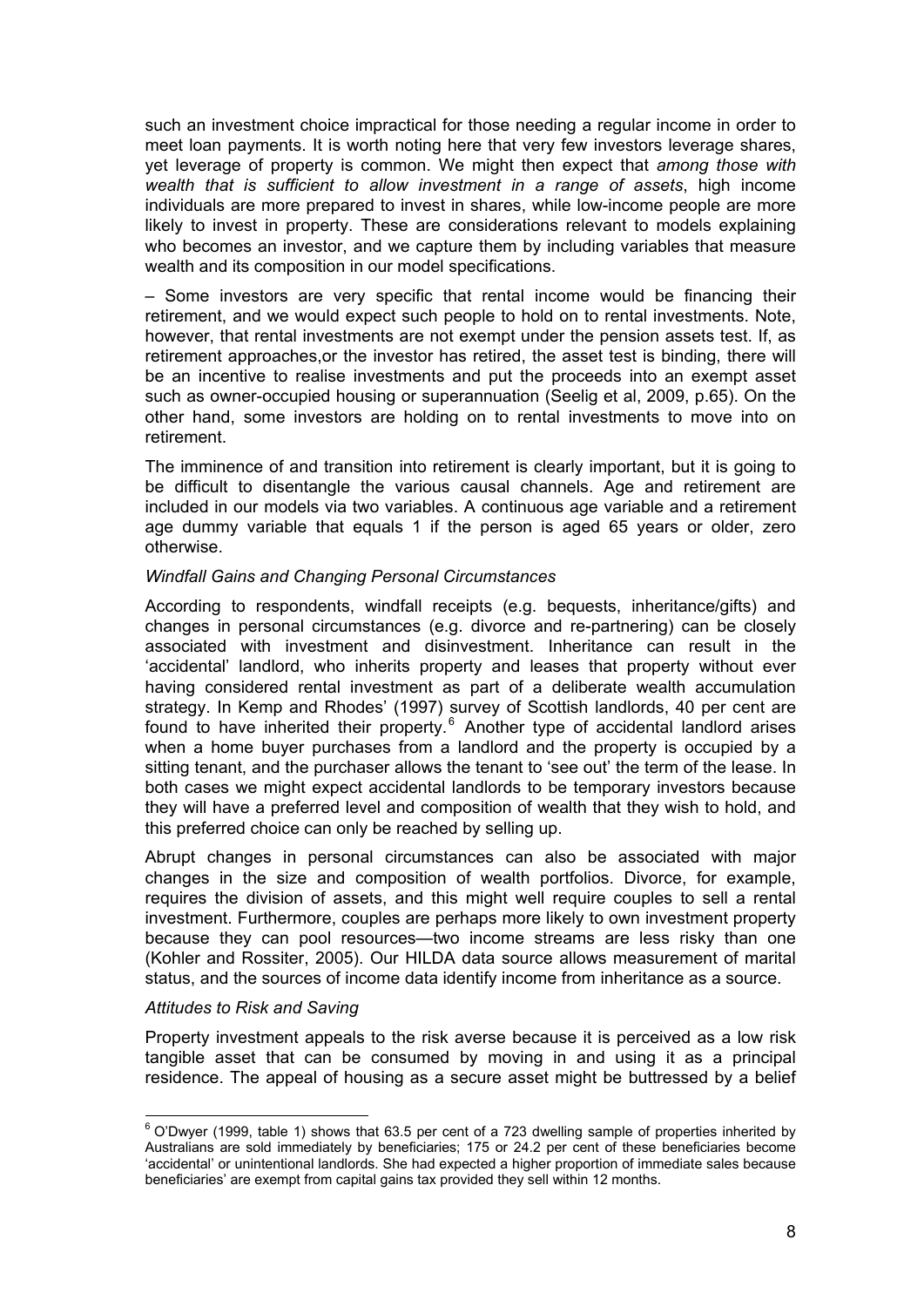<span id="page-15-0"></span>that housing assets are a hedge against inflation (Shroder, 2001). Property's real returns are also believed to have lower mean and variance than stock and bond returns (Norman et al., 1995), a feature that is attractive to the cautious investor.

Property investment also attracts the 'unsophisticated investor' as it is familiar, 'bricks and mortar' that does not require the economic or financial knowledge that shares, bonds and more sophisticated financial investments might require. We use possession of a life insurance policy as a proxy for risk aversion, but also employ attitude variables in the HILDA survey that elicit attitudes to saving and investment risk. There are also education qualification variables that might distinguish between the sophisticated and unsophisticated investor, but they have another interpretation as they reflect human capital and therefore the long run earnings potential of the person, as well as the riskiness of their employment and income (Kohler and Rossiter, 2005). King and Leape (1998) find that the probability of ownership of an asset type group that includes real estate is increased by human capital (education, occupation) variables.

### *1.2.2 Financial Drivers and Market Conditions*

Economic models of personal investment decisions tend to emphasis the after-tax returns to alternative investments and the composition and size of personal net wealth (Shroder, 2001). This 'view of the world' assumes that there are essentially three motives governing investment decisions. First, whether the net return from rental investments is higher than alternatives; second, the liquidity of the asset that is the vehicle for investment and accumulation of savings, and third, the perceived risk. The Seelig et al. (2009) study uncovers important information about key parameters closely related to these motives:

#### *Capital Gain*

The expectation of capital gains is an important influence or attraction for investors those expecting healthy capital gains are more likely to retain investment properties. Capital gain is found to be one of the strongest motivating factors in the Seelig et al. research report. There is reported to be an almost 'universal' belief that if you hang on to the property long enough, a capital gain will eventuate; 'Capital gain will double (the value of your property) in ten years' is a common expectation.

Properties that have low current gross rental yields will tend to have higher expected capital gains (Clark, 1995). The rationale here is that market competition will equalise rates of return across market segments; if there are segments with relatively low gross rental yields, this must reflect high expected capital gains and a healthy interest from investors who forced down yields as they competed to acquire properties in these market segments. Capital gains are particularly attractive to investors because they are lightly taxed by comparison to rental yields. Our models of investor survival in rental property markets include gross rental yield and it is expected to have a negative impact—investors are less likely to hold on to properties where relatively low capital gains are expected.

#### *Negative Gearing*

Negative gearing is 'an added bonus' but respondents in the qualitative evidence cited by Seelig et al. (2009) seemed evenly divided on whether they would have invested in the absence of negative gearing. The research report notes that negative gearing is a deliberate strategy of some investors, who therefore re-purchase on a regular basis to remain negatively geared. We might therefore expect churning by negatively-geared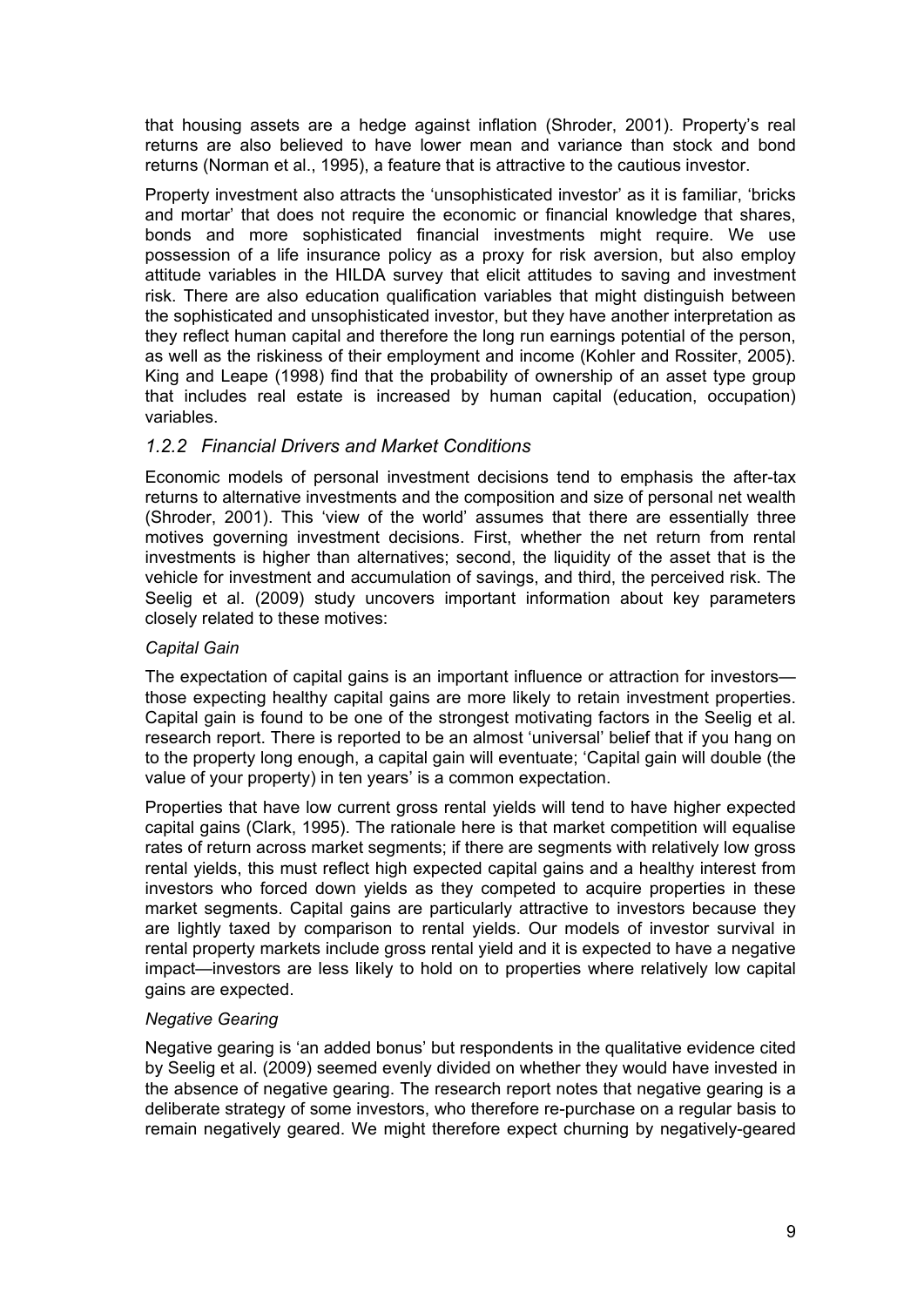<span id="page-16-0"></span>investors as they refinance in order to preserve tax shelter benefits.<sup>[7](#page-16-0)</sup> Models of investor survival incorporate a variable identifying the negatively-geared status of rental investors.

High tax bracket investors gain more from negative gearing in terms of tax shelter benefits, and we can therefore expect rental investments to be a more attractive proposition for the high bracket person who is prepared to leverage their investment. There is little empirical evidence on the impacts of negative gearing; an exception in Australia is Babcock and Browett (1991). $^8$  $^8$  They argue that the downturn following the 1985 tax reforms quarantining negative gearing, and the upturn following their reversal in 1987, was due to 'other' factors. In other words, negative gearing is a marginal influence on private rental supply. Our models of propensity to invest include a measure of user cost that will reflect the tax bracket of an investor, and it serves as a critical test of the hypothesis that propensities to invest will be higher among high tax bracket investors.

#### *User Cost*

The returns to an investment will help determine whether an investor acquires an asset to add to wealth portfolios, and will help determine future investment intentions. The investor's user cost of capital is the hurdle rate that gross rental yields must at least equal if a competitive return is to be achieved, and will therefore be a potentially critical variable. Considerable care has been taken to estimate this variable for each adult person in the HILDA sample. It is a key variable in both survivor models of the duration of rental investments, and propensity to invest models that strive to uncover the motives that drive some Australians to become landlords.

#### *Wealth Portfolio and Debt Considerations*

Shroder (2001) emphasises the fixed cost of participation in property investment these are costs that must be met if one is to become a rental investor, and do not vary or vary very little with the amount of investment. Typical examples might be deposits, and transaction costs, such as stamp duty. The implication is that there is some size threshold that wealth portfolios must reach if rental investments are to be an asset in portfolios that command competitive returns. Also relevant is the indivisible nature of property investment that also suggests threshold effects.

The need to diversify investments or spread financial risks is mentioned by some in Seelig et al. (2009) as a motive for investment in property. Those who hold life insurance and have large amounts of wealth tied up in superannuation may therefore be more likely to invest in rental property to balance their portfolios, and be more likely to hang on to their property investments. An alternative possibility, reported in the qualitative research (see p.37, Seelig et al. 2009), is that property investment can be motivated by some Australians' fears that they have insufficient superannuation and private pension balances.

The need to eliminate or pay off debt could be a factor influencing both the capacity to leverage acquisitions of rental property, as well as future intentions. The level of debt that is unsecured or secured to other assets (e.g. business) is then a potentially important variable. Those with high levels of other debt will find it more difficult to raise the capital necessary to acquire rental property investments, and investors with high

 $\overline{a}$  $<sup>7</sup>$  But a formal economic analysis offers no rationale for churning. As Wood (2002) demonstrates, the</sup> investor's user cost of capital (and hence return) is independent of the loan-to-value ratio. 8

 $8$  In the USA, Sanger, Sirmans and Turnbull (1990) used an event history modeling framework and the returns to Real Estate Investment Trusts pre- and post the 1986 tax reforms to explore the impact of similar measures in the USA.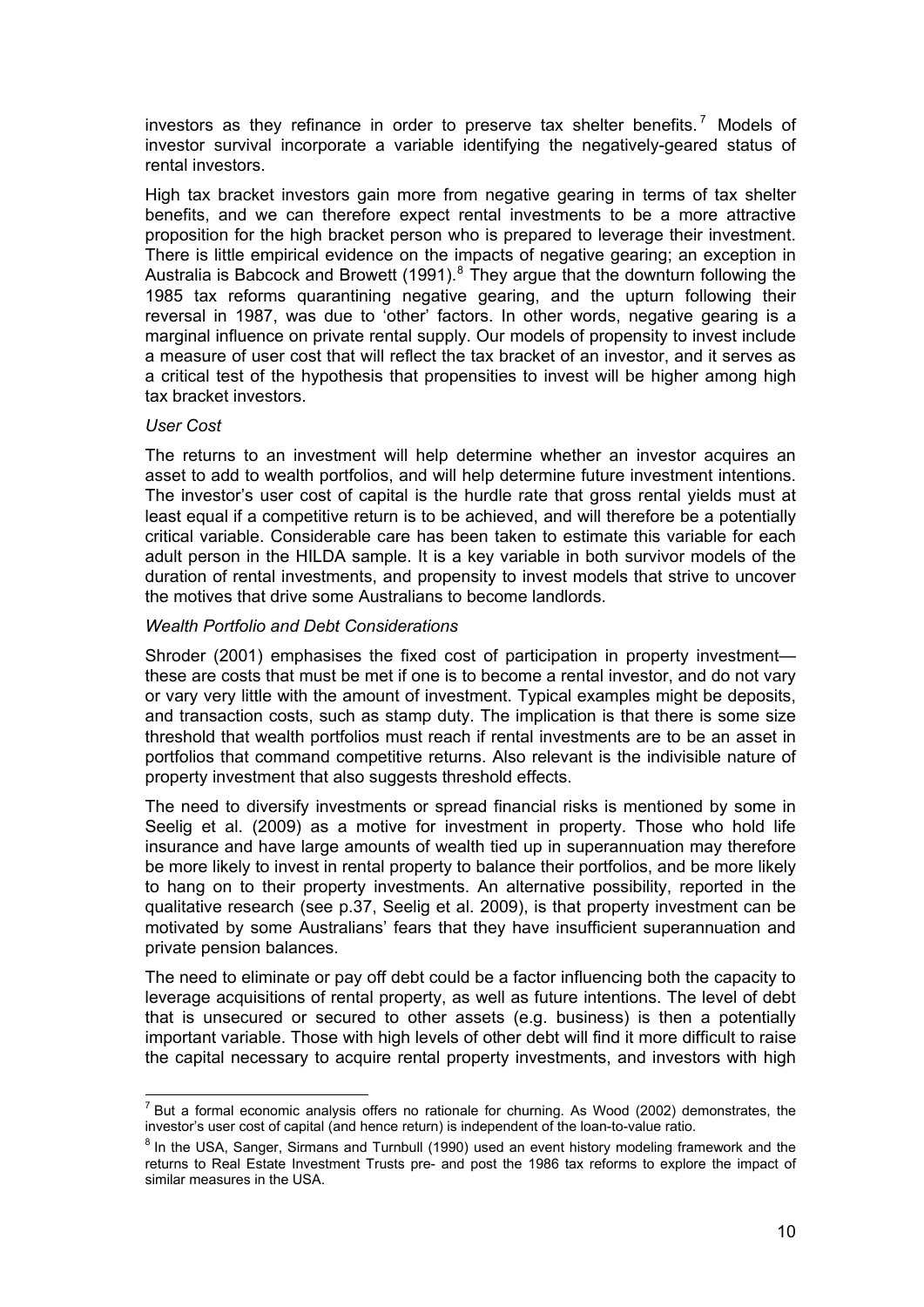levels of other debt are in more precarious circumstances in the event of unanticipated adverse shocks (e.g. loss of job, business failure); their survival as investors is more threatened as compared to the more conservative investor with little if any other debt to repay.

The models of survival and propensity to invest that we estimate both include measures of gross wealth, superannuation balances and unsecured debt.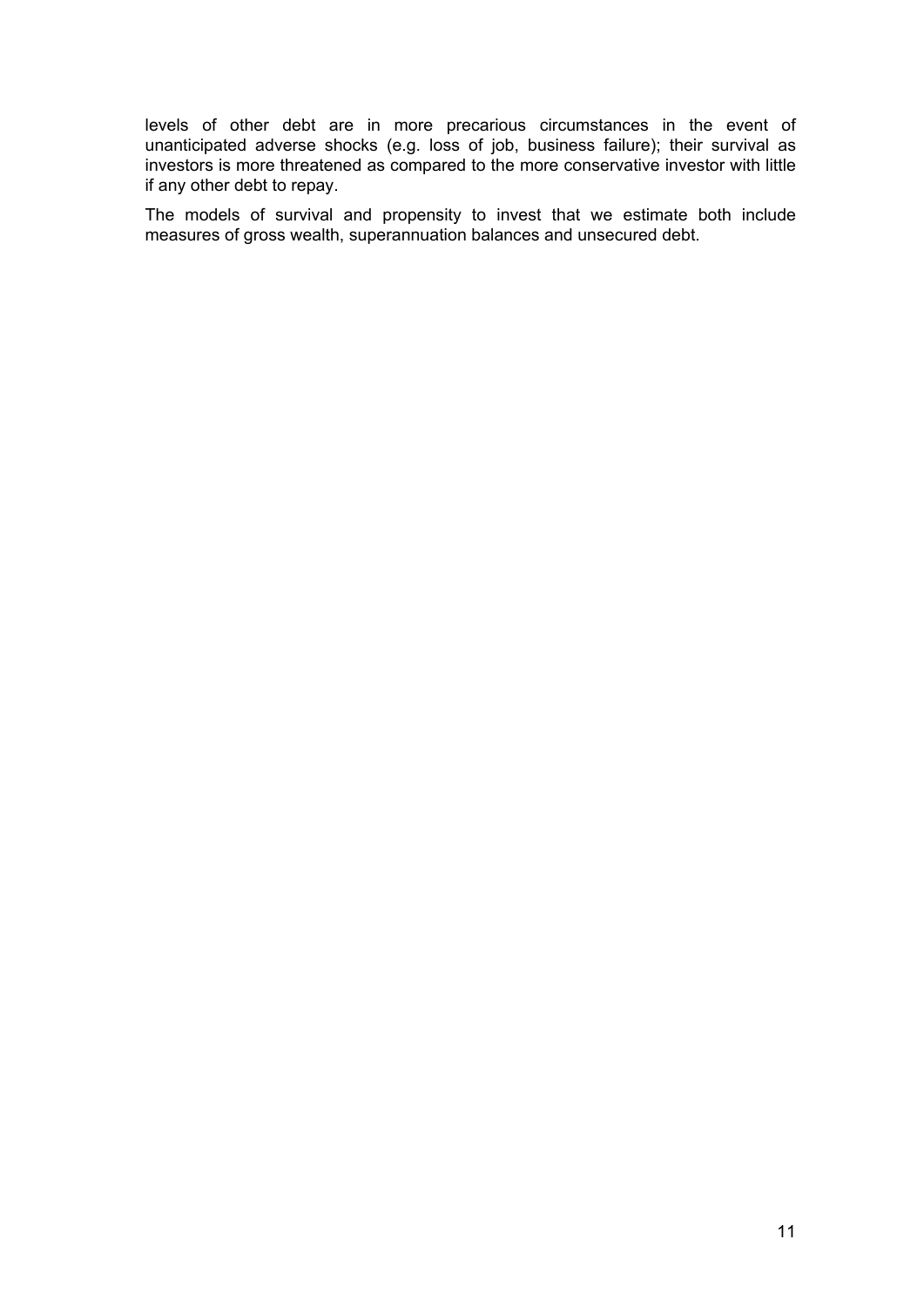## <span id="page-18-0"></span>**2 METHOD AND DESCRIPTIVE STATISTICS**

### **2.1 Sample Design**

The analysis is conducted using waves 1 to 6 of the HILDA Survey, covering the period 2001 to 2006. The HILDA Survey tracks a nationally representative sample of Australian households over time, allowing us to observe Australians who become landlords and the duration of their rental investments (holding periods).

The sample comprises adult individuals with complete records from waves 1 to 6. Certain groups of individuals are excluded from the analysis. These include persons belonging to income units with zero or negative gross or disposable incomes, as these outcomes are typically the result of tax minimisation strategies or temporary losses from self-employment that disguise underlying financial positions, residents of nonprivate dwellings, e.g. nursing homes, boarders and the homeless (for more details on inclusion/exclusion rules, refer to Wood and Ong, 2009).

### *2.1.1 Identification of Landlord and Rental Property Values*

HILDA has a wealth module that is critical to identification of landlords and the values of their properties. While it is possible to identify landlords in every wave of the survey by whether or not they receive rental income, it is only possible to identify rental property values in waves 2 and 6 of the HILDA Survey, which contain special wealth modules that record wealth values held in the form of various asset classes, e.g. primary home, other property, investments etc, as well as debt secured against these assets. Hence, where rental property values are required for the analysis, we utilise only waves 2 and 6 of the Survey.

In waves 2 and 6, individuals are identified as investors if in that wave they are the legal owner of a property other than their principal place of residence, and they earned rental income during the last financial year. 'Other' properties can include holiday homes that are rented out for part of the year. These landlords would have very low rental income to capital value ratios. There are 34 (86) landlords in wave 2 (wave 6) identified as outliers due to extremely low or high rental incomes to capital value ratios. They are deleted from the sample.

The 2002 and 2006 sample numbers are presented in table 1; we also cross tabulate 2002 investor status against 2006 investor status. Among the 6,968 Australians in the sample, 518 (or 7.4%) were investors in 2002. The number of investors increased slightly to 584 (or 8.4%) in 2006. $^9$  $^9$  The table also gives an overview of the propensity of landlords to retain their investment; among Australians who were investors in 2002, 255 (49.2%) remained as investors in 2006 There were 263 (51.8%) investors that exited the market by 2006, but 329 Australians became investors between 2002 and 2006; hence there was a net increase of 63 investors. The 329 new entrant investors were the 5.1 per cent of Australians who held no rental property investments in 2002.

erd on the that this is the number of persons who invested in rental property. Thus, both partners in a couple<br>In Note that this is the number of persons who invested in rental property. Thus, both partners in a couple that jointly own a rental property are classified as investors. The 6,968 sample form 4,103 income units; 412 income units (or 9.1 per cent of all income units) are investors in 2002.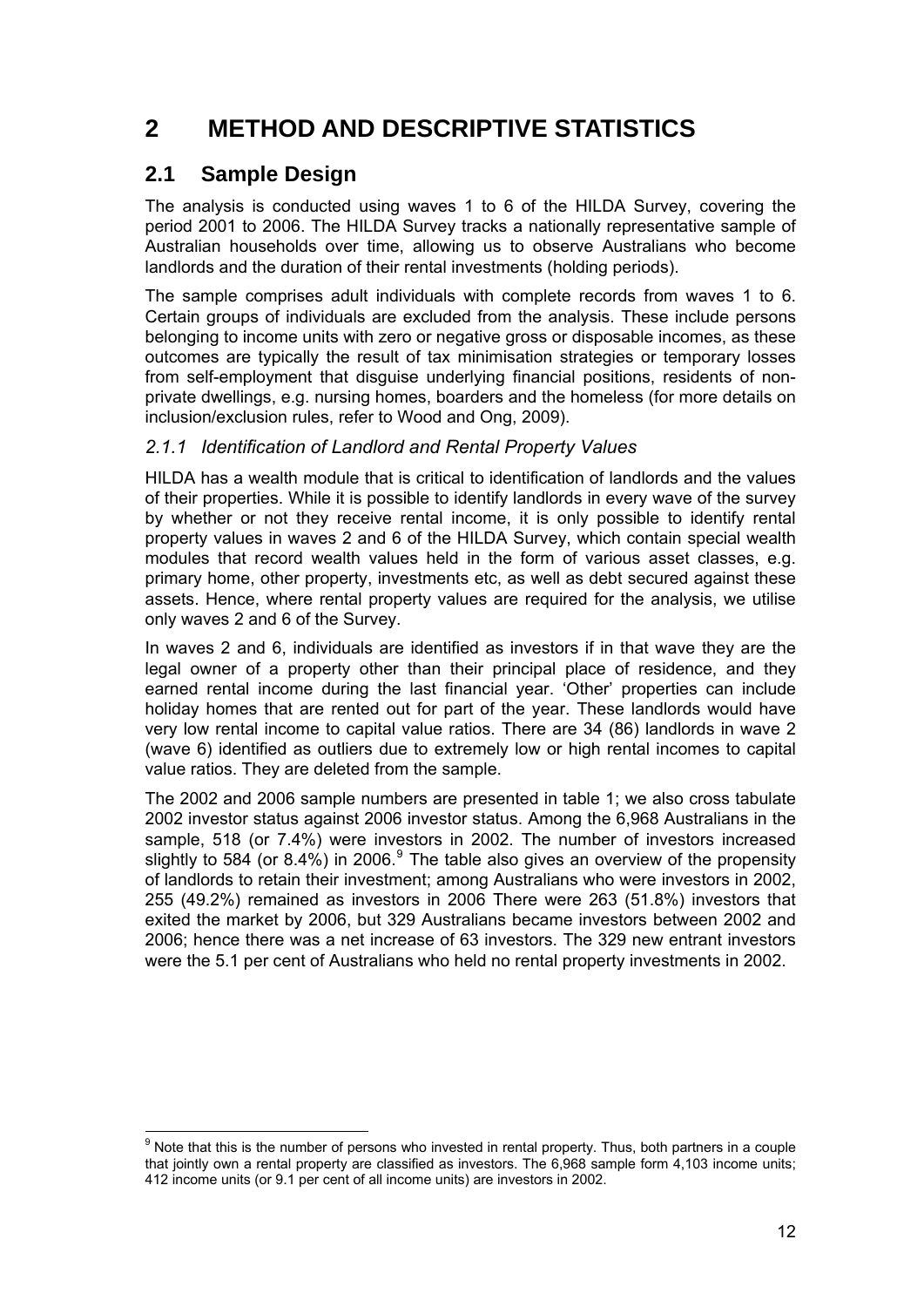#### <span id="page-19-0"></span>**Table 1: Investors sample, 2002 and 2006**

| Investor status/year | 2006      | 2006          | All   |
|----------------------|-----------|---------------|-------|
|                      | investors | non-investors |       |
| 2002 investors       |           |               |       |
| N                    | 255       | 263           | 518   |
| Row %                | 49.2      | 50.8          | 100.0 |
| 2002 non-investors   |           |               |       |
| N                    | 329       | 6121          | 6450  |
| Row %                | 5.1       | 94.9          | 100.0 |
| All                  |           |               |       |
| N                    | 584       | 6384          | 6968  |
| Row %                | 8.4       | 91.6          | 100.0 |

Source: Authors' own calculations from the HILDA Survey waves 2 and 6.

We cannot identify the value of individual properties; investors only report the aggregate value of rental property portfolios. Our measures of rental yield, economic costs, and so on, are based on the rental property portfolio.

#### *2.1.2 Unit of Analysis and Unit of Measurement*

The unit of analysis for the presentation of sample characteristics (e.g .table 1) and key findings is the individual. We could use the income unit or household as the unit of analysis, but household formation and dissolution is a complication when conducting panel analysis that can be unhelpful. With no attrition, the number of individuals in a balanced panel will remain the same; the denominator in a measure such as the propensity to invest (in rental property) will be unchanged. If we use income units or households, the denominator will change from year to year as a result of marriage, divorce etc. These household events can then prompt a change in the household propensity to invest in rental property, even though the individual based measure of the propensity to investment is unchanged.

The unit of measurement depends on the nature of the variable. For example, age is measured on an individual basis. However, wealth, a potentially important financial driver of the decision to hold rental investments, is reported on a household basis. We could have divided household wealth by the number of persons living in the household, or used some other formula to arrive at each individual's share of household wealth. But surely household wealth helps determine investment decisions, and so the wealth measure assigned to each individual in the sample is household wealth.<sup>[10](#page-19-0)</sup>

### **2.2 Variable Measurement**

We are particularly keen to discover what motivates landlords to retain their investments and enter or exit the market. The HILDA Survey gives us the opportunity to examine the detailed personal characteristics of investors as well as the financial drivers that might shape their decisions. Table 2 lists the variables that we experiment with in the analyses and describes their measurement. These variables capture the motives that our literature review suggests are important in driving rental investments.

 $10$  Application of income and asset eligibility tests for benefits, allowances and pensions is an important dimension of the analysis. These are applied on an income unit rather than household basis, so in fact wealth is measured on an income unit basis. See table 2 for details.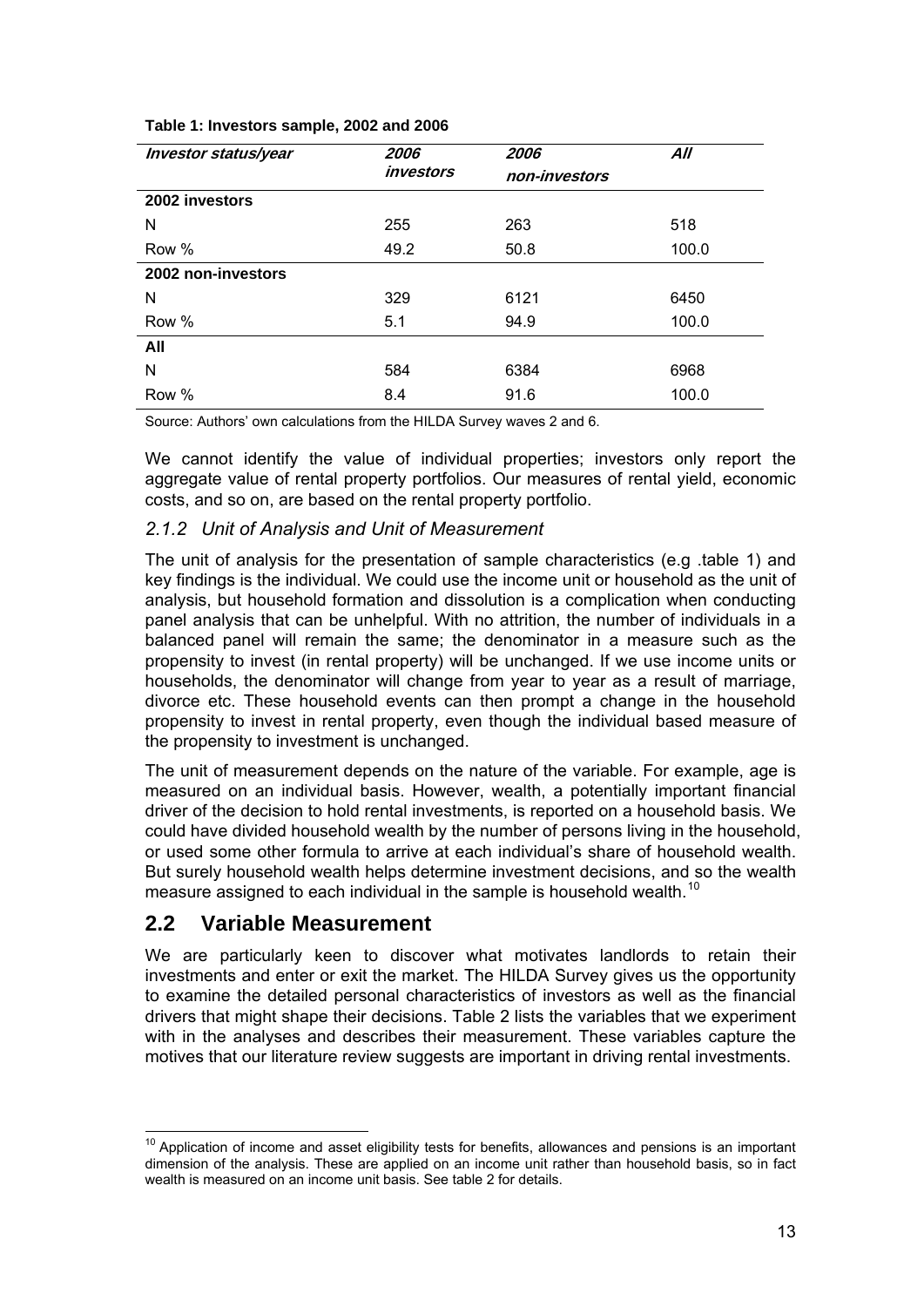| <b>Personal Characteristics</b><br>and Financial Drivers | Variable <sup>a</sup>                                                                                                                                                                                                                                                     | <b>Continuous</b><br>or Dummy | 'Propensity' or<br>'Survival' Model <sup>b</sup> |
|----------------------------------------------------------|---------------------------------------------------------------------------------------------------------------------------------------------------------------------------------------------------------------------------------------------------------------------------|-------------------------------|--------------------------------------------------|
| Socio-demographic                                        |                                                                                                                                                                                                                                                                           |                               |                                                  |
| Marital status                                           | Whether a person is continuously married, defacto, separated, divorced, widowed, single<br>never married, or remarried. Separated, divorced and widowed persons are grouped<br>together due to small sample numbers in each group.                                        | Dummy                         | <b>Both</b>                                      |
| Number of children                                       | Number of children (resident and non-resident) by the following age bands: 0–4 years, 5–14 Continuous<br>years, 15-24 years, 25+ years                                                                                                                                    |                               | <b>Both</b>                                      |
| Human capital                                            |                                                                                                                                                                                                                                                                           |                               |                                                  |
| Education                                                | Bachelor degree or higher, other post-school qualifications and no post-school qualifications                                                                                                                                                                             | Dummy                         | <b>Both</b>                                      |
| Labour market history <sup>c</sup>                       | Proportion of time in paid work since leaving full-time education                                                                                                                                                                                                         | Continuous                    | <b>Both</b>                                      |
|                                                          | Proportion of time unemployed since leaving full-time education                                                                                                                                                                                                           |                               |                                                  |
| <b>Retirement-related factors</b>                        |                                                                                                                                                                                                                                                                           |                               |                                                  |
| Age                                                      | In years                                                                                                                                                                                                                                                                  | Continuous                    | <b>Both</b>                                      |
| <b>Retirement status</b>                                 | Whether a person has already retired                                                                                                                                                                                                                                      | Dummy                         | <b>Both</b>                                      |
| Attitude towards risk                                    |                                                                                                                                                                                                                                                                           |                               |                                                  |
| Life insurance                                           | Whether own life insurance                                                                                                                                                                                                                                                | Dummy                         | <b>Both</b>                                      |
| Financial risk-taking                                    | Whether unwilling to take financial risks                                                                                                                                                                                                                                 | Dummy                         | <b>Both</b>                                      |
| Savings time horizon                                     | Whether savings time horizon is less than one year                                                                                                                                                                                                                        | Dummy                         | <b>Both</b>                                      |
| Saving habit                                             | Whether save regularly each month                                                                                                                                                                                                                                         | Dummy                         | <b>Both</b>                                      |
| <b>Financial drivers</b>                                 |                                                                                                                                                                                                                                                                           |                               |                                                  |
| Gross wealth                                             | 2002 level of gross wealth/\$10,000. The 2002 level is used to address endogeneity<br>problems. In the HILDA Survey, wealth is typically reported on a household basis. Hence,<br>household wealth is apportioned among the income units within the household as follows: | Continuous                    | Decision                                         |
|                                                          | $\rightarrow$ Wealth stored in the primary home is assigned to the income unit owning the home.                                                                                                                                                                           |                               |                                                  |
|                                                          | $\rightarrow$ Other property wealth is shared equally among non-dependent adults in the household                                                                                                                                                                         |                               |                                                  |

### **Table 2: List of variables/motivators prompting rental investment and duration of rental investment**

<span id="page-20-0"></span>owning property other than the primary home. For a couple income unit, the other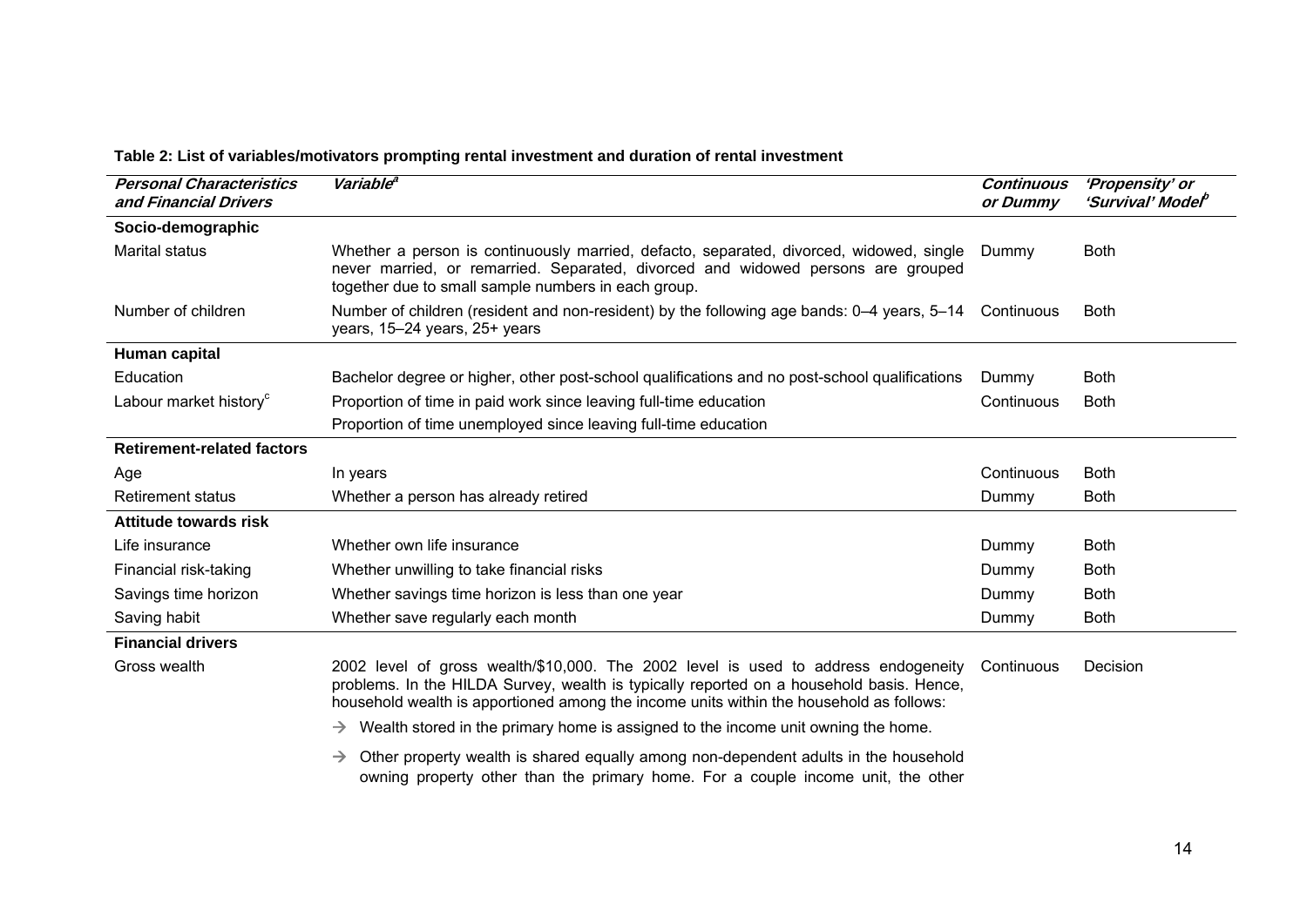| <b>Personal Characteristics</b><br>and Financial Drivers | Variable <sup>a</sup>                                                                                                                                                                                                                                                                                                                                                                                                                                                                                                                                                                                                                                                                                                                                                                                                                                                                                                                          | Continuous<br>or Dummy | 'Propensity' or<br>'Survival' Model <sup>P</sup> |
|----------------------------------------------------------|------------------------------------------------------------------------------------------------------------------------------------------------------------------------------------------------------------------------------------------------------------------------------------------------------------------------------------------------------------------------------------------------------------------------------------------------------------------------------------------------------------------------------------------------------------------------------------------------------------------------------------------------------------------------------------------------------------------------------------------------------------------------------------------------------------------------------------------------------------------------------------------------------------------------------------------------|------------------------|--------------------------------------------------|
|                                                          | property wealth of the two income unit members are summed to derive income unit<br>other property wealth.                                                                                                                                                                                                                                                                                                                                                                                                                                                                                                                                                                                                                                                                                                                                                                                                                                      |                        |                                                  |
|                                                          | Non-property wealth is shared equally among non-dependent adults in the household.<br>$\rightarrow$<br>For a couple income unit, the non-property wealth of the two income unit members are<br>summed to derive income unit non-property wealth.                                                                                                                                                                                                                                                                                                                                                                                                                                                                                                                                                                                                                                                                                               |                        |                                                  |
| Superannuation wealth                                    | 2002 level of superannuation wealth/\$10,000. The 2002 level is used to address Continuous<br>endogeneity problems.                                                                                                                                                                                                                                                                                                                                                                                                                                                                                                                                                                                                                                                                                                                                                                                                                            |                        | <b>Both</b>                                      |
| Non-property secured debt                                | 2002 level of debt not secured by property/\$10,000. The 2002 level is used to address<br>endogeneity problems. Debt is assigned to income units using the same rules as wealth.                                                                                                                                                                                                                                                                                                                                                                                                                                                                                                                                                                                                                                                                                                                                                               | Continuous             | <b>Both</b>                                      |
| Level of inheritance                                     | Amount of inheritance income received last financial year/\$10,000                                                                                                                                                                                                                                                                                                                                                                                                                                                                                                                                                                                                                                                                                                                                                                                                                                                                             | Continuous             | Propensity                                       |
| Negatively geared status                                 | Whether negatively geared in all waves                                                                                                                                                                                                                                                                                                                                                                                                                                                                                                                                                                                                                                                                                                                                                                                                                                                                                                         | Dummy                  | Survival                                         |
| User cost <sup>d</sup>                                   | Landlord's after-tax economic costs as a per cent of property value, taking into account<br>after-tax interest on debt, the after-tax return sacrificed on the investor's equity stake in the<br>rental property investment, after-tax capital gains, operating costs of providing<br>accommodation such as meeting rates and utility charges, repairs, property management<br>fees and land taxes, and transaction costs. This is computed using the AHURI-3M housing<br>market microsimulation model (see Wood and Ong 2008 for details). In the survival models,<br>we estimate the impact of landlords' user cost in 2002 on the probability of retaining their<br>rental investment in 2006. In the propensity models, we estimate the impact of user cost in<br>2006 on the propensity to invest in rental housing in the same year, assuming that operating<br>and stamp duties are zero as these cannot be observed for non-investors. | Continuous             | <b>Both</b>                                      |
| Expectation of capital gains                             | Gross rental yield in per cent (landlords are prepared to accept lower gross rental yield if Continuous<br>they are expecting higher capital gains)                                                                                                                                                                                                                                                                                                                                                                                                                                                                                                                                                                                                                                                                                                                                                                                            |                        | Survival                                         |

#### Notes:

a. Other variables that were experimented with but proved to be highly insignificant include:

• the need to diversity the wealth portfolio using the Herfindal index (the sum of the squared values of each asset's share in the total wealth portfolio)

• whether there is an incentive to realise rental investments and put proceeds into an exempt asset as one approaches retirement by estimating whether the Age Pension test would be binding if a person aged 55 or over but under 65 years held onto his/her rental investment

• recent capital gain, measured by the lagged change in rental property value

•ethnicity.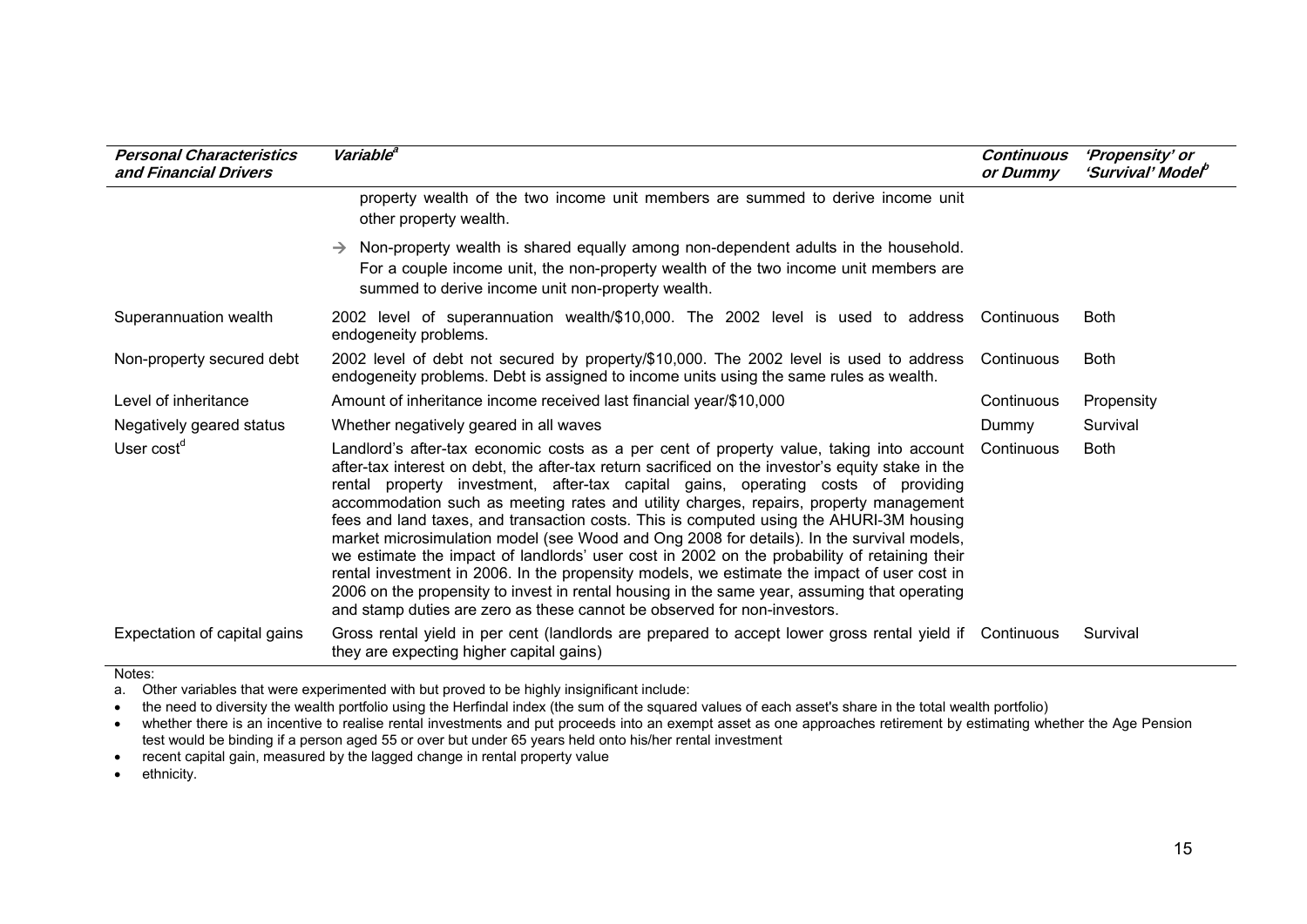- b. The propensity model is a model of the probability of becoming a landlord. The survival model is a model of the probability of a landlord retaining his/her investment.
- c. For most of the sample, these variables sum to less than one because of time spent not in the labour force. In the survival (propensity) model, 63 per cent (76%) of the sample spent time not in the labour force since leaving full-time education.
- d. A formal analysis of investors' user costs of capital can be found in appendix 1.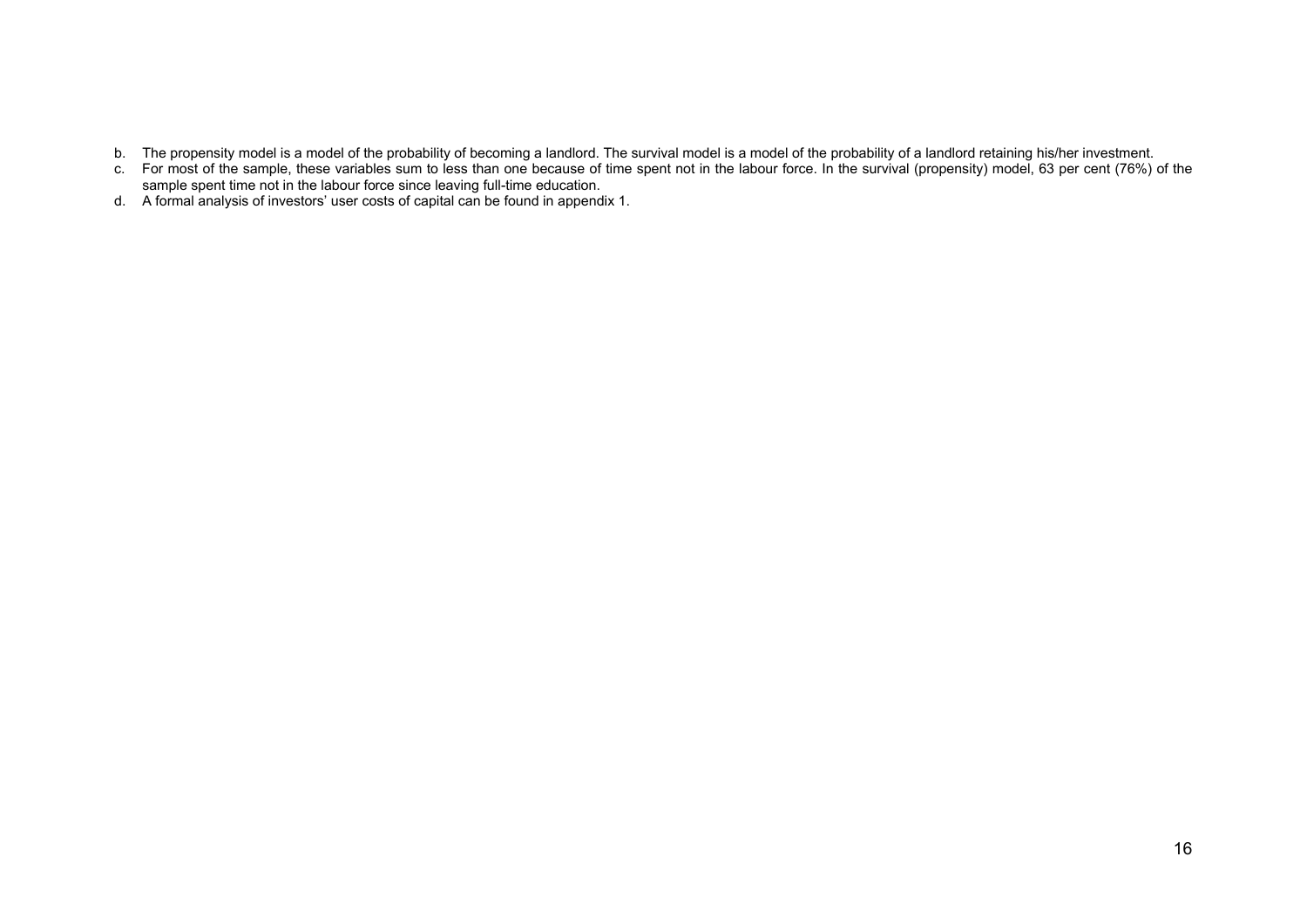### <span id="page-23-0"></span>**2.3 Descriptive Statistics**

In this section we compare the personal characteristics of Australian investors with the rest of the Australian population. We ask whether they are old or young, asset rich or poor, heavily indebted or debt free, married or single, highly or poorly educated, continuously or intermittently employed, high tax or low tax bracket investors. These comparisons help to paint a portrait of the typical rental investor in the Australian housing market.

Table 3 below shows that investors are more likely to be concentrated in the middle age range of 35–54 years old in both 2002 and 2006. In both years, over 55 per cent of investors are aged 35–54 years, while around one-third are aged 55 years and over. Not surprisingly, those aged under 35 years are least likely to own rental properties. This is a panel, hence the decline between 2002 and 2006 in the proportion in the under 35 age group. Investors are also more likely to be married and have dependent children than non-investors. They are more likely to already own their own homes; in both years approximately 85 per cent of investors were home owners, compared to under three-quarters of non-investors.<sup>[11](#page-23-0)</sup>

Investors are more highly educated, and more likely to be employed full-time and to have spent a larger proportion of their lives in paid work; over half of investors were employed full-time in both 2002 and 2006, compared to around 40 per cent of noninvestors. Investors are then typically concentrated in the higher-income quartiles while other Australians are more or less equally distributed across the income quartiles, with a slightly higher proportion in lower quartiles. Over half of Australian investors belong to the highest income quintile.

There are no discernible differences by country of origin or location of residence; and so we have not listed descriptives for these variables in table 3.

| Characteristic                 | Investors<br>in 2002 | Other<br>Australians<br>in 2002 | Investors<br>in 2006 | Other<br><b>Australians</b><br>in 2006 |
|--------------------------------|----------------------|---------------------------------|----------------------|----------------------------------------|
| Age band                       |                      |                                 |                      |                                        |
| Under 35 years                 | 10.6                 | 24.4                            | 9.8                  | 14.9                                   |
| $35 - 54$ years                | 58.1                 | 42.7                            | 55.0                 | 44.5                                   |
| 55 years and over              | 31.3                 | 32.9                            | 35.2                 | 40.6                                   |
| <b>Marital status</b>          |                      |                                 |                      |                                        |
| Married                        | 73.6                 | 61.2                            | 73.5                 | 61.9                                   |
| Defacto                        | 10.2                 | 9.6                             | 8.7                  | 8.5                                    |
| Separated                      | 3.3                  | 3.7                             | 2.1                  | 3.6                                    |
| Divorced                       | 4.4                  | 7.1                             | 6.2                  | 8.2                                    |
| Widowed                        | 2.3                  | 6.2                             | 3.3                  | 8.0                                    |
| Single, never married          | 6.2                  | 12.1                            | 6.3                  | 9.9                                    |
| Presence of dependent children |                      |                                 |                      |                                        |
| Have dependent children        | 41.9                 | 38.3                            | 46.4                 | 37.6                                   |

**Table 3: Characteristics of investors and other Australians, 2002 and 2006** 

 $11$  The 15 per cent of rental investors that do not own their primary place of residence are typically high income earners, with over half of these investors in the top gross income quintile, and around threequarters employed full-time, and two-thirds being managers, professionals or associate professionals. The data suggests that these investors are mobile individuals in high status occupations; over 29 per cent have moved into their home within the last year, and half of these are likely or very likely to move again in the next 12 months.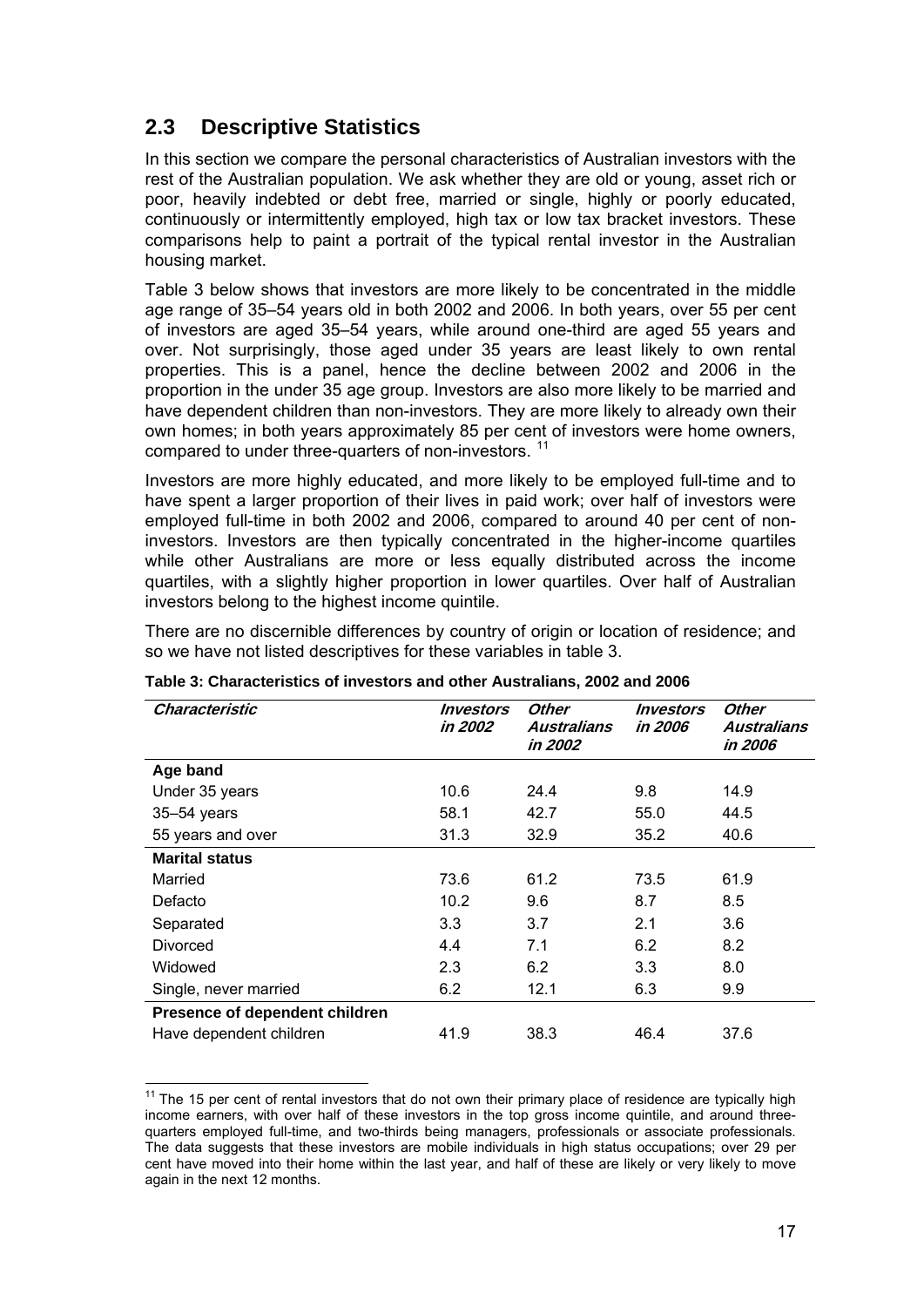| Characteristic                           | <i><b>Investors</b></i><br>in 2002 | <b>Other</b><br><b>Australians</b><br>in 2002 | <i><b>Investors</b></i><br>in 2006 | <b>Other</b><br><b>Australians</b><br>in 2006 |
|------------------------------------------|------------------------------------|-----------------------------------------------|------------------------------------|-----------------------------------------------|
| No dependent children                    | 58.1                               | 61.7                                          | 53.6                               | 62.4                                          |
| <b>Housing tenure</b>                    |                                    |                                               |                                    |                                               |
| Outright owner                           | 41.5                               | 35.4                                          | 33.9                               | 37.7                                          |
| Owner purchaser                          | 44.4                               | 36.5                                          | 50.9                               | 36.0                                          |
| Private renter                           | 8.9                                | 19.8                                          | 11.6                               | 18.5                                          |
| Public renter                            | 0.4                                | 4.1                                           | 0.0                                | 3.9                                           |
| Rent-free                                | 4.8                                | 4.2                                           | 3.6                                | 3.9                                           |
| <b>Highest educational qualification</b> |                                    |                                               | 1.0                                | 0.0                                           |
| Bachelor degree or higher                | 32.4                               | 20.0                                          | 33.9                               | 21.0                                          |
| Other post-school qualification          | 34.9                               | 30.4                                          | 35.4                               | 32.7                                          |
| No post-school qualification             | 32.6                               | 49.6                                          | 30.7                               | 46.3                                          |
| <b>Labour force status</b>               |                                    |                                               |                                    |                                               |
| Employed full-time                       | 58.1                               | 42.4                                          | 61.1                               | 41.0                                          |
| Employed part-time                       | 20.5                               | 18.4                                          | 22.4                               | 18.2                                          |
| Unemployed                               | 1.5                                | 2.7                                           | 0.5                                | 1.6                                           |
| Not in the labour force                  | 19.9                               | 36.5                                          | 15.9                               | 39.1                                          |
| Labour market history <sup>a</sup>       |                                    |                                               |                                    |                                               |
| Per cent time in paid work               | 84.4                               | 75.1                                          | 85.1                               | 74.1                                          |
| Per cent time unemployed                 | 1.0                                | 2.7                                           | 0.9                                | 2.6                                           |
| Per cent time NILF                       | 14.6                               | 22.2                                          | 14.0                               | 23.3                                          |
| Sample                                   | 518                                | 6450                                          | 584                                | 6384                                          |
| Income quartile <sup>b</sup>             |                                    |                                               |                                    |                                               |
| Lowest                                   | 6.6                                | 25.2                                          | 5.7                                | 27.2                                          |
| Second                                   | 15.4                               | 26.1                                          | 15.8                               | 26.2                                          |
| <b>Third</b>                             | 26.6                               | 25.8                                          | 28.3                               | 24.8                                          |
| Highest                                  | 51.4                               | 23.0                                          | 50.3                               | 21.8                                          |

Source: Authors' own calculations from the HILDA Survey waves 2 and 6. Note:

a. refers to labour market history since left full-time education.

b. incomes are disposable income unit income equivalised using the OECD equivalence scale. The OECD scale assigns a weight of 1 to the first adult, 0.7 to the second adult and 0.5 to each additional dependent child. A couple with two children is assumed to be the standard income unit, that is, for couples with two children, their equivalised income is simply equal to their reported unequivalised income.

Table 4 compares wealth and debt profiles in 2006. Similar patterns are found in 2002; only the 2006 estimates are reported here (see Appendix 2 for detailed 2002 estimates). The table indicates that investors have higher levels of virtually all assets. Mean gross wealth is more than twice that of other home owners. However, investors also have higher levels of debt than non-investors; the net wealth of the typical investor is approximately 1.9 times the mean net wealth of other home owners. Renters are asset poor with net wealth of less than \$139,000, well below the equivalent \$710,000 (\$1,363,000) net wealth level for home owners (investors).

For investors and home owners the bulk of wealth is held in property, and most of their debt is secured against property. Over three-quarters of investors and home owners have superannuation, but despite tax concessions superannuation balances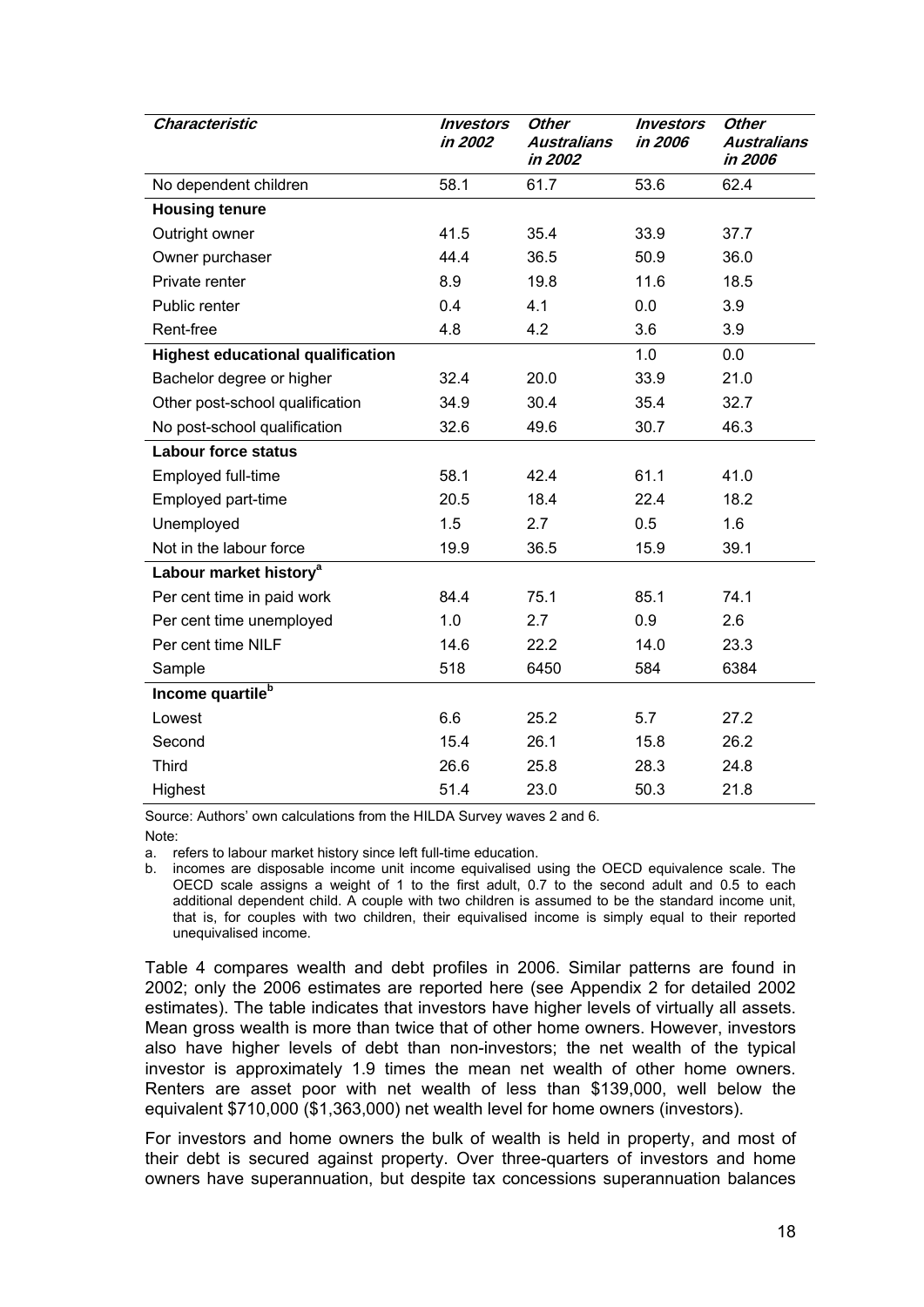are relatively small and less than 20 per cent of their gross wealth. On the other hand, renters hold nearly one-third of their wealth in superannuation, typical balances being \$46,500.

Investors generally have diversified portfolios. All by definition hold property investments, but most also invest in superannuation and bank accounts, approaching two-thirds have shares (equity investment) and almost one-quarter own business assets. Investor wealth held in each of these assets is always greater than the comparable holding of home owners. The asset poor position of renters is illustrated by low wealth holdings in all assets other than superannuation, vehicles, equity investments and bank accounts.

Assets, and property in particular, can be used by individuals as collateral for debt. The average investor is repaying debts in excess of \$313,000, and just over 80 per cent is typically secured against property. But gearing is modest, with total debts less than 20 per cent of (gross) wealth (the gearing ratio). Home owners also secure around 80 per cent of debt against their home, but typical debt levels are low with a mean of \$75,000, and a lower gearing ratio of 12 per cent. Typical investors and home owners are not particularly exposed to price and liquidity risk—plummeting prices and market slumps would still leave most investors and home owners with asset values comfortably in excess of debts.

The average renter has little wealth that can leverage debt and so mean debt levels are only \$13,800. Much of that debt is unsecured; a third of renters have credit card balances and they account for 11 per cent of all debts. Only 3 per cent secure debt against business assets, but business loans account for nearly one-quarter of all debt, so a few renters run businesses that are heavily indebted. More than 40 per cent of renters have debt in other forms, such as car loans and overdrafts, and they are renters' most important debt obligations.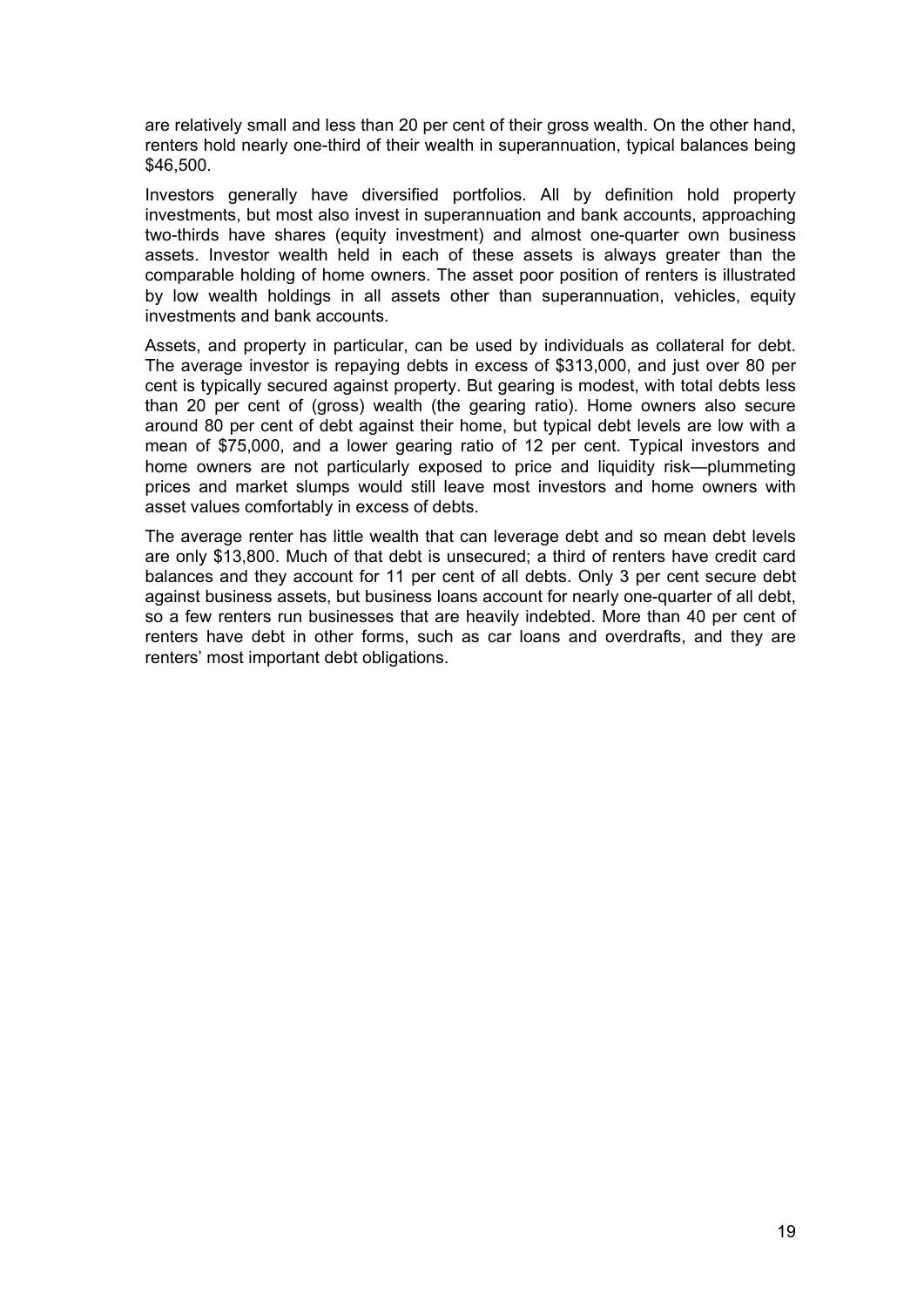|                      | Mean (\$'000)    |                      | <b>Composition of wealth based on</b><br>means $(%)$ |                         | Per cent that have non-zero levels of wealth<br>and debt, by wealth and debt type (%) |                         |                         |                      |               |
|----------------------|------------------|----------------------|------------------------------------------------------|-------------------------|---------------------------------------------------------------------------------------|-------------------------|-------------------------|----------------------|---------------|
|                      | <b>Investors</b> | Other home<br>owners | <b>Other</b><br>renters                              | <i><b>Investors</b></i> | Other home<br>owners                                                                  | <b>Other</b><br>renters | <i><b>Investors</b></i> | Other home<br>owners | Other renters |
| Wealth               |                  |                      |                                                      |                         |                                                                                       |                         |                         |                      |               |
| Primary home         | 515.3            | 437.7                | 0.0                                                  | 30.8                    | 54.4                                                                                  | $0.0\,$                 | 84.8                    | 100.0                | 0.0           |
| Other property       | 563.1            | 10.3                 | 4.2                                                  | 33.6                    | 1.3                                                                                   | 2.8                     | 100.0                   | 2.1                  | 0.6           |
| Equity investments   | 100.1            | 66.4                 | 24.8                                                 | 6.0                     | 8.2                                                                                   | 16.2                    | 64.4                    | 48.2                 | 23.8          |
| Cash investments     | 3.7              | 3.3                  | 1.6                                                  | 0.2                     | 0.4                                                                                   | 1.1                     | 3.3                     | 3.4                  | 1.8           |
| Trust funds          | 32.1             | 13.0                 | 2.2                                                  | 1.9                     | 1.6                                                                                   | 1.4                     | 8.4                     | 4.3                  | 2.0           |
| <b>Bank accounts</b> | 41.2             | 31.5                 | 20.7                                                 | 2.5                     | 3.9                                                                                   | 13.6                    | 98.1                    | 98.4                 | 97.5          |
| Life insurance       | 12.3             | 9.6                  | 3.2                                                  | 0.7                     | 1.2                                                                                   | 2.1                     | 15.1                    | 9.8                  | 5.4           |
| Superannuation       | 254.6            | 148.8                | 46.5                                                 | 15.2                    | 18.5                                                                                  | 30.5                    | 93.5                    | 79.8                 | 72.7          |
| <b>Business</b>      | 111.2            | 56.5                 | 34.0                                                 | 6.6                     | 7.0                                                                                   | 22.3                    | 24.7                    | 14.2                 | 7.2           |
| Vehicle              | 34.8             | 24.6                 | 12.4                                                 | 2.1                     | 3.1                                                                                   | 8.1                     | 98.5                    | 95.9                 | 84.2          |
| Collectibles         | 7.3              | 3.3                  | 2.9                                                  | 0.4                     | 0.4                                                                                   | 1.9                     | 18.8                    | 15.0                 | 13.3          |
| <b>Total wealth</b>  | 1675.7           | 805.0                | 152.5                                                | 100.0                   | 100.0                                                                                 | 100.0                   | 100.0                   | 100.0                | 99.5          |
| <b>Debt</b>          |                  |                      |                                                      |                         |                                                                                       |                         |                         |                      |               |
| Primary home         | 131.0            | 74.7                 | 0.0                                                  | 41.9                    | 78.9                                                                                  | 0.0                     | 50.7                    | 48.7                 | 0.0           |
| Other property       | 127.0            | 1.5                  | 1.1                                                  | 40.6                    | 1.6                                                                                   | 7.9                     | 53.6                    | 1.0                  | 0.5           |
| <b>Business</b>      | 10.0             | 7.5                  | 3.3                                                  | 3.2                     | 7.9                                                                                   | 24.3                    | 8.0                     | 5.2                  | 3.0           |
| Credit card          | 1.5              | 1.2                  | 1.6                                                  | 0.5                     | 1.3                                                                                   | 11.7                    | 25.5                    | 26.8                 | 33.1          |
| <b>HECS</b>          | 1.2              | 0.7                  | 1.8                                                  | 0.4                     | 0.8                                                                                   | 13.0                    | 12.5                    | 8.2                  | 14.1          |
| Other                | 42.2             | 9.0                  | 5.9                                                  | 13.5                    | 9.5                                                                                   | 43.2                    | 34.2                    | 26.8                 | 42.6          |
| <b>Total debt</b>    | 312.9            | 94.7                 | 13.8                                                 | 100.0                   | 100.0                                                                                 | 100.0                   | 84.1                    | 62.2                 | 59.6          |
| <b>Net wealth</b>    | 1362.8           | 710.3                | 138.7                                                |                         |                                                                                       |                         |                         |                      |               |

### **Table 4: Income unit wealth and debt of investors and other Australians, 2006**

<span id="page-26-0"></span>Source: Authors' own calculations from the HILDA Survey wave 6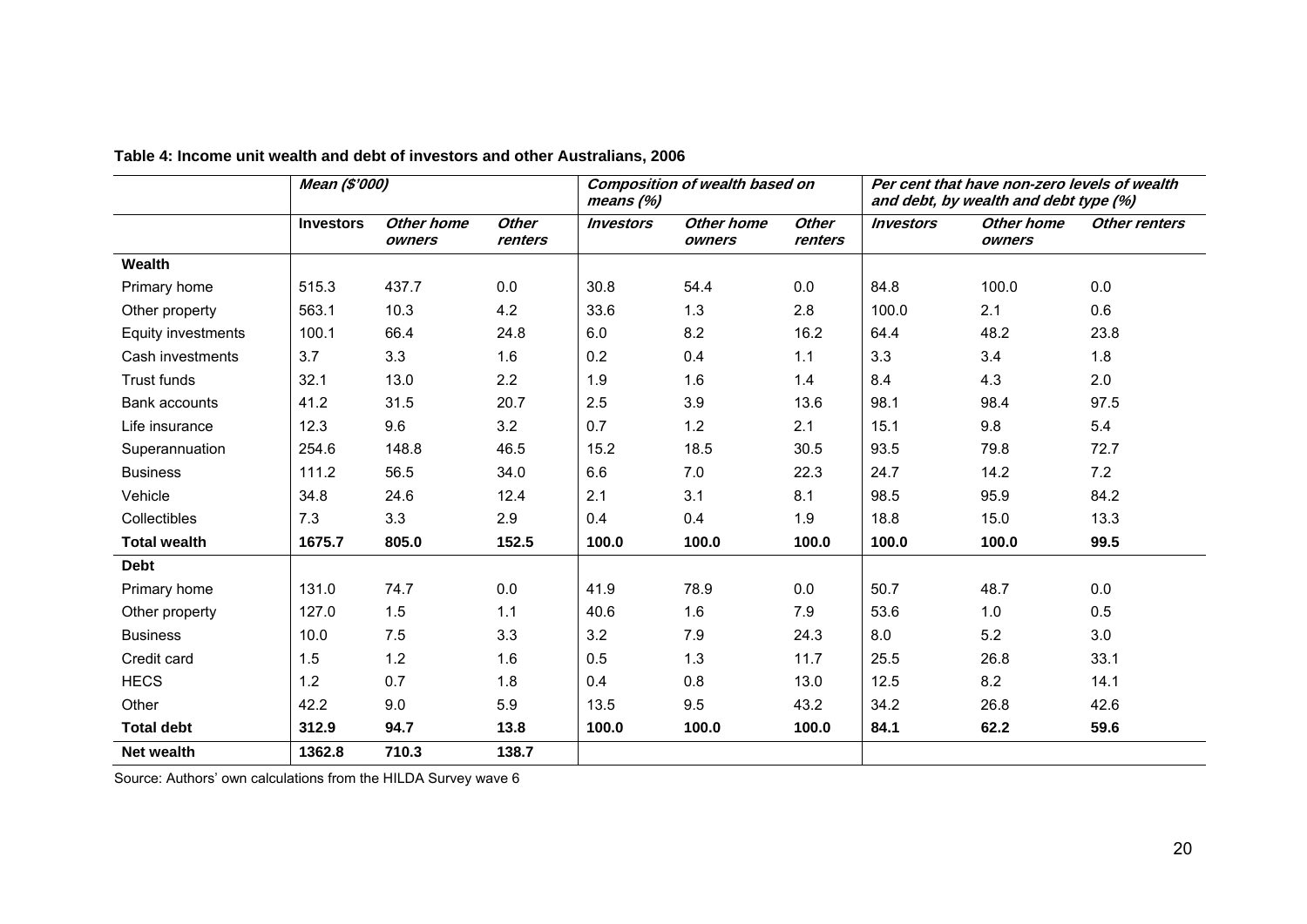<span id="page-27-0"></span>Table 5 reports tax and user cost summary statistics for investors in 2002 and 2006. In 2002, the average investor had a marginal income tax rate (MITR) of 33 per cent, that placed him/her somewhere in the middle to higher part of the range. Just over one in five investors paid the highest MITR (47%). Land tax was a quite important factor for nearly two-thirds of investors who paid an annual average liability of \$1,150 in 2002. Investors' after-tax economic costs (user cost) was a mean 7.9 per cent—that is, investors sacrificed nearly 8 cents for each dollar of capital value to supply rental housing services from their property investment.

There has been a rise in income thresholds and the MITR in each bracket has also fallen, e.g. the highest MITR fell from 47 per cent to 45 per cent between 2002 and 2006. Hence, there has been a shift in the proportion of investors in the highest tax bracket from 26.5 per cent in 2002 to only 5.9 per cent in 2006. As a consequence of these reforms, a small minority of investors (6%) are now paying income tax at the highest marginal rate, and the average investor is now facing a lower MITR (28%).

There have also been major changes to land tax arrangements. Most state governments increased the threshold beyond which investors begin paying land tax. Hence, land tax snared far fewer investors in 2006. However, those caught paying land tax were paying bills nearly \$1,000 higher than in 2002. The boom in land values affected assessed values, pushing some investors into higher brackets. For example, in Victoria, the land tax free threshold was lifted from \$125,000 to \$200,000 between 2002 and 2006. But the proportion of investors in Victoria whose land value exceeds \$200,000 (beyond which the marginal tax rate is 0.2 per cent or higher) shot up from 27.3 per cent to 45.5 per cent. In Queensland, there was no land tax free threshold in 2002; investors started paying land tax on the first dollar of land value, the marginal rate rising from 0.2 per cent to 1.54 per cent for land values beyond \$500,000. By 2006, a land tax free threshold of \$500,000 had been introduced, but the proportion of Queensland investors whose land values exceeded \$500,000 rose steeply from 1.8 per cent to 12.5 per cent. In New South Wales, the land tax free threshold was lifted from \$261,000 to \$352,000, but the proportion of New South Wales investors whose land values exceeded \$352,000 more than doubled from 12.3 per cent to 31.5 per cent.

Higher interest rates, lower tax rates (that increase the after-tax cost of capital) and soaring land tax bills combined to increase investors' after-tax economic costs (user cost) to 9.1 per cent in 2006. They therefore needed just over 9 cents of rental income for every dollar of capital value to meet all after-tax costs (net of capital gains). This contrasts with less than 8 cents in 2002.

About one in five investors were negatively geared in 2002. The average negativelygeared investor obtained tax savings of \$1,190. The proportion of negatively-geared investors had risen to over 30 per cent and, despite lower marginal rates, their mean annual tax saving rose to almost \$1,450. Higher interest rates (the variable home loan rate was 6.55 per cent (7.95%) in 2002 (2006)) is one factor, but the more important explanation is escalating debt as new investors bought into the market during a house price boom. The mean level of debt rose from \$72,000 to \$127,000 between 2002 and 2006. Landlords who were negatively geared had a higher likelihood of attrition from the sample. Hence, when the proportion of landlords who are negatively geared is estimated from the sample of landlords who were interviewed in every single wave between waves 2 and 6, the proportion was 13.9 per cent (18.3%) in 2002. <sup>[12](#page-27-0)</sup>

  $12$  The proportion of negatively-geared investors in 2002 (2006) was, at 27.1 per cent (33.3%,) far below the proportion reported by individuals putting in their tax return to the Australian Tax Office. According to Australian Tax Office estimates (2009b), 67.9 per cent of those with net rental income reported a loss.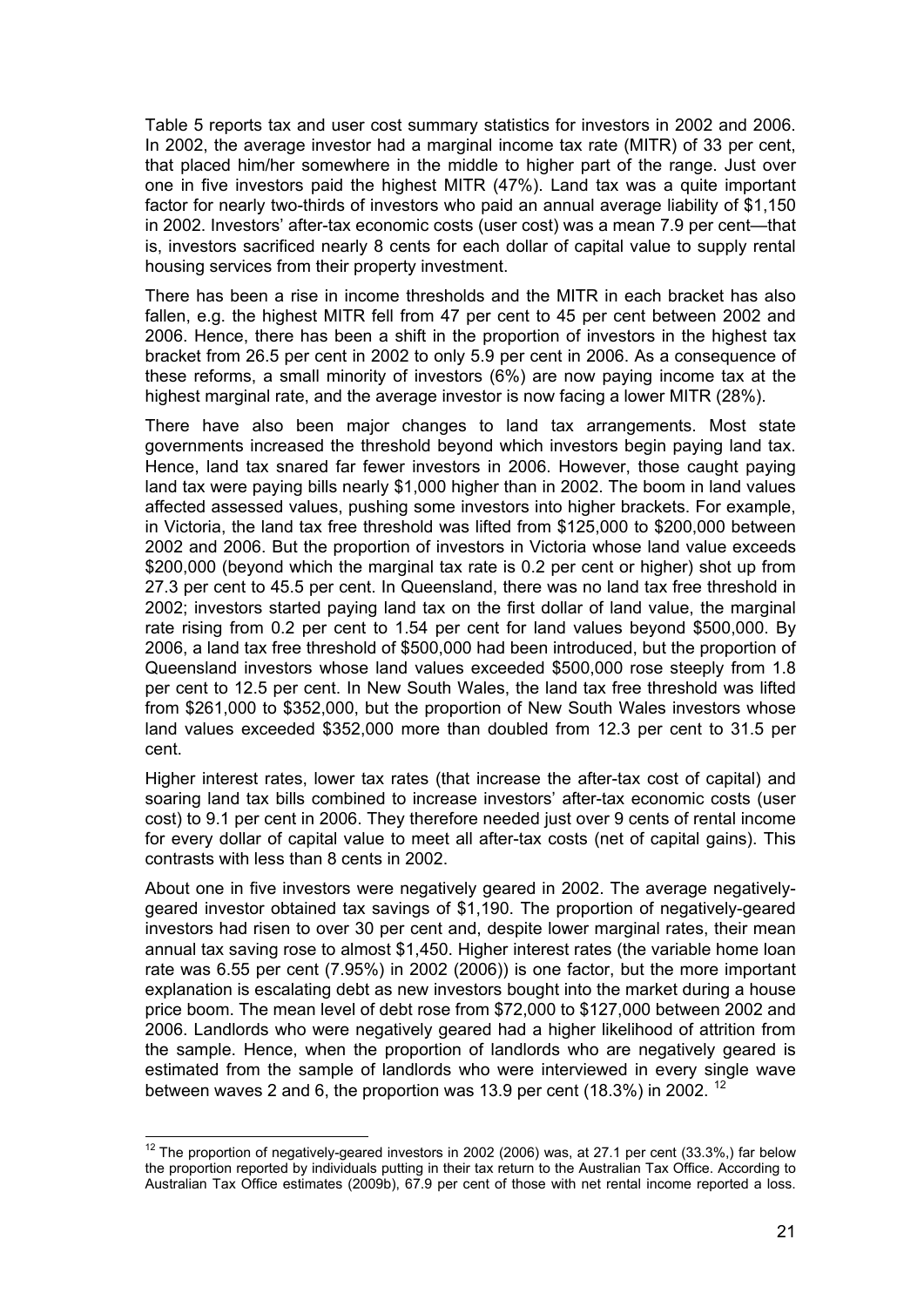#### <span id="page-28-0"></span>**Table 5: Tax and user cost of investors, 2002 and 2006**

**(a) MITR, land tax and user cost** 

|                                                           | <b>Investors in 2002</b> | <b>Investors in 2006</b> |
|-----------------------------------------------------------|--------------------------|--------------------------|
| Mean MITR (%)                                             | 31.9%                    | 28.7%                    |
| % in MITR bracket                                         |                          |                          |
| Lowest $(0\%)$                                            | 6.2                      | 5.9                      |
| Second (17% in 2002; 15% in 2006)                         | 16.5                     | 16.4                     |
| Third (30%)                                               | 39.3                     | 51.2                     |
| Fourth (42% in 2002; 40% in 2006)                         | 11.5                     | 20.6                     |
| Highest (47% in 2002; 45% in 2006)                        | 26.5                     | 5.9                      |
| Per cent paid land taxes <sup>a</sup>                     | 62.2%                    | 42.0%                    |
| Mean land taxes $(\$,$ land tax payers only) <sup>a</sup> | \$1150                   | \$2022                   |
| Mean user cost of capital $(\%)^d$                        | 7.91%                    | 9.07%                    |

#### **(b) Negatively gearing**

|                                                                                                 | <i>Investors in 2002</i> | <i><b>Investors in 2006</b></i> |
|-------------------------------------------------------------------------------------------------|--------------------------|---------------------------------|
| Sample of landlords with records in wave 2 or 6, regardless of their presence in<br>other waves |                          |                                 |
| Per cent negatively geared                                                                      | 27.1%                    | 33.3%                           |
| Mean value of annual tax savings (\$,<br>negatively-geared investors only)                      | \$1190                   | \$1447                          |
| Sample of landlords with complete records between waves 1 and 6                                 |                          |                                 |
| Per cent negatively geared                                                                      | 13.9%                    | 18.3%                           |
| Average value of annual tax savings (\$,<br>negatively-geared investors only)                   | \$718                    | \$1038                          |

Source: Authors' own calculations from the HILDA Survey waves 2 and 6.

a. The land tax and user cost values are calculated on an income unit basis. So, if both members of a couple income unit are investors, they share the same land tax and user cost values.

However, the proportion of negatively-geared investors estimated from the HILDA Survey is broadly in line with proportions computed from other microdata sources released by the Australian Bureau of Statistics. Further details can be found in Appendix 3.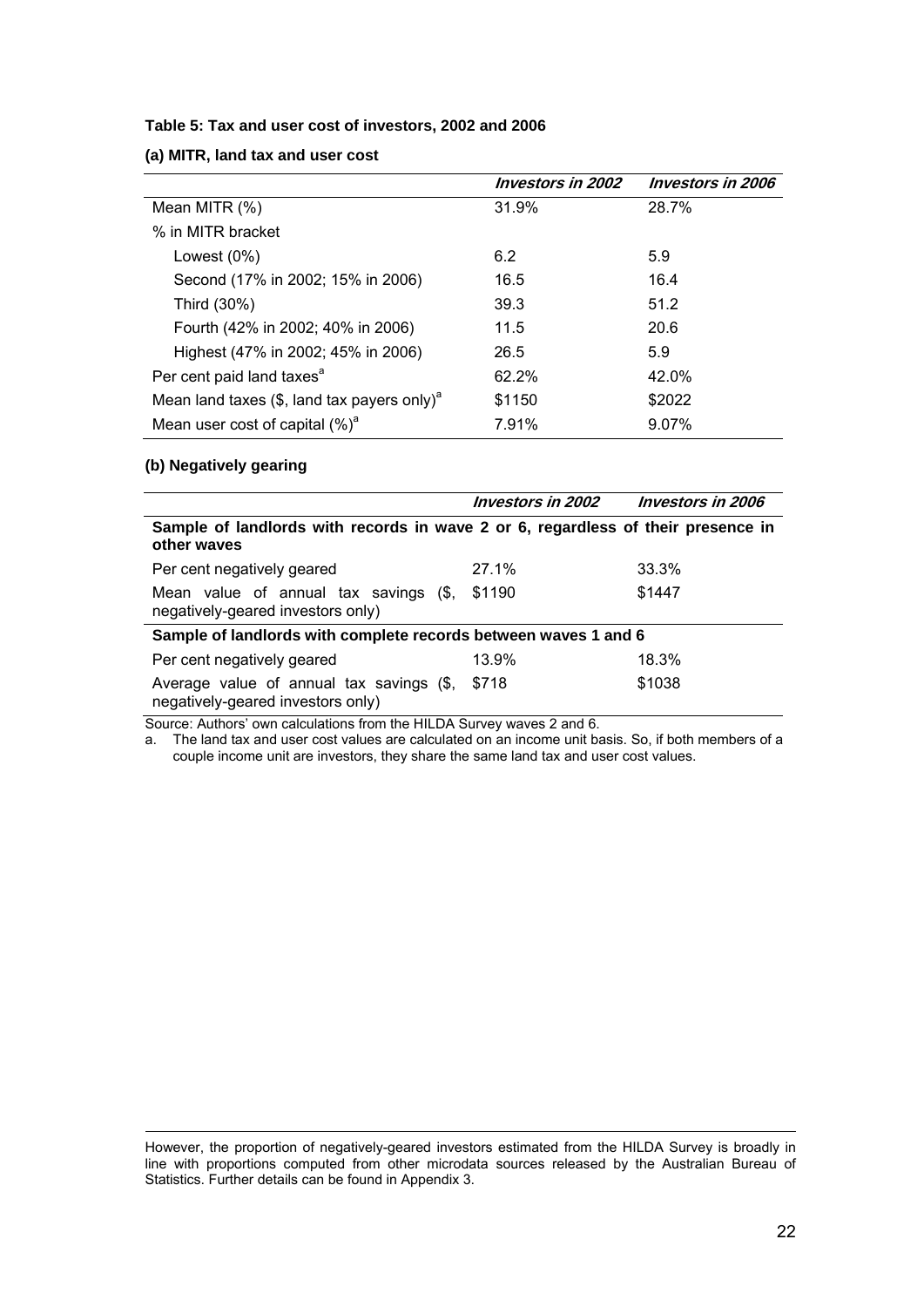### <span id="page-29-0"></span>**3 WHAT MOTIVATES INVESTORS TO HOLD ON TO THEIR RENTAL INVESTMENTS?**

### **3.1 Duration of Rental Investment Spells**

Little is known about the 'careers' of rental property investments (see literature review in section 1). Much has been made of the illiquidity of housing investments; the transaction costs associated with sale and purchase are commonly thought to be onerous, and so investors need a lengthy holding period over which to amortise transaction costs. If we took a 'snapshot picture' of a sample of investments in property, and then tracked these property investments over time, the illiquid investment story would point to the survival of most property investments over the first few years. But perhaps these 'career' paths are unrepresentative. It could be that many landlords are 'accidental' investors who have (say) inherited property, and rent it out in the short term while they plan what to do with the cash that can be realised on sale. Or might the transaction cost perspective exaggerate their significance as impediments to arbitrage trading? Could there be large numbers of investors continually searching for profitable opportunities in segments of the market where superior returns have been overlooked?

The answers to these questions have policy significance. In principle, the insecure nature of tenancies in private rental housing is a negative attribute for some, if not most, tenants. Precarious housing circumstances can prevent families from cementing a stable residential environment around which child care, education, commuting arrangements and so forth can be secured. This is thought to be particularly damaging for children. In practice, private rental housing might offer secure long-term accommodation because most landlords are committed investors who plan to hold on to their rental properties for many years to come. The ontological security that is thought to be closely correlated with home ownership (and public housing) is then brought into question.

To analyse the duration of rental investments between 2001 and 2006, we identify all persons in the sample who have had at least one episode of rental investment, where an episode is one year (wave). In order to conduct this analysis, we identify a person as a landlord in wave j if he/she receives rental income in wave j. Rental income is reported in all waves, so we can make use of every wave of the HILDA Survey to analyse spells of rental investment, instead of just waves 2 and 6. We take the first rental investment spell and measure the length of spells of rental investment from the first wave rental income that is reported. If that first spell is uninterrupted but ongoing at the end of the data collection period (2006), it is censored, as we do not know when that first spell ended. Our sample comprises 1,570 persons who had at least one spell of rental investment, and did not attrit between waves 1 and 6.

Table 6 is a 'life table' that tracks the event histories of the sample of rental investors from the first year of their spell of rental investment, through to the end of the data collection period. We define the beginning of time as the first wave during which a person is recorded as holding a rental property, and label it year 0; interest focuses on whether, and when, the spell of rental investment ends. Time, measured in intervals of one year, is recorded in column 1. The following information is recorded in subsequent columns:

- $\rightarrow$  the number of landlords holding rental properties during the year (column 2)
- $\rightarrow$  the number of landlords that realised their rental investment during the year. There were, for example, 986 investors at the start of year 2, but 186 of these reported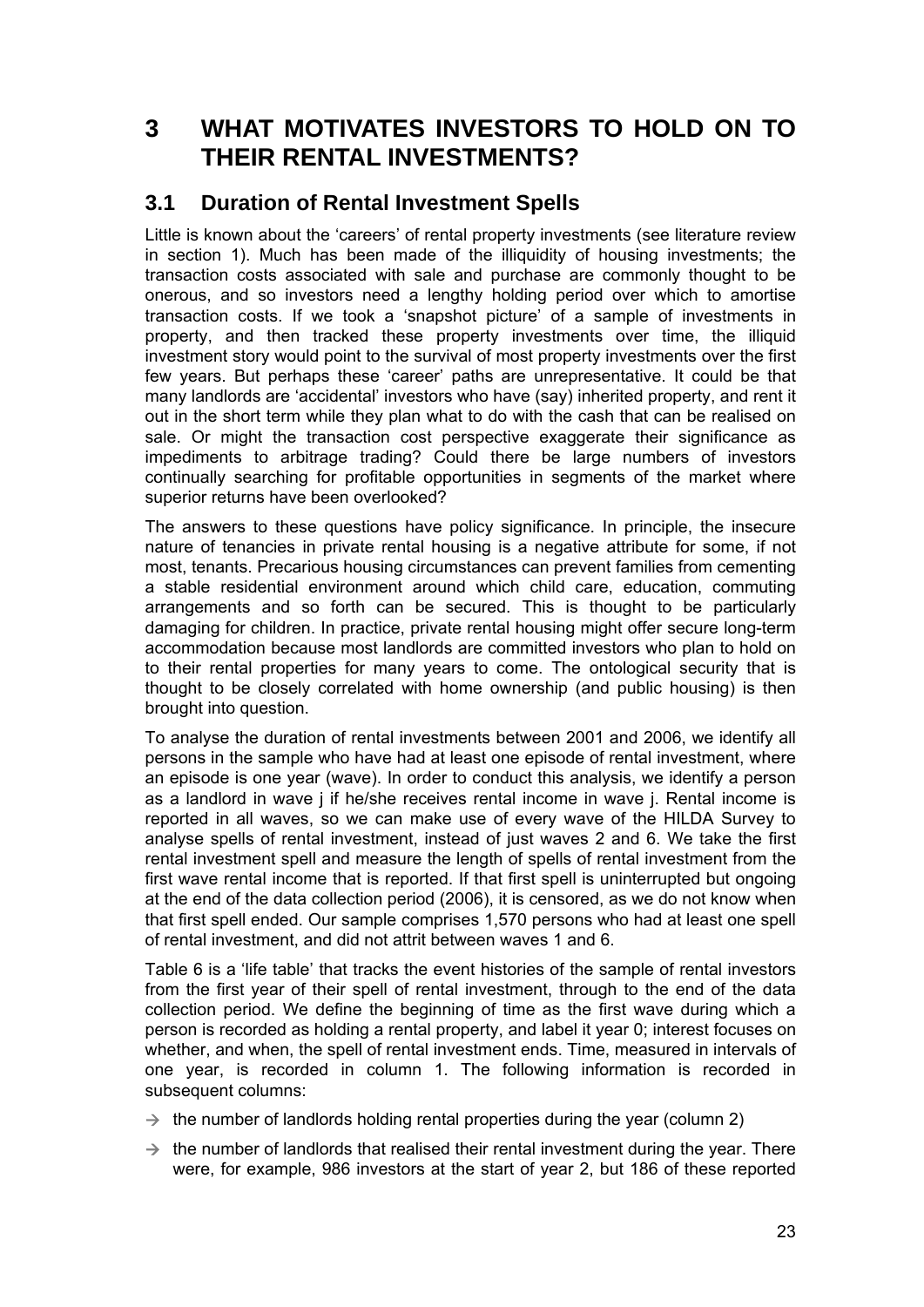zero rental income in year 2, and so it is assumed that these 186 investors exited the market in year 2 (column 3)

 $\rightarrow$  the number of landlords with rental investment spells that were censored because they were still investors when the data collection period ended.

The time intervals are in years, with year 0 indicating the start of the rental investment spell. In Year 0, all 1,570 persons held rental properties and 113 landlords' spells were censored in that year because their spell began in Wave 6, the end of the data collection period. This left 1,457 (1,570–113) to enter the next time interval—Year 1. During Year 1, 375 landlords reported zero rental income and must therefore have sold their rental investment, and 96 landlords' spells are censored because their Year 0 occurred in Wave 5, the second last wave of the data collection period. This left 986 (1,457–375–96) to enter the next time interval, year 2 of the spell. The number of landlords who enter each successive time period is typically referred to as the 'investor risk set'—those who might realise their rental investment during that time interval. By the start of Year 5, there were still 376 landlords in the 'at risk' set, but most were censored cases (344), with only 32 realising their rental investment during that year.

The 'at risk' set declined in each year because of both event occurrence—realisation of rental investments—and censoring. The 'at risk set' ignores repeat spells and so the analysis is limited to the length of first spells. However, reassuringly, most landlords in the sample had only one spell of rental investment (88.5%).

The hazard rate in column 5 is the key measure of the risk of event occurrence—the likelihood of realising a rental investment—in each time period. It is the conditional probability that a landlord will realise his/her rental investment given that (s)he did not realise the rental investment in previous time periods. For example, in Year 2, 186 landlords realised their rental investment, which is 19 per cent of the 986 landlords who constituted the risk set at the beginning of Year 2. Finally, the survival rate is listed in column 6 of table 6. It is a measure of the probability that a randomly selected landlord will retain his/her rental investment in Year t, given that they did not realise their rental investment in time periods preceding Year t.

We observe from table 6 that a quarter of landlords are likely to realise their rental investment during Year 1— the hazard rate being 0.257. But there is a sharp decline in the hazard rate to 0.085 by Year 5, indicating negative duration dependence. The longer a landlord holds the rental property, the less likely s/he is to realise the property. The survival rate in Year 5 is quite high, at over 40 per cent.

So what are these hazard and survival rates telling us? First, we should note that just over one in four investors exit in year 1, evidence favouring the 'accidental' investor and arbitrage investor hypothesis. If the latter provided a convincing explanation, we should observe large numbers of repeat spells, but repeat spells are infrequent (of the 375 that exit in year 1, only one-quarter go on to start a repeat spell), so the 'accidental' investor explanation is favoured by the evidence. But, from Year 2 onwards, there is a steep decline in the hazard rate. An investor who has leased his or her property for four years has a low probability (8.5%) of selling up and hence terminating a tenant's lease in Year 5.

There appears to be a second group of investors that 'stay the course', and are a source of secure accommodation. Because the fall in hazard rates is steep, this second group is a substantial proportion of all investors. If a tenant with low mobility expectations is lucky enough to lease from an investor in this second group, their accommodation will be secure in the medium to long run. Unfortunately, a private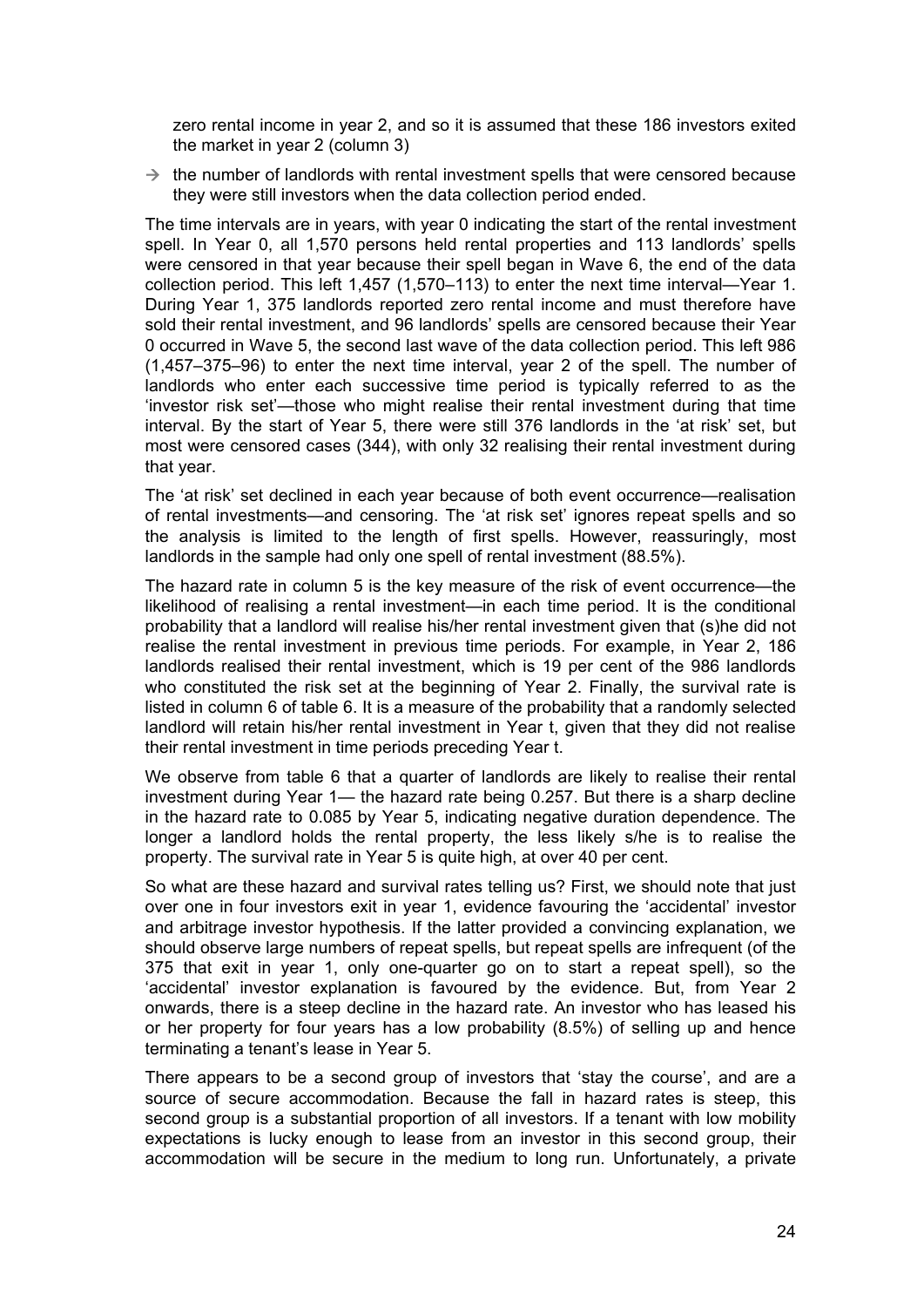<span id="page-31-0"></span>rental housing market where information is incomplete and unevenly distributed may not match immobile tenants with long-term landlords.

| Year <sup>a</sup> |                                                     | <b>Number</b>                                               |                               |                   | Survival rate          |
|-------------------|-----------------------------------------------------|-------------------------------------------------------------|-------------------------------|-------------------|------------------------|
| (t)               | Has rental<br>investment at<br>start of year<br>(T) | <b>Realised rental</b><br>investment during<br>the year (N) | Censored<br>at end of<br>year | $H_t = N_t / T_t$ | $S_t = S_{t-1}(1-H_t)$ |
| $\mathbf 0$       | 1570                                                | 0                                                           | 113                           |                   | 1.000                  |
|                   | 1457                                                | 375                                                         | 96                            | 0.257             | 0.743                  |
| 2                 | 986                                                 | 186                                                         | 91                            | 0.189             | 0.603                  |
| 3                 | 709                                                 | 114                                                         | 80                            | 0.161             | 0.506                  |
| $\overline{4}$    | 515                                                 | 54                                                          | 85                            | 0.105             | 0.453                  |
| 5                 | 376                                                 | 32                                                          | 344                           | 0.085             | 0.414                  |

**Table 6: Rates of exit from first spell of rental investment** 

Source: Authors' calculations using the HILDA Survey waves 1–6.

Notes:

a. The wave when a person is first recorded as a rental investor is labelled Year 0 because we do not know whether the person realised his/her rental investment until recorded in the following wave, which is then labelled Year 1.

b. Censored means that Year t+1 occurred after the end of the data collection period. For example, a first spell of rental investment that begins in wave 6 will inevitably be censored at the end of Year 0 because wave 6 is the last wave of data collection.

This matching function might be satisfactorily accomplished if the long-term landlords have observable characteristics that can act as a signal that allows tenants to make informed choices. We turn therefore to an analysis of whether certain groups of investors are more likely to survive than others. Figure 2 below compares the survival functions of investors who belong to different age groups. The survival rate is calculated for each age group using the formula listed in the heading to column 6 of Table 6. It is a measure of the probability that a randomly selected landlord in an age group will retain his/her rental investment in Year t, given that they did not realise their rental investment in time periods preceding Year t. For example, in Figure 2, the survival rate is 1 for all age groups in Year 0. In Year 1, the survival rate falls to about 78 per cent for those in the 35–54 age group, but it falls more steeply to 68 per cent for those in the youngest age group. The survival profile by age group shows that young investors are less likely to survive as rental investors. This could be because many are accidental landlords that inherit as a result of death of parents. But it turns out that only 2.6 per cent of young investors benefited from bequests (in the form of income) in one or more years preceding termination of their first rental spell. This is unsurprising given that for most in this age group, their parents would still be living. The group aged 35–54 years are most likely to survive, with about 45 per cent still retaining their investments by Year 5.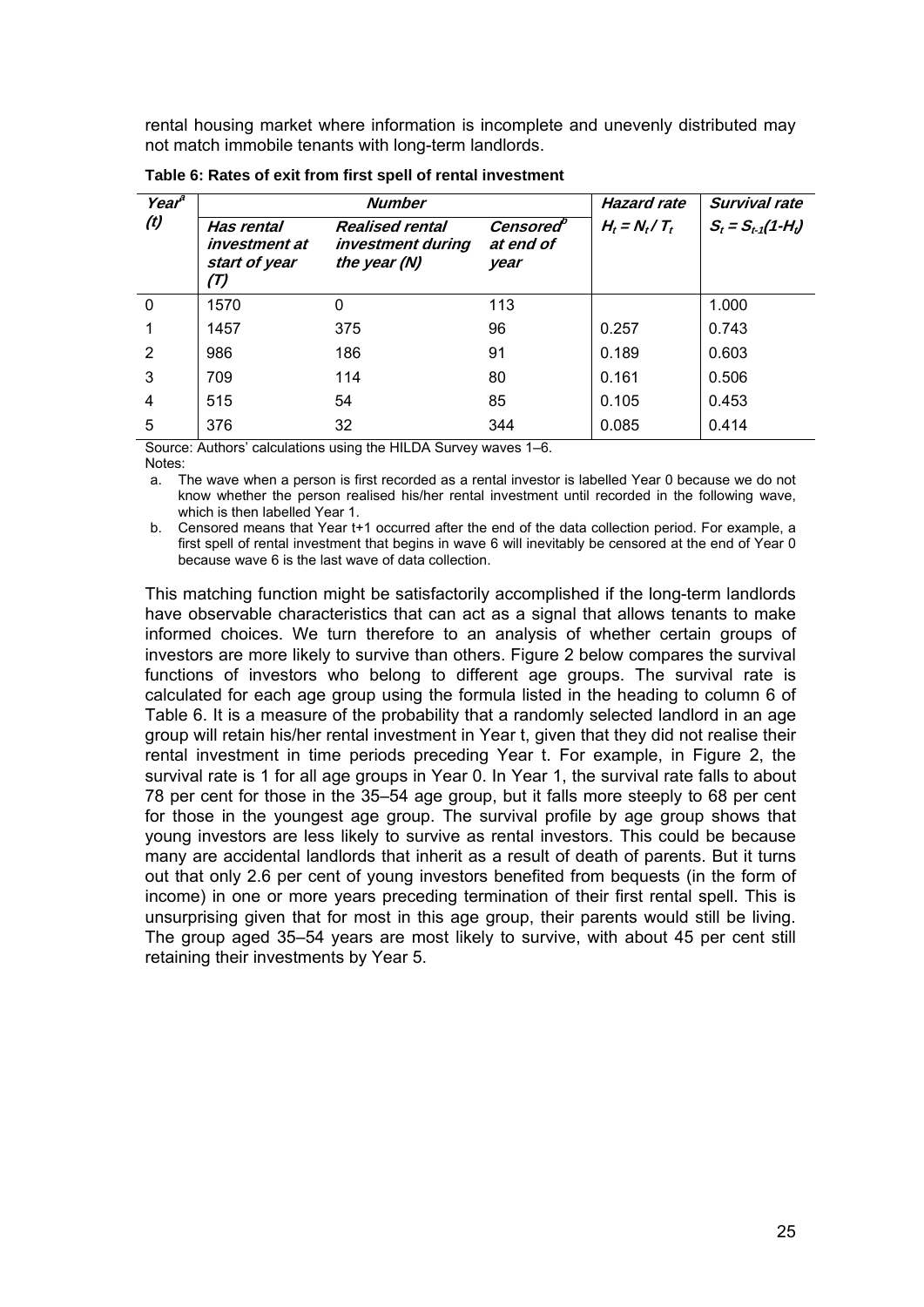

<span id="page-32-0"></span>**Figure 2: Survival in first spell of rental investment, by age band in first year of spell** 

Source: Authors' calculations using the HILDA Survey waves 1–6.

Figures 3 and 4 compare investors with different levels of human capital and income. Low-income investors with low levels of education are more prone to economic shocks, and less able to adapt when shocks eventuate. Their greater vulnerability means that such investors are more likely to realise investments to meet pressing spending needs. The patterns offer some weak evidence in support of this hypothesis, and it is somewhat stronger in relation to income than education.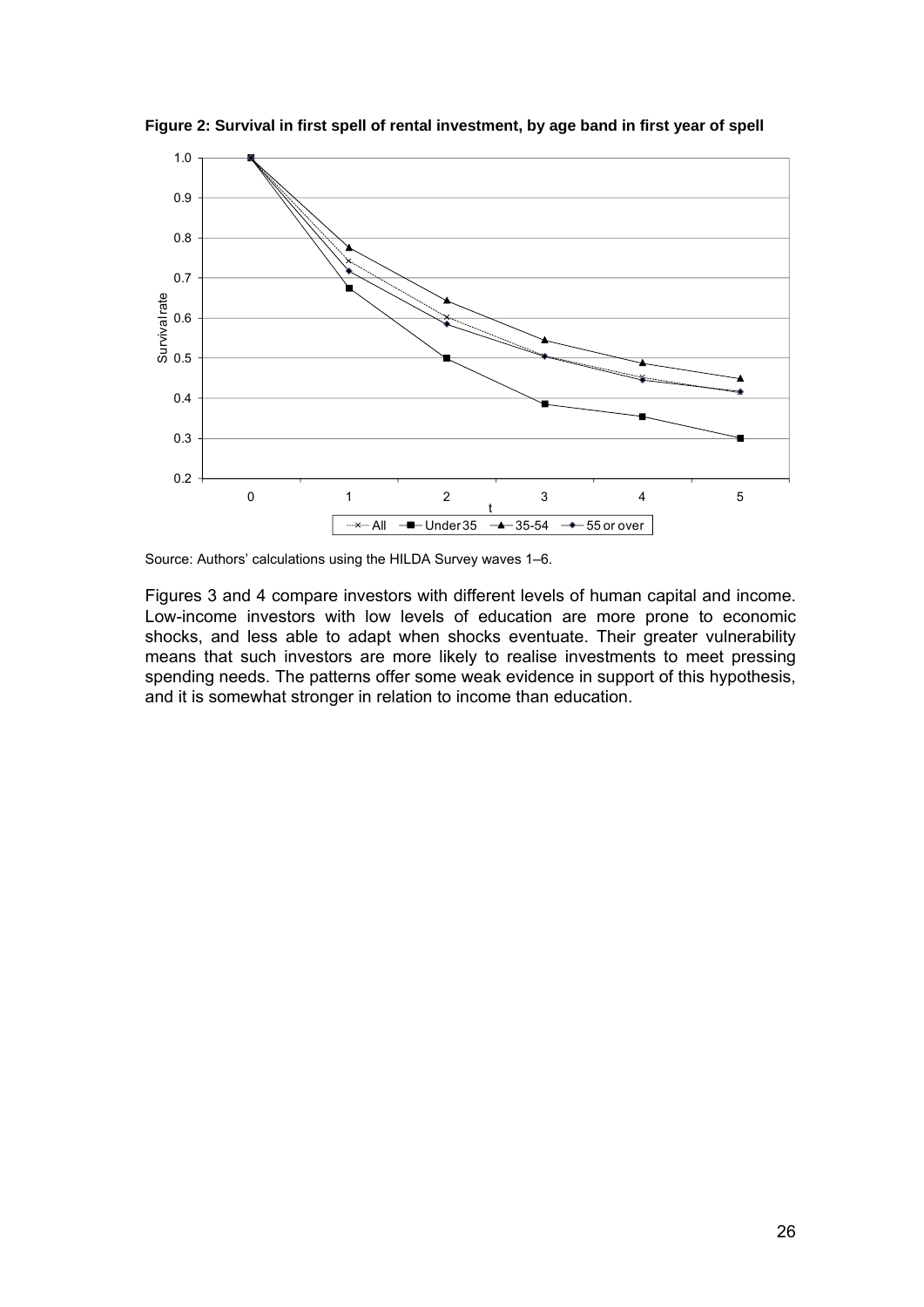

<span id="page-33-0"></span>**Figure 3: Survival in first spell of rental investment, by highest educational qualification in first year of spell** 

Source: Authors' calculations using the HILDA Survey waves 1–6.





Source: Authors' calculations using the HILDA Survey waves 1–6.

Figure 5 below presents the survival functions for landlords who were negatively geared in each year of their first spell; contrast this with the survival function of those declaring a positive net rental income in each year. Indeed the negatively-geared investors' conditional probability of exit after only one year is about 50 per cent as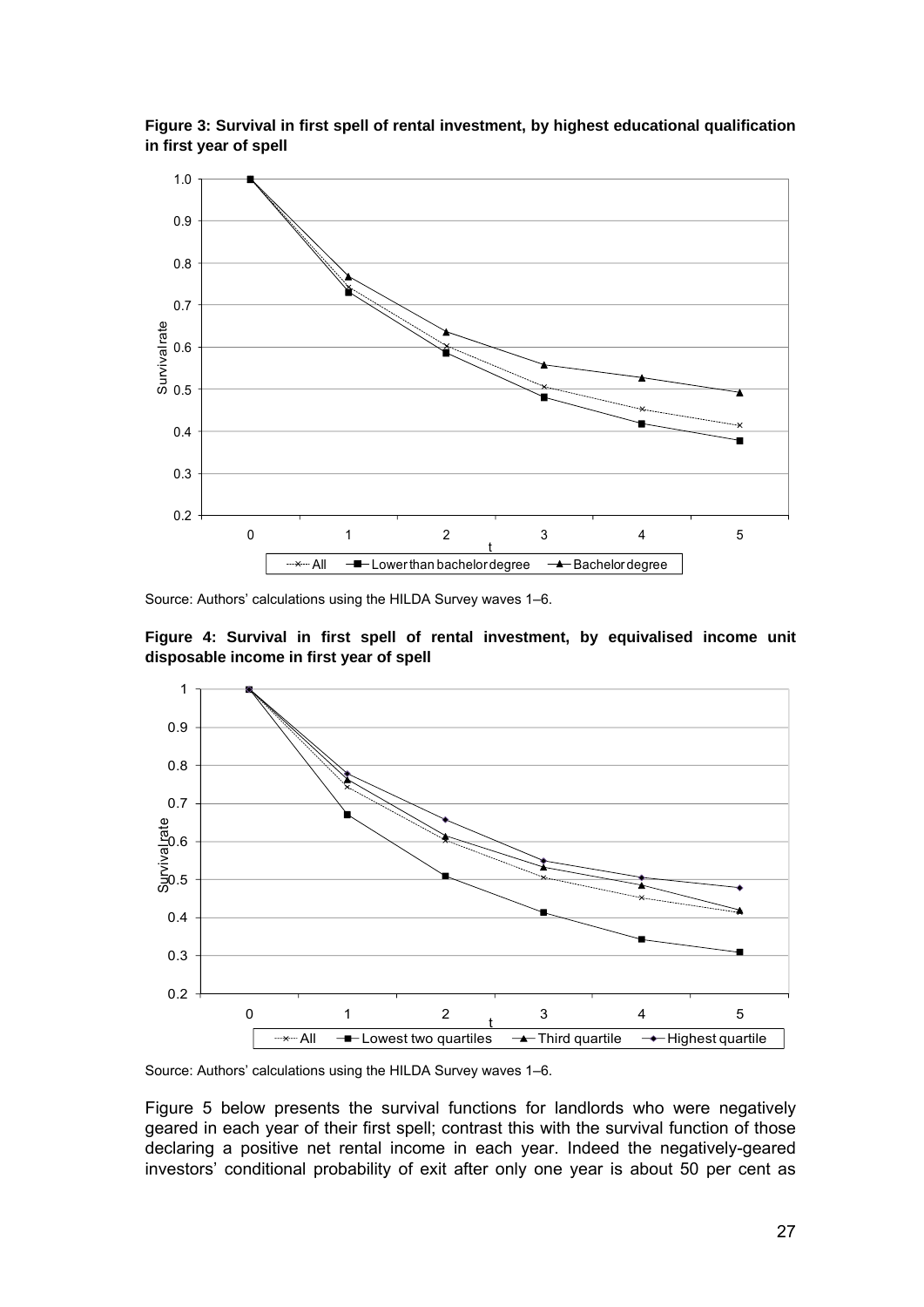<span id="page-34-0"></span>compared to 26 per cent for all investors. Seelig et al (2009) report that negative gearing is a deliberate strategy of some investors who churn in and out of rental property to remain negatively geared. However, a minority (13.1%) of negatively-geared investors have repeat spells as investors within the study time frame. <sup>[13](#page-34-0)</sup> However, there is an alternative explanation. Negatively-geared investors are making operating losses and their investments are more vulnerable in the face of economic shocks that prompt realisation of loss making and low return activities.





Source: Authors' calculations using the HILDA Survey waves 1–6.

### **3.2 Propensity to Retain Rental Investments between 2002 and 2006**

#### *3.2.1 Modelling Strategy*

The evidence revealed by survival functions suggests that younger, negatively-geared investors, with relatively low levels of income and human capital are more likely to realise property investments at any point in time. We cannot be confident about these hypotheses because the simple comparisons drawn in Figures 2 to 5 could be confounded by other factors correlated with age, negative gearing, income and human capital. Regression modelling techniques can help us to unravel causal links.

A preferred approach is hazard modelling that allows estimation of the hazard rates in table 6 as a function of variables expected to be influential as determinants. The data requirements are quite onerous, the most important in the current context is reported values on all time varying variables in each year of a spell. Unfortunately, property value is a critically important variable that is only reported in the HILDA wealth modules (2002 and 2006). Without it, we cannot include financial variables such as user cost and gross rental yield that are potentially important drivers of investment decisions because they influence the returns an investor can expect.

 $13$  This is nevertheless higher than the proportion (11.2%) among landlords who are not geared.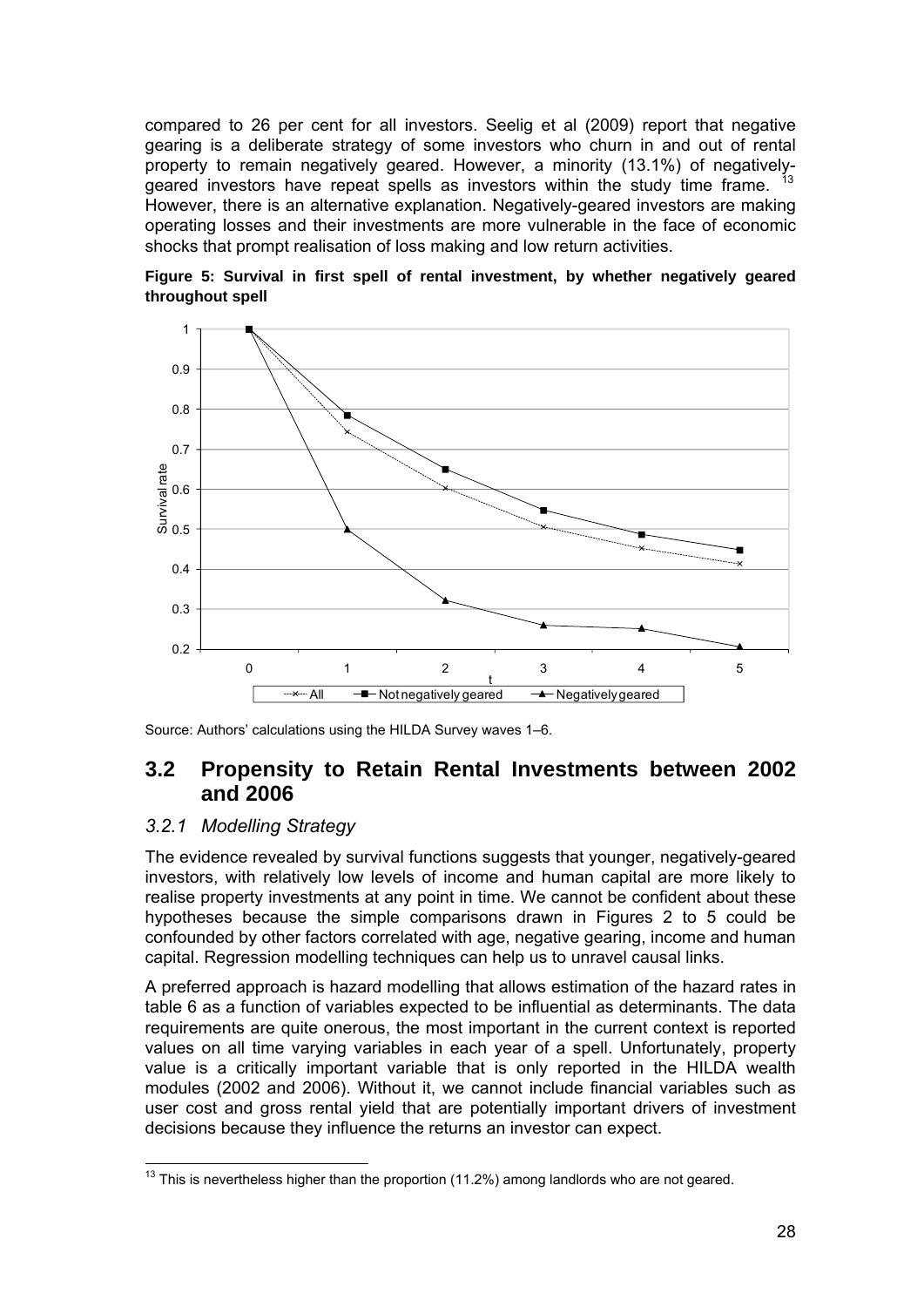<span id="page-35-0"></span>Instead, we have estimated a probit model of whether 2002 investors survive or exit the market by 2006 (where the dependent variable is equal to one if a wave 2 landlord retains his/her investment, and zero if the landlord has realised his/her investment by wave 6), and make use of the rental property values available in the wealth modules in these two waves of the HILDA Survey to measure key financial variables such as user cost.

Regression modelling techniques, such as Ordinary Least Squares that are appropriate when dependent variables are continuous, have to be reconsidered when they are dichotomous. Given a dependent variable set up as a 0-1 dummy variable, so that it is equal to 1 if the person is an investor and equal to 0 otherwise, we should expect the predicted values from a regression model to fall within the interval 0 and 1. The predicted values can be interpreted as the probability that an investor in 2002 will remain as an investor in 2006. A 'best fitting' linear regression line estimated by least squares will typically predict values outside the 0–1 range; negative values can be predicted, for instance, and this is a serious drawback as negative probabilities are meaningless. We need a method of estimation that forces the predicted probabilities to lie within the 0–1 range. The probit model is a popular approach and one that we pursue. An accessible introduction to the statistical issues in this context can be found in Kennedy (2003, chapter 15).

There are two kinds of models that we estimate—one is a personal characteristics model that captures the kind of motives emphasised in the qualitative research of Seelig et al. (2009). Age and personal circumstances appear to be the dominant characteristics in decisions to invest according to the qualitative evidence, while market conditions and financial drivers are not so important. So, for example, the age of the investor, whether they have children and changes in personal circumstances such as divorce is expected to be more important than financial drivers as represented by user cost, gross rental yield and negative gearing status. We estimate a second model to test the importance of these financial drivers.

A probit model is a binary choice model that assumes individuals are faced with a choice between two alternatives and the choice is a function of observed characteristics (Pindyck and Rubinfeld 1998). The two choices that an individual is faced with here is the decision to retain or realise one's rental investment, and we model this decision as a function of landlords' observed personal, attitudinal and financial characteristics. The probit model allows us to predict the likelihood that a landlord will make a choice to retain his/her rental investment based on these characteristics.

The significance or otherwise of the financial variables is important because if landlords are 'amateurs' who invest due to personal circumstances and unsophisticated attitudes to wealth accumulation, they will not be influenced by policy levers that impact financial returns, or market fluctuations, including poor short-term returns. Claims that reforms to taxation of land and housing, or other financial parameters that can be influenced by policy, will be effective in stimulating rental investment are questioned by the personal characteristics model.

Alternative specifications are estimated as probit models. The variables included in the financial model include the level of superannuation wealth, level of non-property debt, whether negatively geared, user cost and gross rental yield. Other variables were experimented with, but proved insignificant (see note to Table 2).

#### *3.2.2 Personal Characteristics and Attitudes*

Table 7 reports the results of personal characteristics and attitudes (PCA) model of the 'survival' of investors. There is a 543 sample of investors; a slight majority (286 or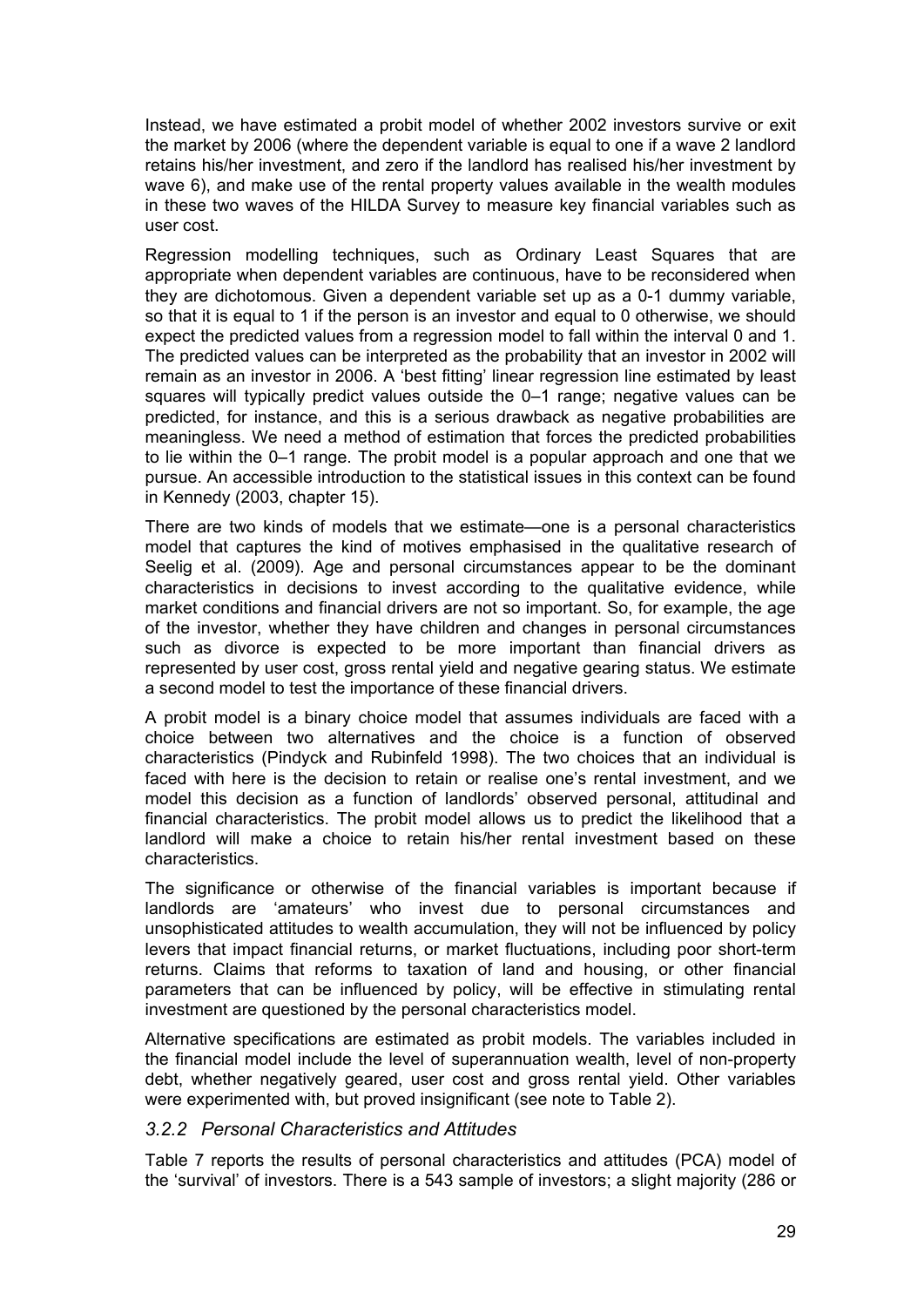<span id="page-36-0"></span>52.6%) exit the market by 2006, but a sizeable minority (257 or 47.3%) survive. The PCA model includes demographic variables representing the presence of children (in different age groups), marital status, age, and retirement status. It also includes human capital, labour market history, and attitude to risk variables measured at 2002 values.

It turns out that, with one notable exception, demographics and attitudes to risk are statistically insignificant. The exception, and it confirms evidence from the qualitative work reported in Seelig et al. (2009), is age and retirement status. Younger investors are less attached to rental investments and, as Figure 2 shows, middle-aged investors are more likely to stick with their investments. However, once retired, there is a sharp increase in the likelihood of exit from rental investments; the marginal effect estimates cited in Table 7 indicate that a retired person has a 22 percentage point higher probability of selling up at any point in the investment spell. Retired persons with pressing spending needs, or few alternative investments to meet emergencies could sell up to invest in more liquid assets. Alternatively, pension asset tests could prompt realisation as retired investors cash out accumulated wealth, and enjoy the 'high life' in the knowledge that they can fall back on the Age Pension when their wealth has been spent. There is some evidence to support the asset test hypothesis. Among the retired who realised their investments, almost 40 per cent were eligible for an income support payment by wave 6; the proportion is much lower among the retired who retained their investments (12.8%).

Of the remaining variables, labour market history variables are statistically significant. Continuous spells of employment cushion investors with respect to adverse economic shocks; these investors are better able to ride out the bad times without selling assets. Despite a disappointingly small number of significant variables, the PCA model successfully predicts 60 per cent of outcomes, which is better than the 53 per cent rate that eventuates with random assignment.<sup>[14](#page-36-0)</sup>

### *3.2.3 Financial Drivers and Market Conditions*

Table 7 also reports the results of market conditions and portfolio (MCP) model that adds financial variables to those included in the PCA model specification. These financial variables test the following hypotheses:

- $\rightarrow$  Superannuation is a substitute asset in wealth portfolios and so investors with larger amounts of superannuation are less likely to survive, as are those with large amounts of unsecured debt, since these investors are more vulnerable when adverse shocks eventuate.
- $\rightarrow$  Negatively-geared investors are less likely to survive as investors because they are also more vulnerable to adverse shocks.
- $\rightarrow$  Investors with high after-tax economic costs (as measured by user cost) and/or poor expectations of capital gain are less likely to survive.

The MCP model confirms the second and third hypotheses, but not the first. On adding financial variables, the age variable becomes insignificant, but retirement status and employment history remain statistically significant. The MCP model successfully predicts 61 per cent of outcomes, only slightly higher than the PCA model.

However, the size and statistical significance of a majority of the financial variables suggest that they do matter. The 2002 gross rental yield has a statistically significant

 $14$  If we randomly assign such that 53 in every 100 investors are predicted to exit and 47 are predicted to survive (the proportions in the sample), we will, on average, correctly predict in 53 per cent of occasions.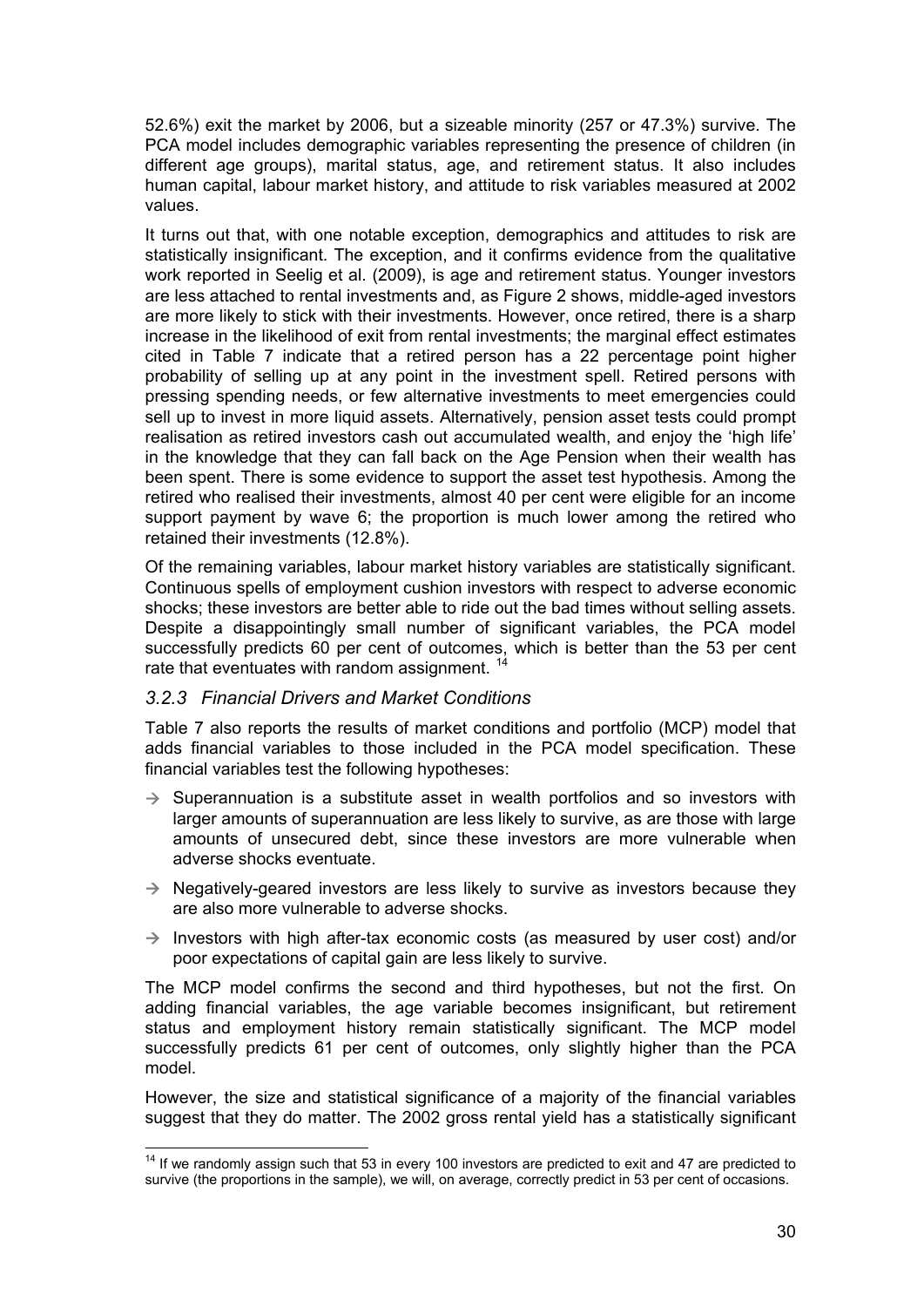<span id="page-37-0"></span>negative coefficient; the present value model suggests that returns must be equalised by differential rates of capital gain. So properties with higher gross rental yields have lower expected rates of capital gain, and these expectations persuade some investors to realise their property investments. The marginal effect estimates suggest that a one percentage point higher gross rental yield is associated with a 1.2 percentage point lower probability of survival as an investor in 2006. It turns out that the user cost variable is even more influential in the survivor model—a 1 percentage point increase in user cost has a marginal effect estimate of 10.3 percentage points.<sup>[15](#page-37-0)</sup> Thus, higher after-tax economic costs eat into returns and persuade many investors to exit the market. Finally, the MCP model confirms the importance of negative gearing status. A marginal effect estimate of 11.5 percentage points is very large given that 53 per cent of our sample of investors survived as investors in 2006.

These model estimates have important implications. They suggest that, in general, the personal characteristics and attitudes of investors do not influence decisions about when and whether to realise property investments. Retirement status is an important exception, and a future research agenda should include questions that tease out precisely why retirement matters.

The significance of financial variables suggests that government policy changes will shape decisions about whether to remain an investor. Appendix 5 demonstrates how a grant program similar to the National Rental Affordability Scheme (NRAS) could help retain affordable rental housing opportunities in the housing stock. But broader fiscal and monetary policy choices will also be influential since interest rates and both Federal and state government tax parameters are important in determining investors' after-tax economic costs (user cost) and negative gearing status, variables that quantitatively have both a statistically significant and large impact. Negative gearing has, perhaps, surprising findings. It does not help to secure property investments in rental housing. But we need to be careful before rushing to conclusions. Some negatively-geared investors will be churning in and out of rental properties. While this can adversely impact on tenants because their housing circumstances are more precarious, the supply of rental housing may be more responsive to changing market conditions with potential efficiency gains.

Some rental tenants are highly mobile, others are less so and value the security that lengthy tenancy provides. If we could match tenants with different mobility expectations to investors with corresponding attachments to rental investments, both tenants and landlords would be better off. Our empirical findings suggest that there is no obvious way that tenants can detect whether a rental property is going to remain available for lease in the long run. Some of the variables that are most influential in shaping investment decisions (e.g. user cost, negative gearing) will not be revealed to tenants. Even if they were observable, landlords with strong attachment to their property investments might be wary of entering into long-term leases with tenants whose future behaviour is uncertain. Though our research suggests that there is a substantial number of landlords with strong attachments, there remains the policy problem of matching these two groups. We return to this issue in a concluding chapter.

 $15$  However, there are few investors that have user costs that differ by as much as one percentage point so this perhaps exaggerates the importance of user cost. A one standard deviation increase in user cost (0.461 percentage points) lowers the probability of survival in 2006 by 4.4 percentage points, a substantial impact, but one that is somewhat smaller than negative gearing.

 $16$  Appendix 4 reports the results of a simulation of the impact of quarantining negative gearing on rents in the private rental housing market using AHURI-3M.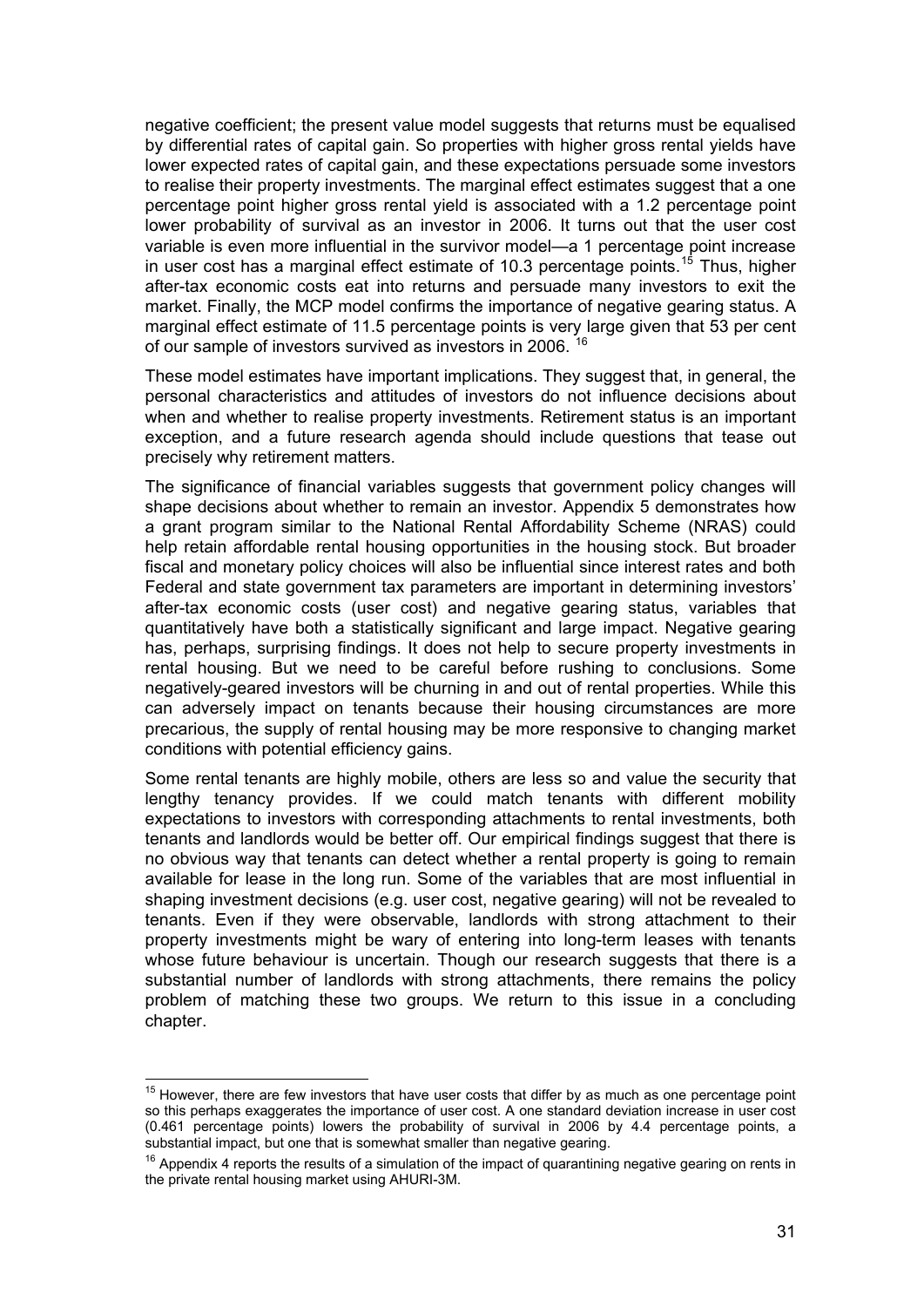<span id="page-38-0"></span>

| <b>Explanatory variables</b>        |                                                 |          | <b>Personal</b><br><b>Characteristics</b><br>&<br><b>Attitudes</b> |       |                 | <b>Market Conditions &amp; Portfolio</b> |               |       |                 |
|-------------------------------------|-------------------------------------------------|----------|--------------------------------------------------------------------|-------|-----------------|------------------------------------------|---------------|-------|-----------------|
|                                     |                                                 | Coef.    | Std.<br>error                                                      | Sig.  | Marg.<br>effect | Coef.                                    | Std.<br>error | Sig.  | Marg.<br>effect |
|                                     |                                                 |          |                                                                    |       | (% pt)          |                                          |               |       | (% pt)          |
| Number of children                  | Aged 0-4 yrs                                    | $-0.088$ | 0.135                                                              | 0.513 | $-3.5$          | $-0.061$                                 | 0.138         | 0.658 | $-2.4$          |
|                                     | Aged 5-14 yrs                                   | 0.030    | 0.072                                                              | 0.676 | 1.2             | 0.025                                    | 0.073         | 0.735 | 1.0             |
|                                     | Aged 15-24 yrs                                  | 0.010    | 0.073                                                              | 0.887 | 0.4             | 0.026                                    | 0.074         | 0.727 | 1.0             |
|                                     | Aged 25+ yrs                                    | $-0.032$ | 0.068                                                              | 0.638 | $-1.3$          | $-0.003$                                 | 0.069         | 0.97  | $-0.1$          |
| <b>Marital status</b>               | De facto                                        | 0.121    | 0.180                                                              | 0.499 | 4.8             | 0.063                                    | 0.181         | 0.729 | 2.5             |
| (Continuously married omitted)      | Divorced, separated or widowed                  | 0.095    | 0.220                                                              | 0.667 | 3.8             | 0.132                                    | 0.223         | 0.552 | 5.3             |
|                                     | Single never married                            | 0.005    | 0.276                                                              | 0.985 | 0.2             | $-0.008$                                 | 0.280         | 0.978 | $-0.3$          |
|                                     | Remarried                                       | $-0.096$ | 0.160                                                              | 0.550 | $-3.8$          | $-0.088$                                 | 0.163         | 0.591 | $-3.5$          |
| Highest qualification               | Bachelor degree or higher                       | 0.085    | 0.144                                                              | 0.557 | 3.4             | 0.017                                    | 0.147         | 0.906 | 0.7             |
| (No post-school qual. omitted)      | Other post-school qual.                         | $-0.062$ | 0.139                                                              | 0.658 | $-2.5$          | $-0.056$                                 | 0.141         | 0.695 | $-2.2$          |
| Labour market history since<br>left | % time in paid work                             | $-0.007$ | 0.003                                                              | 0.020 | $-0.3$          | $-0.007$                                 | 0.003         | 0.026 | $-0.3$          |
| full-time education                 | % time unemployed                               | $-0.028$ | 0.016                                                              | 0.083 | $-1.1$          | $-0.025$                                 | 0.016         | 0.134 | $-1.0$          |
| Retirement-related factors          | Age (yrs)                                       | 0.020    | 0.008                                                              | 0.012 | 0.8             | 0.015                                    | 0.008         | 0.063 | 0.6             |
|                                     | Whether retired                                 | $-0.587$ | 0.217                                                              | 0.007 | $-22.2$         | $-0.596$                                 | 0.219         | 0.006 | $-22.5$         |
| Risk preferences                    | Whether own life insurance                      | $-0.157$ | 0.147                                                              | 0.284 | $-6.2$          | $-0.206$                                 | 0.149         | 0.167 | $-8.1$          |
|                                     | Whether unwilling to take financial risks       | 0.031    | 0.137                                                              | 0.818 | 1.3             | 0.031                                    | 0.141         | 0.825 | 1.2             |
|                                     | Whether savings time horizons is <1 year        | $-0.184$ | 0.138                                                              | 0.184 | $-7.3$          | $-0.126$                                 | 0.142         | 0.376 | $-5.0$          |
|                                     | Whether save regularly each month               | 0.154    | 0.124                                                              | 0.214 | 6.1             | 0.210                                    | 0.127         | 0.098 | 8.4             |
| <b>Financial variables</b>          | Level of superannuation wealth/\$100,000        |          |                                                                    |       |                 | 0.333                                    | 0.270         | 0.217 | 13.2            |
|                                     | Level of debt not secured by property/\$100,000 |          |                                                                    |       |                 | 0.043                                    | 0.050         | 0.394 | 1.7             |

### **Table 7: Probability of 2002 investors retaining rental investment in 2006**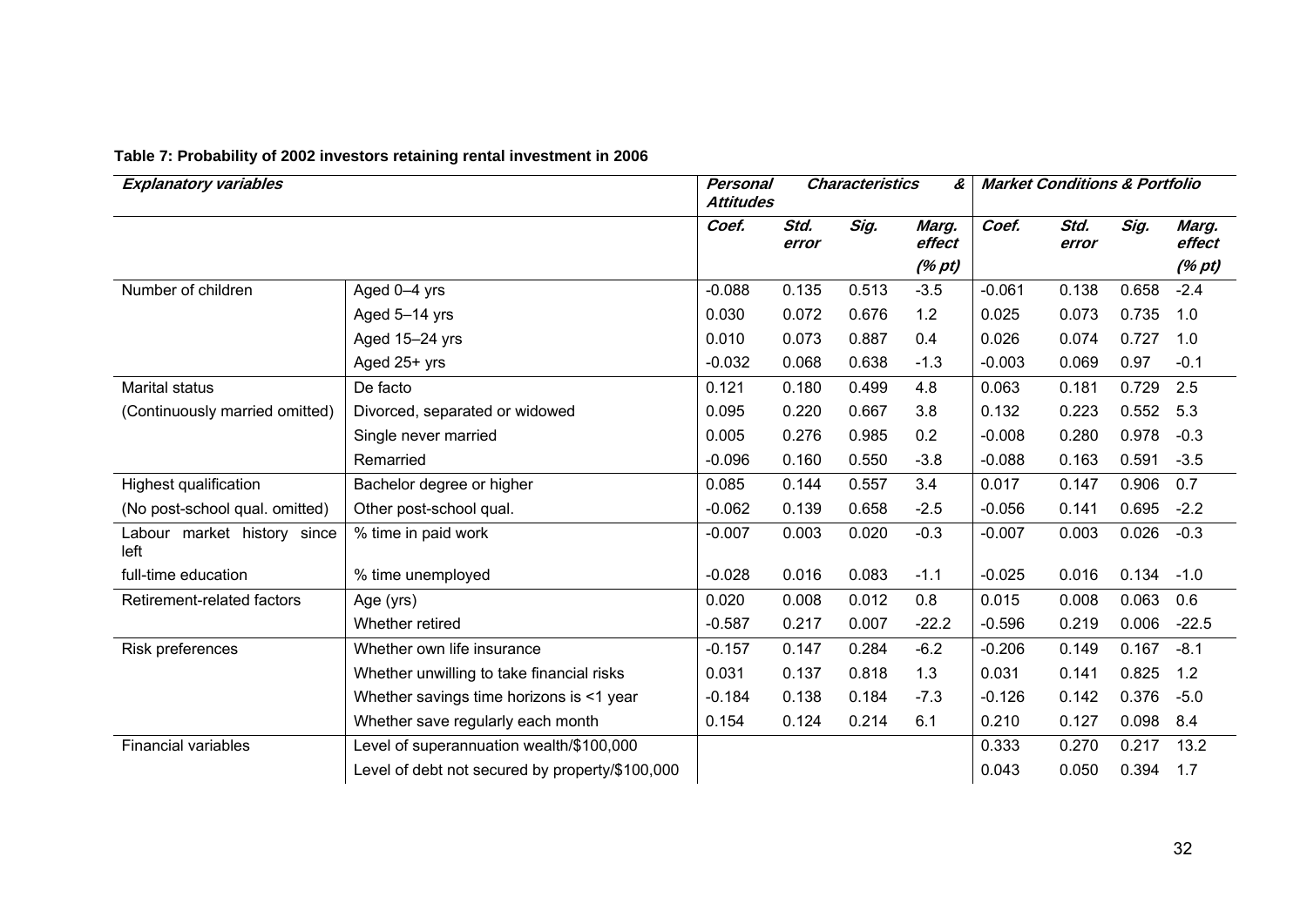|             | Whether negatively geared |                                     |       |       | $-0.293$   | 0.146 | 0.044 | $-11.5$ |
|-------------|---------------------------|-------------------------------------|-------|-------|------------|-------|-------|---------|
|             | User $cost(%)$            |                                     |       |       | $-0.258$   | 0.126 | 0.04  | $-10.3$ |
|             | Gross rental yield (%)    |                                     |       |       | $-0.029$   | 0.013 | 0.023 | $-1.2$  |
| Constant    |                           | $-0.320$                            | 0.463 | 0.489 | 1.744      | 0.946 | 0.065 |         |
| Diagnostics | N                         | 585                                 |       |       | 543        |       |       |         |
|             | LR Chi <sub>2</sub>       | 27.06                               |       | 0.078 | 44.78      |       | 0.060 |         |
|             | Log-likelihood            | $\overline{\phantom{a}}$<br>362.073 |       |       | $-353.214$ |       |       |         |

Source: Authors' calculations using the HILDA Survey waves 2 and 6.

### **Table 8: Predictive performance of models of probability of retaining rental investment**

|              |          | Personal characteristics and attitudes model |                 |          | Market conditions and portfolio model |      |  |
|--------------|----------|----------------------------------------------|-----------------|----------|---------------------------------------|------|--|
| Predicted    | Observed |                                              | <b>Observed</b> |          |                                       |      |  |
|              | Investor | Non-investor                                 |                 | Investor | Non-investor                          |      |  |
| Investor     | 133      | 91                                           |                 | 144      | 98                                    |      |  |
| Non-investor | 124      | 195                                          |                 | 113      | 188                                   |      |  |
| % correct    | 51.8     | 68.2                                         | 60.4            | 56.0     | 65.7                                  | 61.1 |  |

<span id="page-39-0"></span>Source: Authors' calculations using the HILDA Survey waves 2 and 6.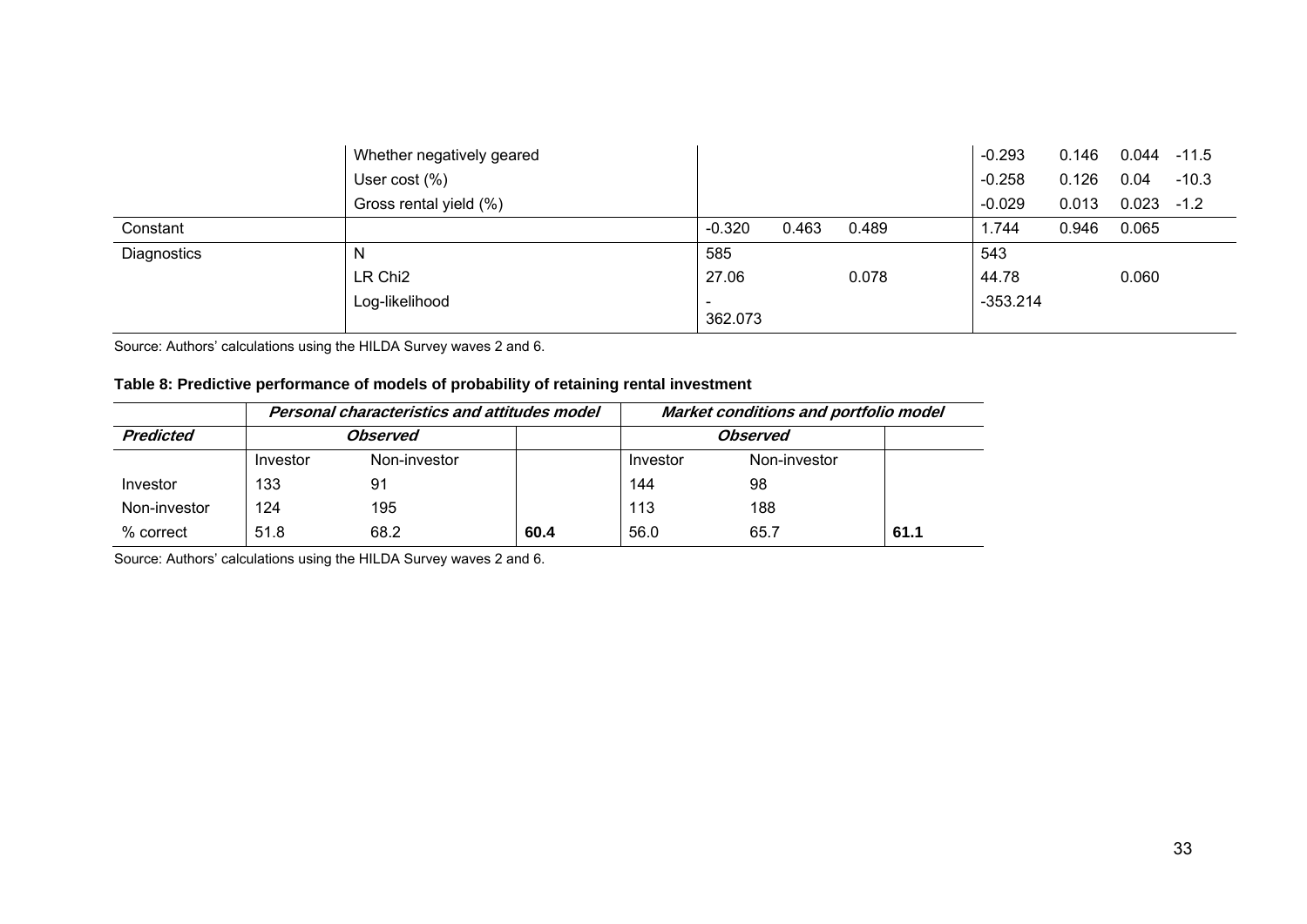### <span id="page-40-0"></span>**4 WHAT MOTIVATES AUSTRALIANS TO BECOME RENTAL INVESTORS?**

The propensity of investors to hold on to their rental properties is one dimension of the supply of rental housing, and identifying the drivers enriches our understanding of investors most likely to make an early exit from the market. A second equally important dimension is the decision to invest in rental property. Identification of drivers enriches our understanding of the type of Australians most likely to be the source of rental property investments (and hence private rental housing supply). Once again, there is wider policy significance to our findings. If financial variables heavily influenced by government policy parameters turn out to be significant determinants of the decision to invest, governments can use fiscal policy levers (e.g. tax parameters) to promote the supply of private rental housing. Furthermore, monetary policy will impact on investment decisions because of the importance of interest rates in financial variables such as (potential) investors' user costs of capital.

We estimate two types of models. The first uses personal characteristics and financial variables to analyse the propensity to invest in rental housing. The second postulates that we all have a consumption demand for housing, to meet shelter and comfort needs, and an investment demand for housing as an asset that forms part of a balanced wealth portfolio. Australians with a consumption demand that is high relative to their investment demand for housing will rent, and continue to do so as long as their consumption demand exceeds their investment demand. As their investment demand converges on the consumption demand for housing, as might eventuate as more wealth is accumulated over the life course, so households reach a threshold that tips them into home ownership. When investment demand exceeds consumption demand by a large margin, households will have more than satiated their consumption demand, and will meet their additional investment demand by investing in rental properties. A modelling strategy (a sub-tenure choice model) based on these ideas is outlined in section 4.2 below.

The models are estimated using a sample of 5,233 Australians drawn from the 2006 HILDA wave. This sample has complete records in the 2002 HILDA wave, an important feature because we use 2002 variable measures in some of the models reported below. The majority (3,247, or 62%) are home owners and own no other property. There are 900 renters (17% of the sample) that also own no property, and 883 (16.9%) that are both home owners and investors in property. Finally, there a small number (203 or 3.9%) of renters that also own rental property. These renters are therefore investors who do not own their primary place of residence.

### **4.1 Cross-section Probit**

### *4.1.1 Modelling Strategy*

We begin by modelling the 2006 investment decision as a dichotomous choice between holding rental investments in wealth portfolios, and investing only in alternative assets. As noted in chapter 3, regression modelling techniques such as Ordinary Least Squares that are appropriate when dependent variables are continuous, have to be reconsidered when they are dichotomous. The predicted values can be interpreted as the probability that an individual will become an investor. A 'best fitting' linear regression line estimated by least squares will typically predict values outside the 0–1 range; negative values can be predicted, for instance, and this is a serious drawback as negative probabilities are meaningless. Hence, as before, we pursue the popular probit approach.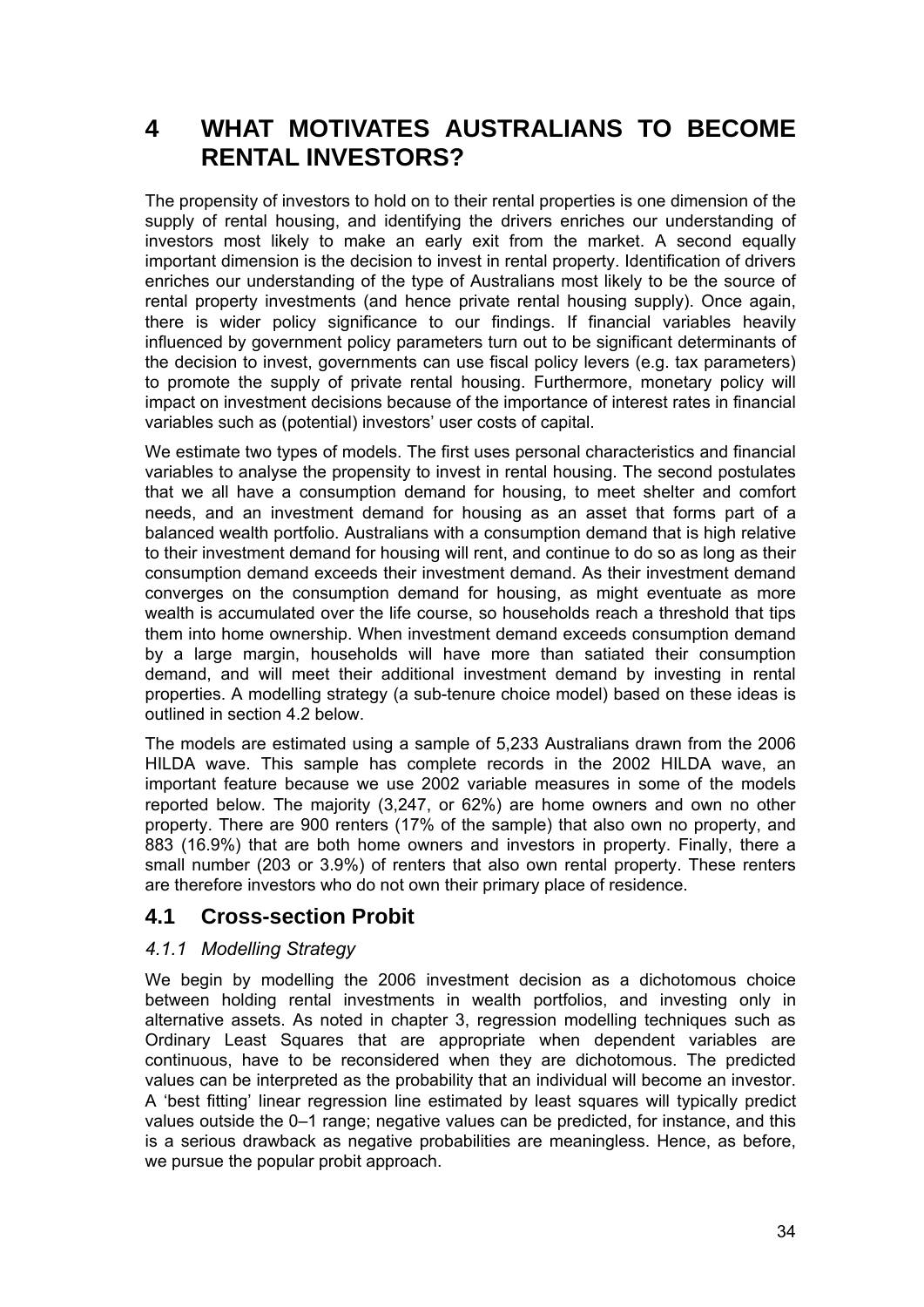<span id="page-41-0"></span>As with the survival or duration models reported in chapter 3 we include both personal characteristics and financial variables as explanatory variables. The literature review in section 2 alerted us to the potential importance of children, age, retirement status, windfall gains (e.g. inheritance), household dissolution and attitudes to risk as personal characteristics shaping decisions to invest. On the other hand, human capital, wealth portfolio and tax shelter variables have been emphasised in economic models of the decision to invest in real estate (Shroder, 2001).

Generally the vector of variables in the propensity to invest model is the same as that employed in the survival models. There are, however, three differences that should be remarked on; first, gross rental yields and negative gearing status are not universally observable in the propensity model. Second, gross wealth is a potentially important variable because real estate is illiquid and indivisible. Third, inheritance can result in the 'accidental' investor and so should be captured in propensity models.

A noteworthy omission from the vector of financial variables is income. The absence of an income variable is also a feature of tenure choice econometric models estimated using Australian data (Bourassa, 1995, 1996; Bourassa and Yin, 2006; Hendershott et al., 2009). This is because the person's user cost of capital reflects the tax bracket they belong to, which in turn is determined by income, and economic theory tells us that the user cost variable will be an important determinant of investment decisions. Expectations of future income might also be relevant, but we expect such expectations to be captured by the human capital variables in the model. There is, however, an important caveat. Current income can be the source of binding borrowing constraints and so it is possible that our user cost variable will pick up the impact of these constraints and bias findings. We return to this point in section 5 below.

The estimation sample is all Australian adults with complete records from 2001 to 2006. The sample size is 5,233; only 503 (9.6%) are investors so it is an unbalanced sample. It is deployed to estimate the cross section propensity to invest in rental housing in 2006. However, wealth and debt variables are measured at 2002 values rather than their contemporaneous 2006 values. Suppose that the year of observation (2006) is the peak of a property price boom that was not accompanied by a peak in other asset prices. There will then be spurious correlation between landlord status, wealth and the composition of wealth portfolios. This endogeneity problem can be addressed by lagging the wealth variable. A similar argument justifies lagging debt variables.

### *4.1.2 Findings*

Table 9 lists estimated coefficients and their statistical significance. Marginal effect estimates are also presented in the final column; for a zero-one dummy variable, these aid interpretation because they show the percentage point change in predicted probabilities as the status of persons' change. So, for example, a retired person is *ceteris paribus* 4.8 percentage points less likely to be a rental investor. The importance of the marginal estimates can be benchmarked against the proportion of investors in the sample (9.6%).

The predicted investor status of each individual is commonly assigned using the rule that when predicted probabilities exceed 50 per cent, the individual is assigned investor status. Only 40 individuals are predicted to be investors using this algorithm (see table 10). On the other hand, 4,707 (or 99.5%) are correctly predicted to have no rental investments. The sample prediction error rate is low at 9.7 per cent (see Table 10). However, had we randomly assigned persons so that 9 in every 10 sample members were designated investors (their incidence in the sample), the prediction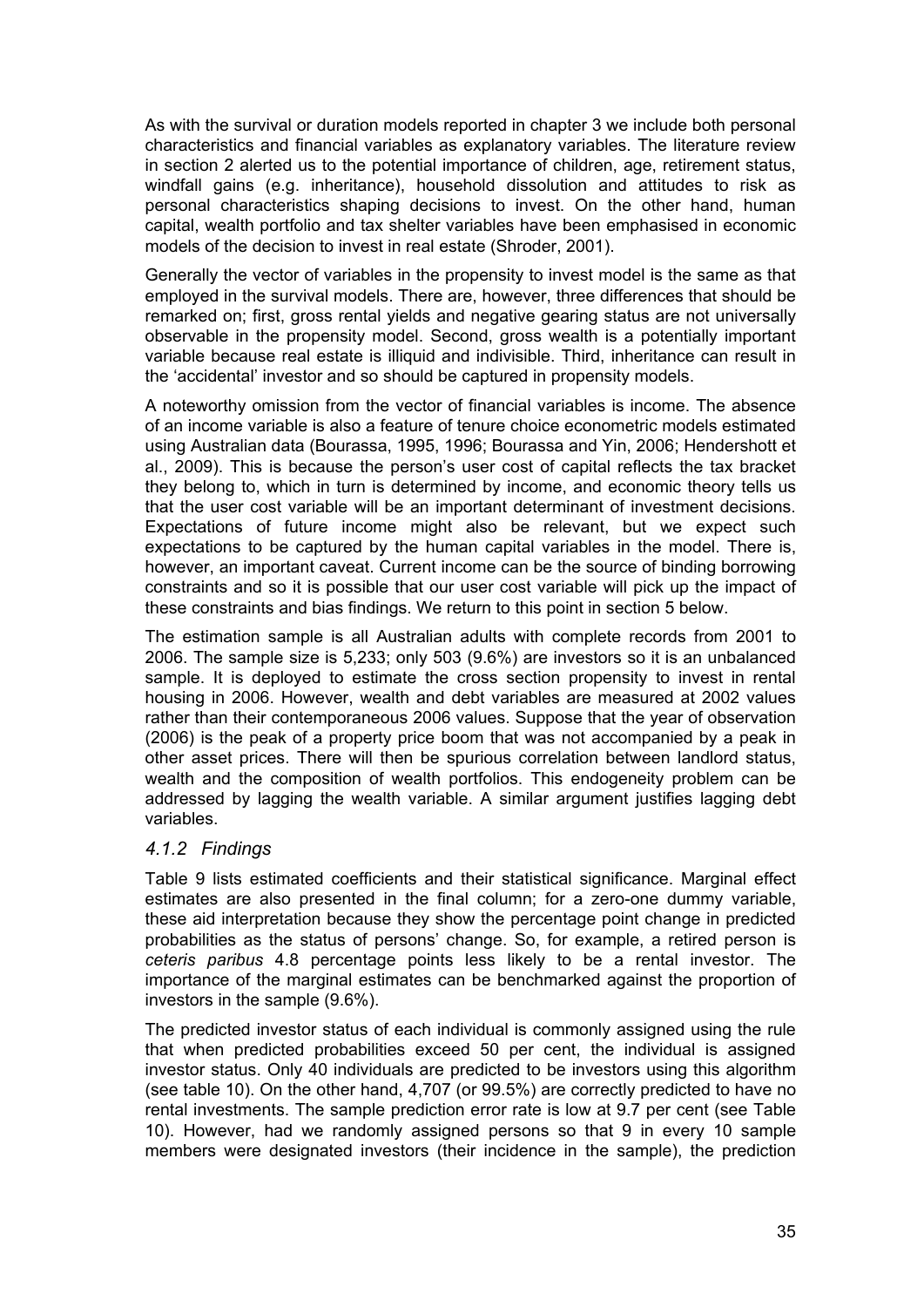<span id="page-42-0"></span>error rate would be more or less the same (10%). From this perspective, the model's explanatory variables are adding very little.<sup>[17](#page-42-0)</sup>

Demographics turn out to be unimportant, with the exception of retirement status that negatively impacts propensities to invest. This finding suggests that a reliance on sources of income other than wages and salaries motivates a preference for more liquid assets. It might be noted that on retirement superannuation balances that had previously been illiquid, are now accessible, and so could prompt realisation of rental properties. A healthy employment record is associated with higher propensities to invest, perhaps because borrowing constraints are less likely to bind. From the savings and attitudes to risk variables, we learn that the risk averse (those unwilling to take on risk) are in fact less likely to become landlords. The marginal effect estimate is 3.6 percentage points. This result is unexpected as the conventional wisdom is that 'bricks and mortar' investments appeal to the conservatively inclined investor. But this view ignores financial investments such as term deposits that offer guaranteed (nominal) returns and less onerous management demands on investors' time. These alternative low risk investment options will surely appeal to the conservative investor.

| Explanatory<br>variables                      |                                              | Coef.    | Std.<br>error | $\overline{Sig}$ . | Marg.<br>effect |
|-----------------------------------------------|----------------------------------------------|----------|---------------|--------------------|-----------------|
|                                               |                                              |          |               |                    | (% pt)          |
| Number of children                            | Aged 0-4 years                               | 0.010    | 0.056         | 0.861              | 0.1             |
|                                               | Aged 5-14 years                              | $-0.050$ | 0.036         | 0.169              | $-0.7$          |
|                                               | Aged 15-24 years                             | $-0.016$ | 0.034         | 0.644              | $-0.2$          |
|                                               | Aged 25 years or over                        | $-0.010$ | 0.030         | 0.750              | $-0.1$          |
| <b>Marital status</b>                         | De facto                                     | 0.071    | 0.095         | 0.455              | 1.0             |
| (married omitted)                             | Divorced, separated or widowed               | $-0.010$ | 0.096         | 0.917              | $-0.1$          |
|                                               | Single never married                         | $-0.148$ | 0.115         | 0.199              | $-1.8$          |
|                                               | Remarried                                    | 0.090    | 0.076         | 0.239              | 1.2             |
| Highest<br>qualification                      | Bachelor degree or higher                    | 0.038    | 0.069         | 0.578              | 0.5             |
| (No<br>post-school<br>qual. omitted)          | Other post-school qual.                      | 0.112    | 0.064         | 0.078              | 1.5             |
| Labour<br>market<br>history since left        | % time in paid work                          | 0.003    | 0.001         | 0.018              | 0.0             |
| full-time education                           | % time unemployed                            | $-0.023$ | 0.009         | 0.009              | $-0.3$          |
| Retirement-related                            | Age (years)                                  | 0.002    | 0.004         | 0.564              | 0.0             |
| factors                                       | Whether retired                              | $-0.429$ | 0.100         | 0.000              | $-4.8$          |
| behaviour<br>Savings<br>and attitudes to risk | Whether own life insurance                   | 0.116    | 0.077         | 0.135              | 1.6             |
|                                               | Whether unwilling to take financial<br>risks | $-0.276$ | 0.058         | 0.000              | $-3.6$          |
|                                               | Whether savings time horizons is<br><1 year  | $-0.080$ | 0.061         | 0.190              | $-1.0$          |
|                                               | Whether save regularly each<br>month         | 0.010    | 0.058         | 0.858              | 0.1             |

 $\overline{a}$ 

 $17$  This outcome is not altogether surprising given such an unbalanced sample where the overwhelming majority belong to one of the two possible categories.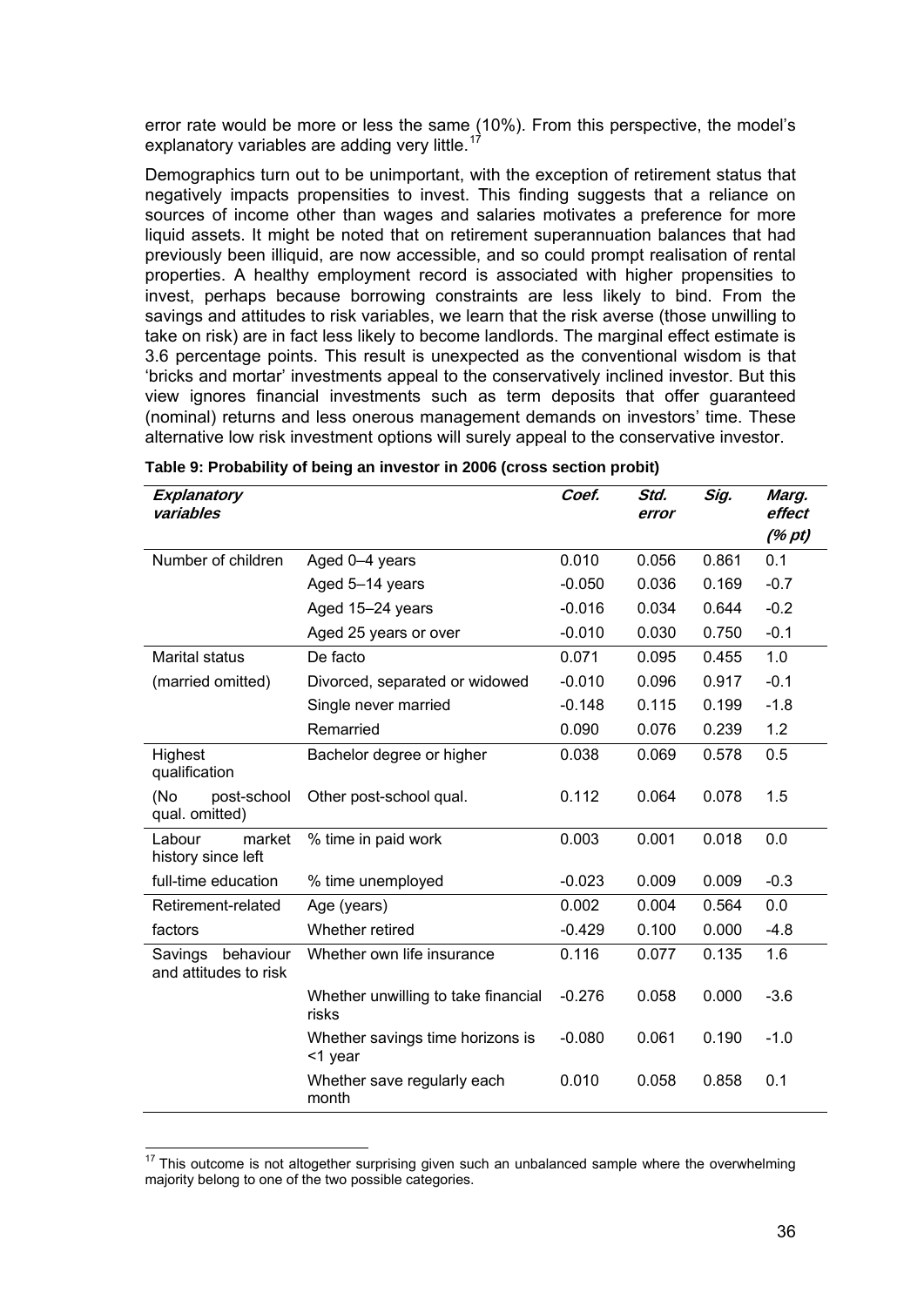<span id="page-43-0"></span>

| Explanatory<br>variables |                                                                      | Coef.    | Std.<br>error | Sig.  | Marg.<br>effect |
|--------------------------|----------------------------------------------------------------------|----------|---------------|-------|-----------------|
|                          |                                                                      |          |               |       | (% pt)          |
| Financial variables      | 2002 level of gross<br>wealth/\$100,000                              | 0.044    | 0.004         | 0.000 | 0.6             |
|                          | 2002 level of superannuation<br>wealth/\$100,000                     | -0.046   | 0.016         | 0.005 | $-0.6$          |
|                          | 2002 level of unsecured<br>debt/\$100,000                            | $-0.086$ | 0.028         | 0.002 | $-1.1$          |
|                          | Level of income from inheritance<br>in last financial year/\$100,000 | $-1.177$ | 0.781         | 0.132 | $-15.4$         |
|                          | User cost 2006 (%)                                                   | $-2.605$ | 0.454         | 0.000 | $-34.1$         |
| Constant                 |                                                                      | 15.630   | 3.003         | 0.000 |                 |
| Diagnostics              | Observations                                                         | 5233     |               |       |                 |
|                          | $LR$ Chi <sup>2</sup>                                                | 439.08   |               | 0.000 |                 |
|                          | Pseudo $R^2$                                                         | 0.133    |               |       |                 |

Source: Authors' calculations using the HILDA Survey waves 2 and 6

| Table 10: Predictive performance of cross section probit |  |  |
|----------------------------------------------------------|--|--|
|                                                          |  |  |

| <b>Predicted</b> | <b>Observed</b> |              |      |
|------------------|-----------------|--------------|------|
|                  | Investor        | Non-investor |      |
| Investor         | 17              | 23           |      |
| Non-investor     | 486             | 4707         |      |
| % correct        | 3.4             | 99.5         | 90.3 |

Source: Authors' calculations using the HILDA Survey waves 2 and 6.

All the financial variables other than inheritance are statistically significant. But the most important driver of rental investment behaviour is a person's user cost of capital. Two individuals with the same demographics and wealth portfolios, but user costs that differ by 1 percentage point, will have probabilities of investor status that are 34 percentage points in favour of the person with a lower user cost. Two investors with user costs that differ by one standard deviation (0.08 percentage points) will ceteris paribus have probabilities of investor status that differ by 2.6 percentage points.

This is a most important finding. A parameter important in shaping user cost is the personal marginal income tax rate; it is critical because the after-tax cost of (equity and debt) capital is typically the most important component of user cost (see Wood and Watson, 2001).<sup>[18](#page-43-0)</sup> Post-tax capital gains, land taxes and local government rates can also make significant contributions. Changes to Federal and to a lesser extent state and local government tax arrangements will have powerful impacts on private rental housing supply.

Wealth and debt have more modest though statistically significant effects. Because housing is indivisible and (or) lenders require investors to 'put down' a deposit, wealthy individuals are more likely to be rental investors. However, the effect is small.

 $18$ The sample average user cost of capital in 2006 (assuming zero operating and transaction costs) was 6.7 per cent. But in the lowest tax bracket investors had an average user cost of 6.9 per cent, and falls to 6.5 per cent in the highest tax bracket. At higher interest rates and rates of inflation the variation in user cost across tax brackets widens. The importance of user cost in shaping Australians' housing decisions has been confirmed in a series of studies using different data sources and conducted in different time periods (Bourassa, 1995, 1996; Bourassa and Yin, 2006; Hendershott et al., 2009).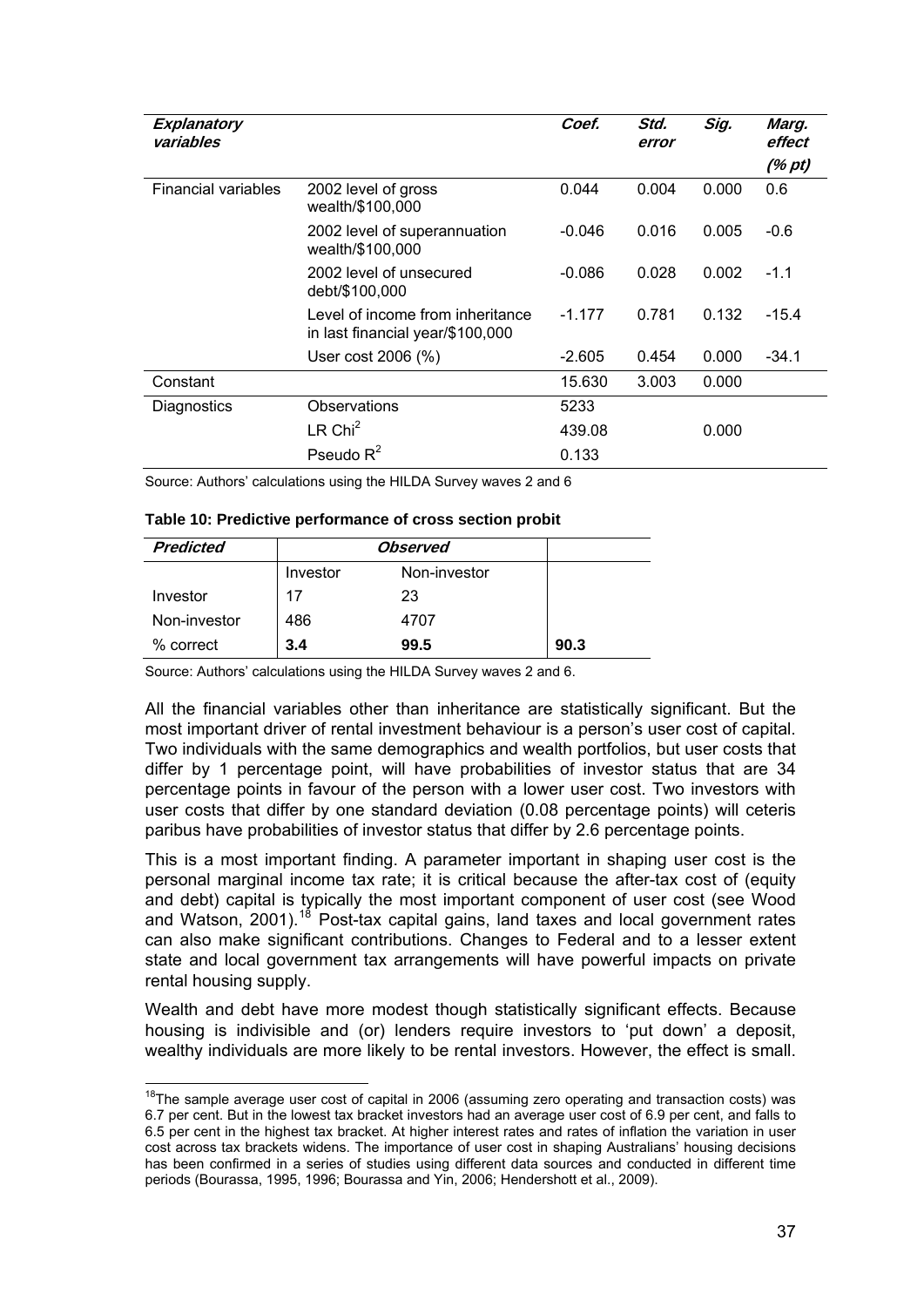<span id="page-44-0"></span>Between two people with wealth that differs by \$100,000, there is only a 0.6 percentage point difference in the chances of becoming an investor. There is confirmation that superannuation and rental housing are substitutes in wealth portfolios, but the rate of substitution is small, so that growing superannuation balances in the future are unlikely to threaten rental housing supply.<sup>[19](#page-44-0)</sup> As expected unsecured debt restrains plans to invest in rental housing as lending criteria become more difficult to meet, but again this variable has modest effects.

In summary, our findings portray the typical investor as a middle-aged high tax bracket individual with modest superannuation, little unsecured debt and a continuous employment record. As is evident from this description, personal characteristics, savings behaviour and attitudes are generally unimportant. But there are caveats. The sample is unbalanced; despite the statistical significance of a number of explanatory variables, and a few such as user cost and retirement status achieving a substantial influence, the model is unsuccessful when it comes to predicting investor status. As table 10 shows, there are 503 rental investors in the sample, yet only 17 (3.4%) are successfully predicted by the probit model. A second modelling approach has therefore been tried.

### **4.2 Sub-tenure Choice Model of Investor Status**

Households can rent housing in order to secure the housing services of shelter, comfort and so forth, or alternatively purchase housing to supply themselves with these services. This is a consumption demand for housing. Economists typically argue that people also have an investment demand for housing as an asset in wealth portfolios. The value of a housing asset can increase, thus offering owners a capital gain, and if leasing the property to a tenant yields a rental income. The owner of a primary residence occupies that home and consumes the service it yields, but it is also an investment because capital gains accrue. Multiple property owners occupy one house as a primary residence, and hold other properties as 'pure' investment assets<sup>[20](#page-44-0)</sup> in wealth portfolios. Finally, renters only satisfy their consumption demand for housing

Ioannides and Rosenthal (1994) put forward a theoretical framework in which the decision to own a home is driven by the divergence (measured by index J) between the investment and consumption demands for housing. Figure 6 below illustrates with the demand for housing measured along the horizontal and (gross) wealth on the vertical axis. The  $H_i$  and  $H_c$  schedules identify the investment and consumption demands for housing respectively.

  $19$  There is a qualification here. The retirement status variable could be picking up effects associated with superannuation.

<sup>&</sup>lt;sup>20</sup> Some second property owners retain their real estate investment as holiday homes and will not necessarily earn a rental income.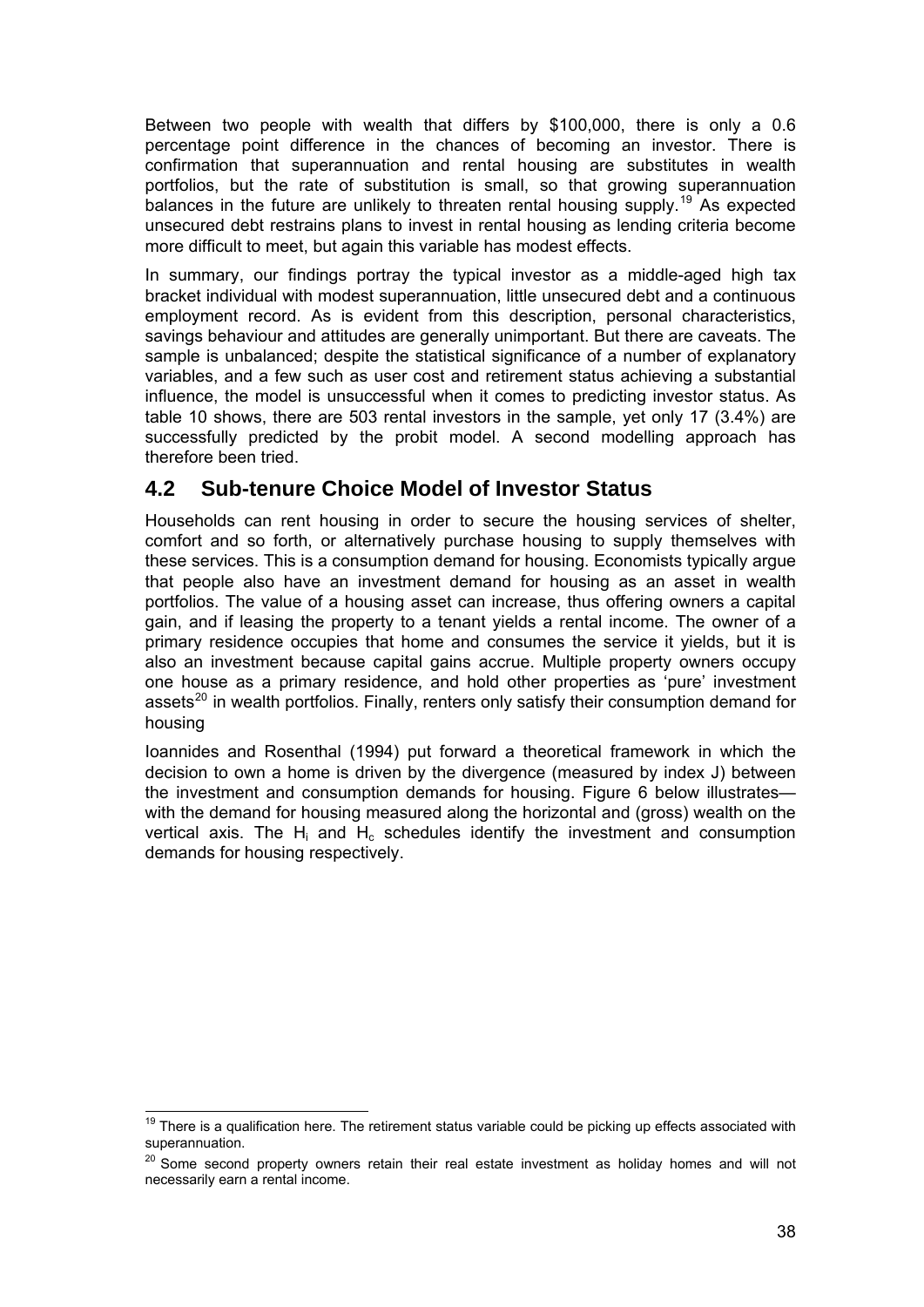<span id="page-45-0"></span>**Figure 6: Sub-tenure choice model** 



As J exceeds a succession of thresholds ( $\delta_1$  and  $\delta_2$  in figure 6), households progressively change sub-tenures from Rent1 to Own2. In Rent1, households rent without owning property; in this region consumption demand exceeds investment demand, and the latter is sufficiently low that households do not choose to hold real estate in their wealth portfolios, in part because transaction costs outweigh the benefits of holding property, but also because of borrowing constraints. Moreover, the level of housing required to satisfy consumption needs would, given low levels of wealth, constitute a bad investment in terms of portfolio balance and liquidity. In Own1, households purchase their own home without owning other properties; in this region investment demand is such that households find it worthwhile to own. Housing consumption demand may still exceed their investment demand, and this is most likely for those good at maintaining their property. By owning, they avoid the externality associated with good tenants cross-subsidising the rental costs of tenants that are poor at maintenance (Henderson and Ioannides, 1983). In Own2, households own their own home in addition to other properties. They own and occupy as principal residence a home that meets their consumption demand and hold an additional amount of real estate that equals the difference between consumption and investment demand.

There is a natural order or hierarchy to the sub-tenures that reflect a ranking (from Rent1 to Own2) with reference to ownership of property. Standard regression model techniques are inappropriate; for example, if we assigned values rent1=1, Own1=2 and Own2=3 and applied Ordinary Least Squares, the estimation would treat the difference between 1 and 2 as equivalent to the difference between 2 and 3, which is clearly invalid.

An ordered probit model is a natural extension of the dichotomous dependant variable probit model we used to estimate the propensity to invest specification. In the context of sub-tenure choice, the unobservable index J is specified to be a linear function of the explanatory variables comprising consumption and investment demand for housing, plus as error term. Each sub-tenure choice corresponds to a specific range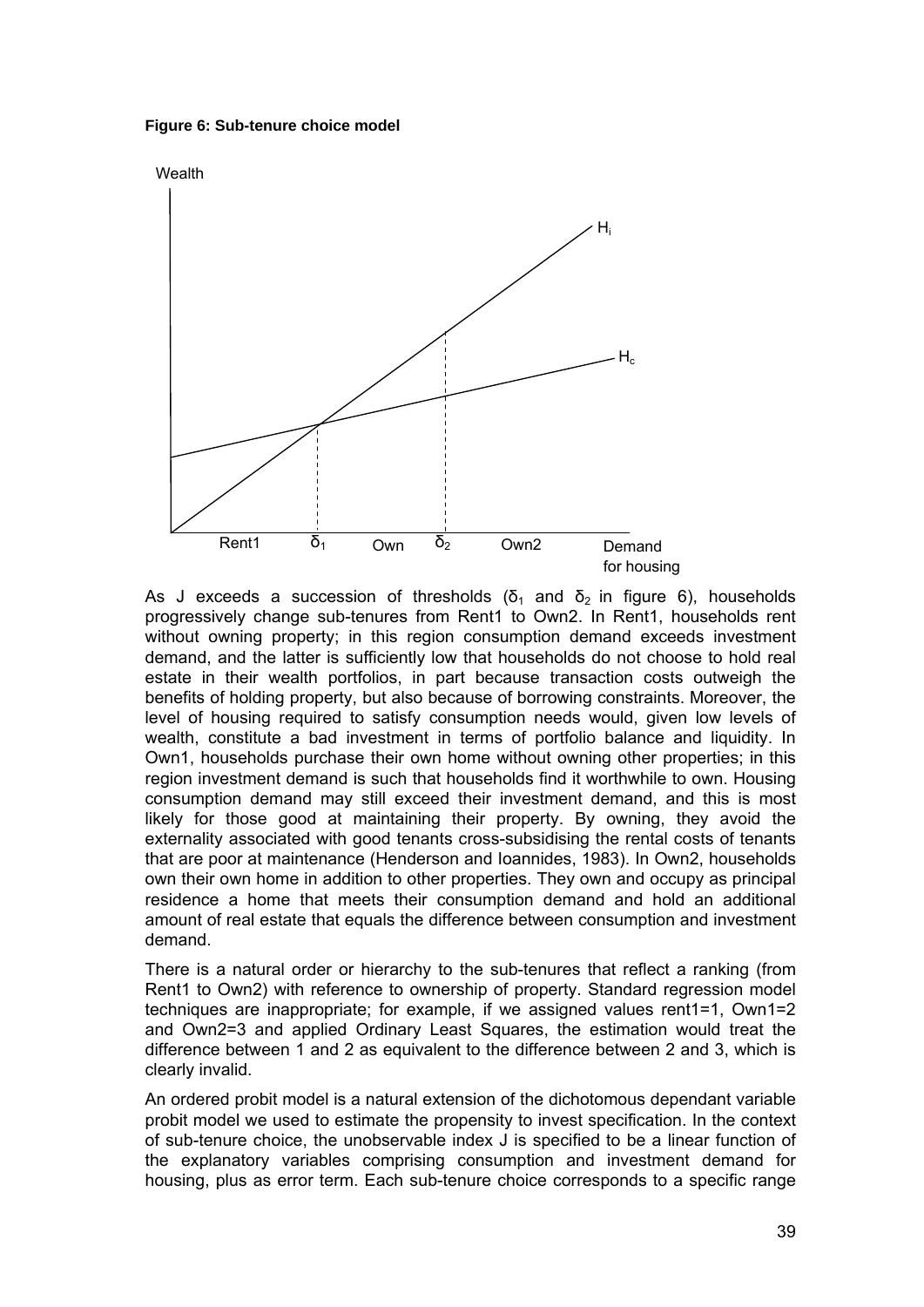<span id="page-46-0"></span>of the J index values, as illustrated in Figure 6. The estimation method is explained formally in appendix  $6^{21}$  $6^{21}$  $6^{21}$ ; the method yields unbiased estimates of the explanatory variable coefficients as well as the unknown threshold values (δ<sub>1</sub> and δ<sub>2</sub>) defining the boundaries between RENT1 and OWN1 and OWN1 and OWN2. Thus, for example, a negative value for the first threshold  $\delta_1$  suggests that consumption demand exceeds investment demand at the threshold defining the boundary between Rent1 and Own1. Renters will then always have a consumption demand that exceeds their investment demand, as suggested by the underlying theory.

The sub-tenure choice model is estimated using a 5,233 sample of persons that is the same as that designed for estimation of our propensity to invest model. Table 11 offers a breakdown by sub-tenure. There are 1,103 renters, 21.1 per cent of all persons $^{22}$  $^{22}$  $^{22}$ . The owners of residential property are split between two categories; there are 3,247 (62%) home owners that own no other property. A smaller 883 (16.9%) persons own their primary residence as well as other property. This is larger than the number of rental investors reported in section 4.1 and used in modelling propensities to invest. Here we are seeking to explain whether people hold residential properties other than their primary residence in wealth portfolios, not their landlord status. Our sample therefore includes multiple property owners that have holiday homes. However, the vector of explanatory variable is the same as those listed in Table 10.

| <b>Sub-tenure category</b> |      | %     |
|----------------------------|------|-------|
| Rent1                      | 900  | 17.2  |
| Rent <sub>2</sub>          | 203  | 3.9   |
| Own1                       | 3247 | 62.0  |
| Own2                       | 883  | 16.9  |
| All                        | 5233 | 100.0 |

**Table 11: Number and proportion in each sub-tenure choice category, 2006** 

Source: Authors' calculations using the HILDA Survey wave 6.

### *4.2.1 Findings*

Table 12 below lists estimated coefficients while Table 13 offers evidence of the 'goodness of fit' as gauged by the accuracy of predictions. Estimated coefficients must be interpreted with care. The impact of a variable on the likelihood of renting (Rent1) is in a direction opposite to that of the sign of the coefficient. So, for example, wealth has a positive coefficient and so increases in wealth are associated with a declining probability of renting. On the other hand, the impact of a variable on chances of owning property other than a primary residence (Own2) is in the same direction as the sign of a variable. Once again consider the wealth variable; its coefficient is positive and so increases in wealth have a positive impact on the probability of Own2. The intermediate category (Own1) is indeterminate; that is, we cannot infer the direction of change from the coefficient sign.

 $\overline{a}$ <sup>21</sup> Appendix 6 draws on Borooah (2002). A non-technical exposition is Kennedy (2003, chapter 15).

 $22$  A small number (203) of this group rent their primary residence, but own other property.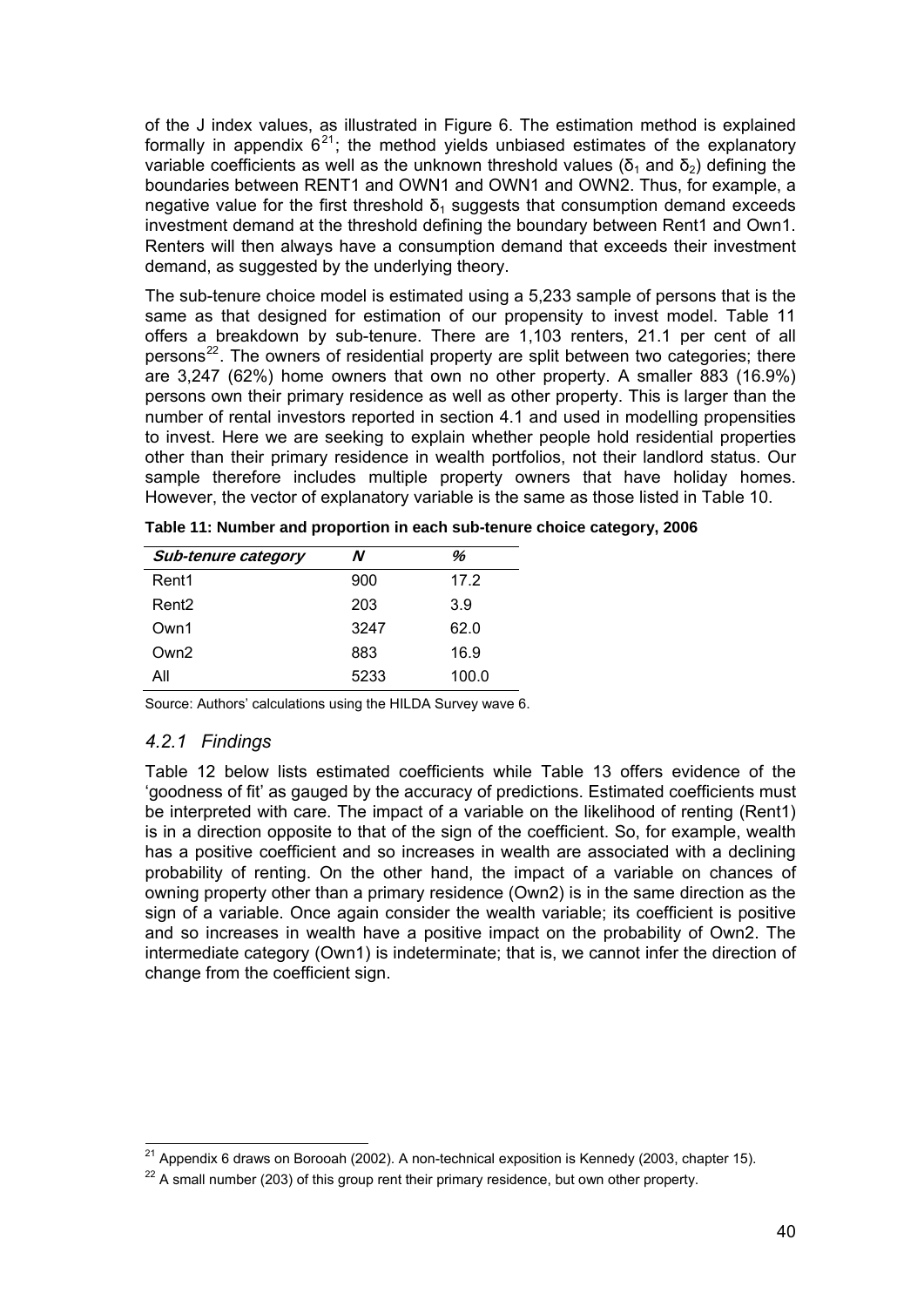| <b>Explanatory variables</b>      |                                                                      | Coef.    | Std.<br>error | Sig.  |
|-----------------------------------|----------------------------------------------------------------------|----------|---------------|-------|
| Number of children                | Aged 0-4 years                                                       | $-0.051$ | 0.038         | 0.172 |
|                                   | Aged 5-14 years                                                      | 0.080    | 0.023         | 0.001 |
|                                   | Aged 15-24 years                                                     | 0.047    | 0.023         | 0.037 |
|                                   | Aged 25 years or over                                                | $-0.030$ | 0.017         | 0.074 |
| <b>Marital status</b>             | De facto                                                             | $-0.417$ | 0.064         | 0.000 |
| (married omitted)                 | Divorced, separated or widowed                                       | $-0.684$ | 0.059         | 0.000 |
|                                   | Single never married                                                 | $-0.862$ | 0.070         | 0.000 |
|                                   | Remarried                                                            | $-0.066$ | 0.050         | 0.186 |
| <b>Highest qualification</b>      | Bachelor degree or higher                                            | $-0.019$ | 0.046         | 0.675 |
| (no post-school qual.<br>omitted) | Other post-school qual.                                              | 0.079    | 0.040         | 0.046 |
| Labour market history since       | % time in paid work                                                  | 0.005    | 0.001         | 0.000 |
| leaving full-time education       | % time unemployed                                                    | $-0.014$ | 0.003         | 0.000 |
| Retirement-related factors        | Age (years)                                                          | 0.014    | 0.002         | 0.000 |
|                                   | Whether retired                                                      | $-0.117$ | 0.060         | 0.051 |
| Whether risk-averse               | Whether own life insurance                                           | 0.034    | 0.056         | 0.538 |
|                                   | Whether unwilling to take financial<br>risks                         | $-0.133$ | 0.036         | 0.000 |
|                                   | Whether savings time horizons is<br><1 year                          | $-0.129$ | 0.037         | 0.000 |
|                                   | Whether save regularly each month                                    | 0.003    | 0.038         | 0.937 |
| <b>Financial variables</b>        | 2002 level of gross<br>wealth/\$100,000                              | 0.066    | 0.004         | 0.000 |
|                                   | 2002 level of superannuation<br>wealth/\$100,000                     | $-0.039$ | 0.013         | 0.002 |
|                                   | 2002 level of debt not secured by<br>property/\$100,000              | $-0.135$ | 0.025         | 0.000 |
|                                   | Level of income from inheritance in<br>last financial year/\$100,000 | 0.056    | 0.231         | 0.810 |
|                                   | User $cost(%)$                                                       | $-1.139$ | 0.275         | 0.000 |
| $\delta_1$                        |                                                                      | $-7.454$ | 1.823         |       |
| $\delta_2$                        |                                                                      | $-5.371$ | 1.822         |       |
| Diagnostics                       | Observations                                                         | 5233     |               |       |
|                                   | $LR$ Chi <sup>2</sup>                                                | 1397.55  |               | 0.000 |
|                                   | Pseudo $R^2$                                                         | 0.144    |               |       |

<span id="page-47-0"></span>**Table 12: Probability of being an investor in 2006 (sub-tenure choice ordered probit)** 

Source: Authors' calculations using the HILDA Survey waves 2 and 6.

Table 13 reveals a prediction error that is 33.3 per cent; getting one-third of predictions wrong would seem inferior as compared to the propensity to invest model. However we have a more balanced sample (see Table 11), and the benchmark is the prediction error rate if we randomly assigned persons according to each sub-tenure's share in the total sample.  $^{23}$  $^{23}$  $^{23}$  Random assignment results in a prediction error rate of 54.3 per cent, over half of the sample; so the explanatory variables add to the

  $^{23}$  For every 100 investors, 21 would be assigned to Rent1, 62 to Own1, and 17 to Own2.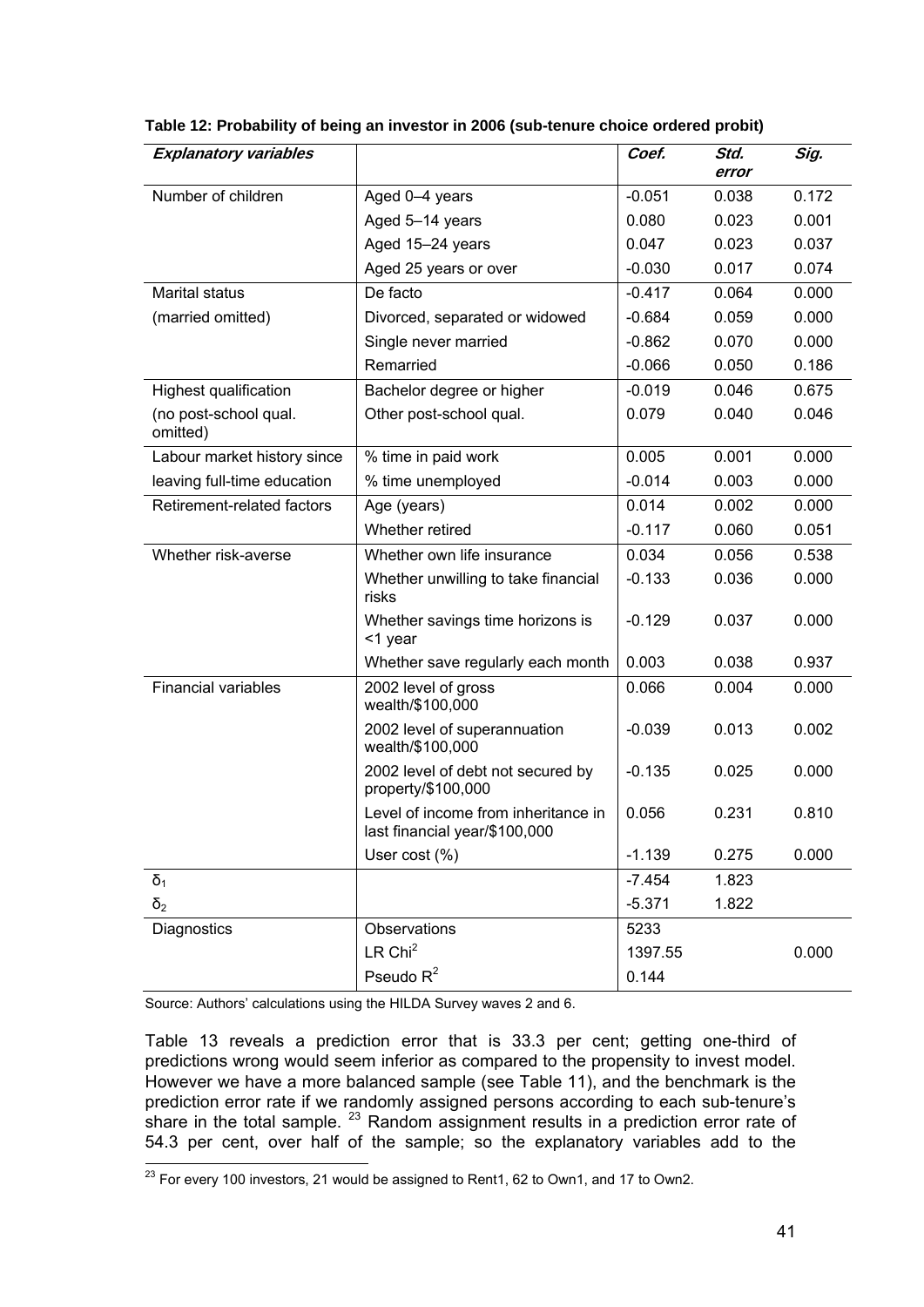<span id="page-48-0"></span>predictive power of the model. Note also that just under 12 per cent of the minority Own2 category are successfully predicted, a performance that is much better than the comparable 3.9 per cent achieved by the non-ordered probit model of the propensity to invest.

Financial variables, and in particular the user cost of capital, are once again statistically significant and results are intuitively appealing. The key difference with the non-ordered probit model is the new evidence that demographics, attitudes and saving behaviour do matter. These findings largely confirm the hypotheses put forward in Seelig et al. (2009). It seems that young singles, whether never married or due to marriage break up, with no post-school qualifications are less likely to progress up the property ladder. On the other hand, middle-aged, married couples, particularly those with children aged 5–24 are more likely to climb up the property ladder. Once again those unwilling to take risks are less likely to hold multiple property portfolios, but we have a new result—those with short time horizons for savings are also less likely to hold multiple property portfolios.

The estimated thresholds  $({\hat \delta}_1, {\hat \delta}_2)$  defining boundaries between sub-tenures indicate that renters always have a consumption demand that exceeds their investment demand. This is an expected result. But it is surprising to find that individuals begin acquiring second properties even though consumption demand still exceeds investment demand (  $\hat{\delta}_2$  is negative). Perhaps households find the tax advantages of housing so attractive that they acquire second homes for vacation purposes, and so become multiple property owners even though investment demand is less than consumption demand. It seems that there is a considerable appetite for property, despite the more generous tax concessions to superannuation that might reduce the appeal of residential housing as a vehicle for accumulating savings. It is conceivable that under 65-year-old individuals view superannuation as locking up savings that cannot be accessed either for consumption purposes, or as precautionary savings to meet unexpected pressing spending requirements. Housing, on the other hand, can be accessed and flexible mortgage products have largely eliminated the transaction costs associated with housing equity withdrawal. Further research is required into these wealth portfolio decisions.

| <b>Predicted</b> |      | <b>Observed</b> |      |      |
|------------------|------|-----------------|------|------|
|                  | Rent | Own1            | Own2 |      |
| Rent             | 323  | 100             | 5    |      |
| Own1             | 773  | 3066            | 775  |      |
| Own <sub>2</sub> |      | 81              | 103  |      |
| % correct        | 29.3 | 94.4            | 11.7 | 66.7 |

**Table 13: Predictive performance of sub-tenure choice ordered probit** 

Source: Authors' calculations using the HILDA Survey waves 2 and 6.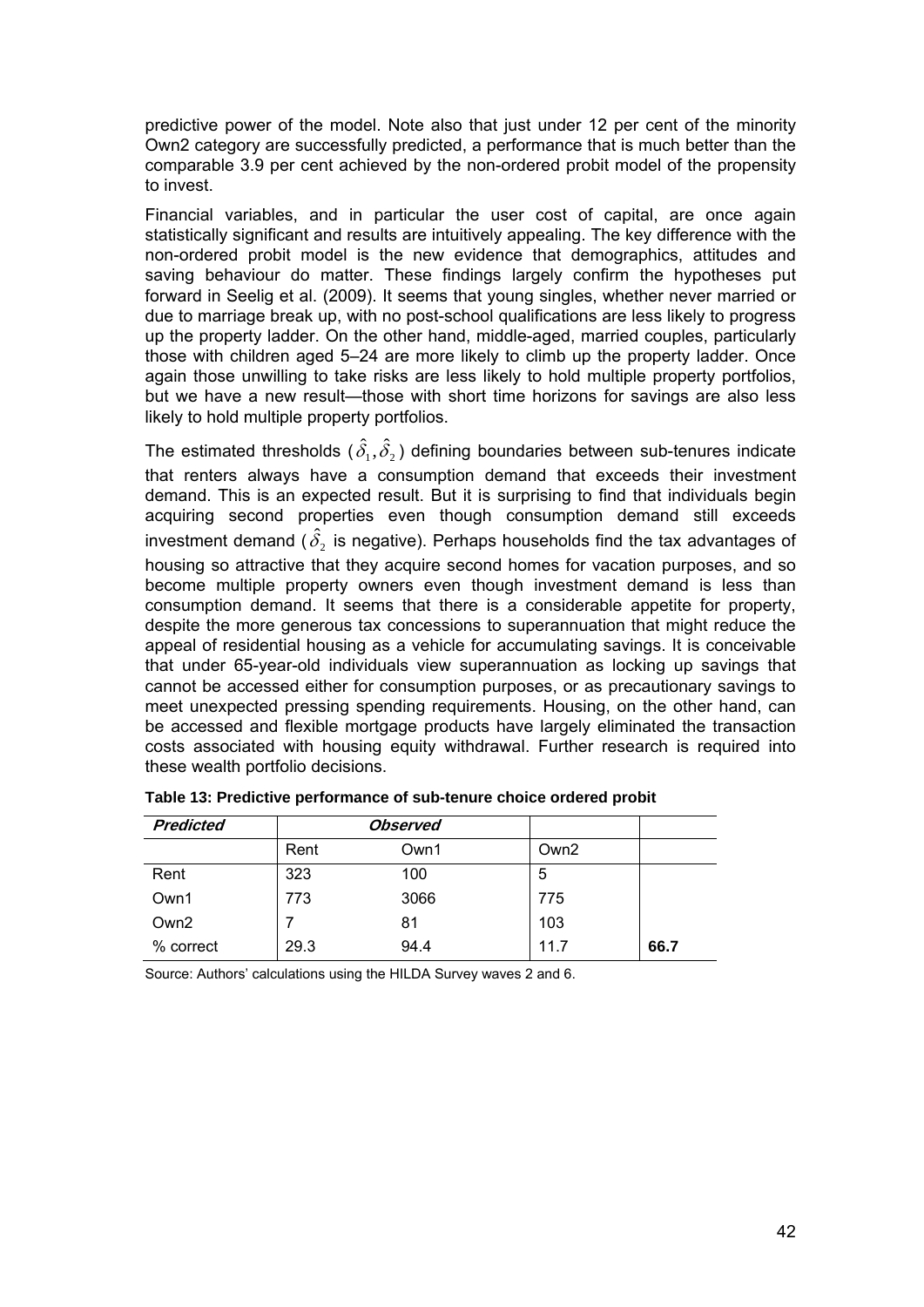### <span id="page-49-0"></span>**5 POLICY IMPLICATIONS AND FUTURE DIRECTIONS FOR RESEARCH**

This is the latest in a series of studies that have documented the importance of aftertax economic costs (user cost) to the housing decisions of Australians. These studies use different methods, alternative data sets, and have been conducted at different times in economic cycles. This is the first instance of panel data being used, and it is also novel because the investment decisions of Australian landlords have not been the subject of econometric modelling before this study. The finding is important because it is clear that changes to policy that impact on the user cost measure could have major effects on the propensity to invest, and the willingness of landlords to remain in the market. Monetary policy will therefore have potentially significant impacts and hence strong cyclical patterns to rental investment can be expected. But we should also note that both Federal and state governments set tax parameters that will determine landlord user costs. These range from negative gearing provisions through capital gains tax arrangements to stamp duties and land tax. While these tax provisions are largely influenced by other tax policy considerations, our findings suggest that their potential impact on the supply side of the rental housing market should be carefully taken into account.

There are caveats that should be addressed in a future program of research. Corporate landlords are not examined due to data limitations, though the large majority of landlords are private individuals. Econometric models of rental investment decisions are at a rudimentary stage of development as compared to the econometric modelling of tenure choice. More accessible sources of data have helped researchers develop relatively sophisticated tenure choice models, and a better understanding of the variables that should be included in specifications. In rental investor models, researchers have yet to explore how borrowing constraints can be incorporated into model specifications. Moreover, the dichotomous and ordered probit models estimated in this project are not the only possible modelling strategies. A nested logit modelling approach is one alternative that deserves consideration in a future research agenda.<sup>[24](#page-49-0)</sup> Time series models and methods of estimation are yet another option that could also strengthen confidence in the empirics. This sort of approach has been used to model the response of private industrial investment in plant and machinery to policy parameters and in North America there is a literature that has analysed time series data on private residential investment (see Green, 1997, for example). In view of the supply side concerns that are attracting increasing attention from commentators and policy analysts as they grapple with housing affordability issues, this is a priority topic for future research.

There are other relevant policy parameters that have hitherto been given little consideration. Retirement status is evidently an important influence shaping decisions about the propensity to invest as well as the timing of (dis-) investments. There is some evidence to support the proposition that pension asset tests are prompting retired investors' realisation of rental property investments. But future research needs

 $24$  A nested logit groups alternatives into nests of similar options, where each option within a nest is correlated with all other options within the nest. However, options within the nest are not correlated with options outside the nest. In our case, the options are renting, owning one's home with no other property and owning one's home with other properties. Hence, one could group the latter two options into a nest while leaving the option of renting outside the nest. The choice would first be made between renting and the 'nest'. If a choice is made in favour of the latter, the model then allows a further choice to be made between options within the nest, that is, owning one's home with another property or without another property.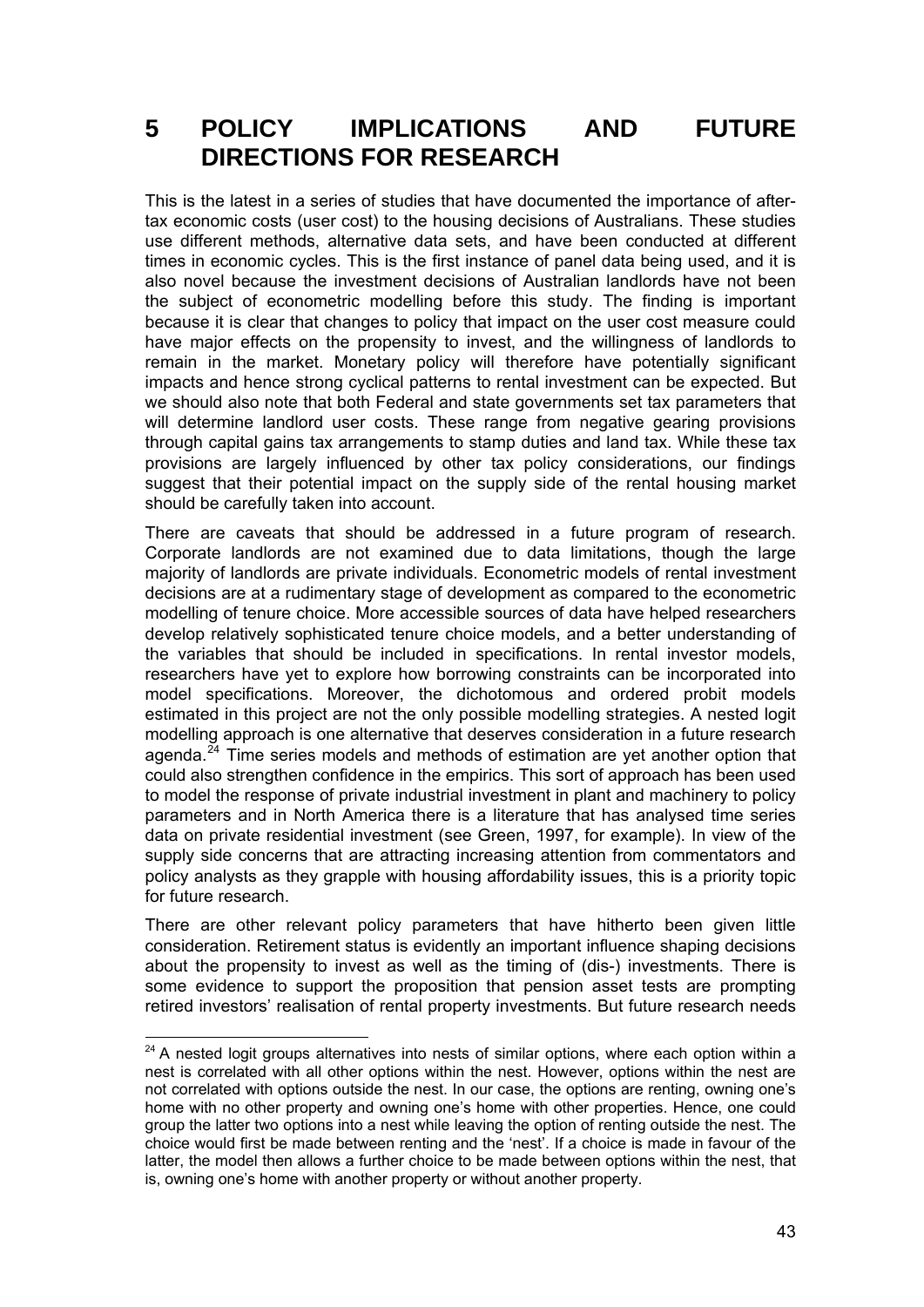to 'unpack' this finding if we are to arrive at a richer interpretation. Are we witnessing retired investors 'cashing up' to go on spending sprees that 'game' the rules governing eligibility to pensions? Alternatively, is the observed spike in exit rates from rental investments the result of retirees rebalancing wealth portfolios in favour of more liquid investments? The charting of portfolio decisions and changing spending patterns that older Australian landlords choose as they make transitions into retirement, would help us to unravel these hypotheses.

The precarious nature of private rental housing is a disadvantage to immobile tenant households, particularly couples and sole parents with school-age children who have child care and schooling arrangements that benefit from residential stability. There are mutual gains to be realised if markets match such households with investors that are committed long-term landlords. Unfortunately, our findings suggest that there is no easy way to ensure such matches in a market setting, since the variables that distinguish short and longer term landlords are often unobservable. One of these unobservables is negative gearing status. It turns out that negatively-geared rental investors are more likely to terminate leases at any point in an investment spell (because they sell up, or move in), and they also appear to churn in and out of rental investments. Policy measures to deter churning could include making tax shelter benefits conditional on obligations to continue as a landlord. But such obligations will not necessarily generate a net welfare gain; they introduce rigidity into housing supply that could be the source of efficiency losses if supply becomes less responsive to changing market conditions.

There are some unexpected findings. The conventional wisdom is that investment in 'bricks and mortar' appeal to the more cautious investor, but we find that landlords are not more risk averse than others who hold assets other than property. It may be that caution ebbs away following successful property investment decisions; landlords might develop an appetite for risk, particularly if they have chosen property that has benefited from the house price boom that blossomed in most Australian housing markets since 1996.

We might have expected those with healthy superannuation balances to be unlikely property investors, as very attractive tax preferences and temporarily high limits on concessionary contributions encourage realisation of real estate investments in favour of adding to superannuation balances. But we only detect weak substitution effects; perhaps residential housing investment has retained its appeal to younger Australians because superannuation balances are illiquid, while innovation in mortgage markets allows investors to accumulate savings in housing that can be released to meet spending needs at virtually zero transaction cost. However, further research is desirable because our study timeframe is not contemporary enough to capture more recent policy changes, a problem that is exacerbated by lagging our financial variables to address endogeneity issues in the modelling.

The sub-tenure choice model is a promising approach to household portfolio decisions about property. It performs better than a model purporting to discriminate between landlords and other Australians who choose not to become landlords. But it is derived from a theoretical framework that explains the circumstances motivating individuals to invest in property other than their primary residence. It offers no insights into whether these additions will be in the form of rental housing or holiday homes that might be periodically leased to other holiday makers, but are primarily used by the owners for vacation purposes.

This investor's choice about the form in which to hold other property investments is a potentially important one; agency problems may deter some investors from becoming a landlord (Henderson and Ioannides, 1983; Wood, 2001). They choose to acquire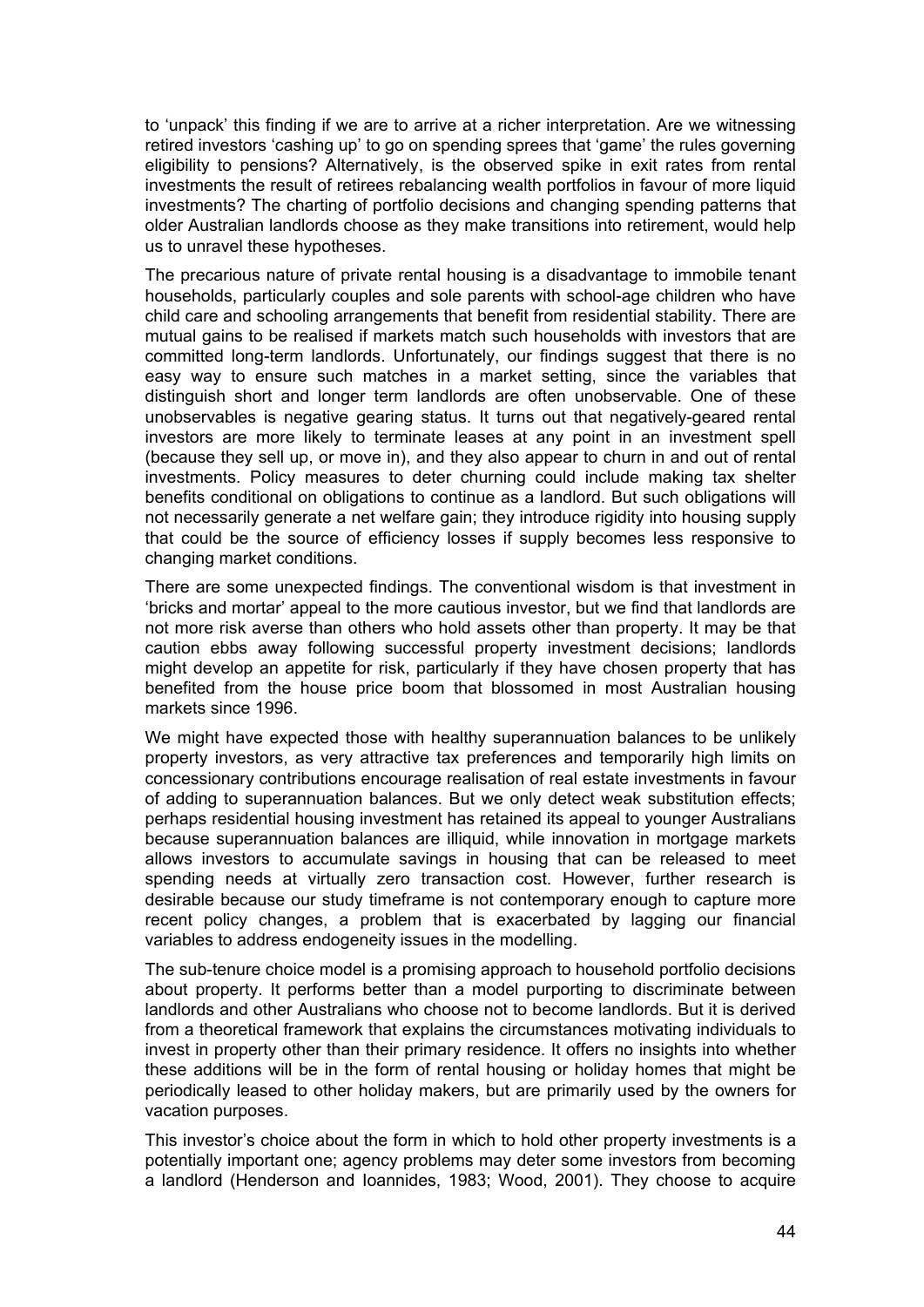<span id="page-51-0"></span>holiday homes instead. But this phenomenon has impacts on housing supply. There are indirect effects because the acquisition of holiday homes—typically in rural areas—can push prices up and contribute to housing affordability problems for local residents. There are direct effects because potential additions to the stock of private rental housing are lost. We know little about these decisions, even though we estimate that 55 per cent of Australians who own one or more properties other than their principal place of residence report no rental income.<sup>[25](#page-51-0)</sup> Their policy relevance warrants further investigation. This high proportion of holiday homes might offer an explanation for the relatively low percentage of negatively-geared investors in our sample as compared to that reported by the Australian Taxation Office. It could be that many of these holiday home owners receive small amounts of income by leasing out their properties for short periods to holiday makers, but because these amounts are so small they do not report them in the HILDA Survey. On the other hand, there are tax shelter advantages from reporting the rental income when the second property owners have purchased using mortgages.

 $\overline{a}$ 

 $^{25}$  This includes a small number of people who rent their principal place of residence as tenants but who own another property.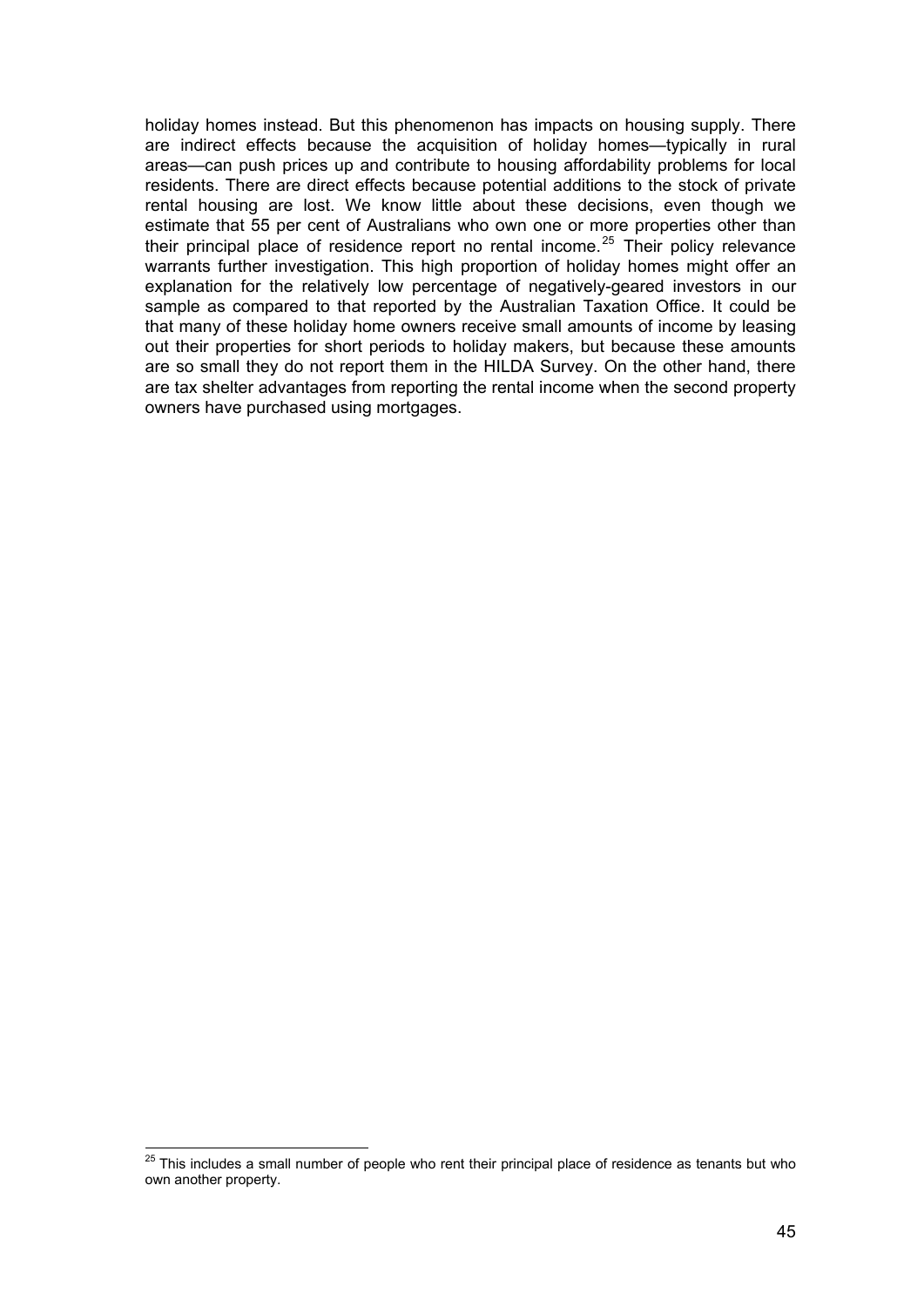### <span id="page-52-0"></span>**REFERENCES**

- Australian Bureau of Statistics (2008), *Consumer Price Index, Australia*, Time Series Spreadsheet, Catalogue No. 6401.0, Available: http://www.abs.gov.au/AUSSTATS/abs@.nsf/DetailsPage/6401.0Marper cent202008?OpenDocument (accessed 16/05/08)
- Australian Taxation Office (2009a), *Tax Return for Individuals 2009 (Supplementary Section)*, Available: www.ato.gov.au
- Australian Taxation Office (2009b), *Taxation Statistics 2006–07*, available: www.ato.gov.au
- Babcock, B. and Browett, M. (1991), 'The Responsiveness of the Private Rental Sector in Australia to Changes in Commonwealth Taxation Policy', *Housing Studies*, 6(3), 182–192.
- Benjamin, J. D., Lusht, K. M. and Shilling, J. D. (1998), 'What Do Rental Contracts Reveal About Adverse Selection and Moral Hazard in Rental Housing Markets?', *Real Estate Economics*, 26(2), 309–329.
- Borooah, V.K. (2002), *Logit and Probit: Ordered and Multinomial Models*, Sage University Papers Series on Quantitative Applications in the Social Sciences, 07–138, Thousand Oaks, Sage, California.
- Bourassa, S.C. (1995), 'A Model of Housing Tenure Choice in Australia', *Journal of Urban Economics*,. 37, 161–175.
- Bourassa, S.C. (1996), 'Measuring the Affordability of Home Ownership', *Urban Studies*, 33(10), 1867–1877.
- Bourassa, S.C. and Yin, M. (2006), 'Housing Tenure Choice in Australia and the United States: Impacts of Alternative Subsidy Policies', *Real Estate Economics*; 34, 303–328.
- Clark, T.E. (1995), 'Rents and Prices of Housing across Areas of the United States: A Cross-Section Examination of the Present Value Model', *Regional Science and Urban Economics*, 25, 237–247.
- Glaeser E. L. and Gyourko, J. (2003), 'The Impact of Building Restrictions on Housing Affordability', *Federal Reserve Bank of New York Economic Policy Review*.
- Glaeser, E. L. and Ward, B. A. (2006), *The Causes and Consequences of Land Use Regulation), Evidence from Greater Boston*, Working Paper 12601, National Bureau of Economic Research.
- Green, R.K. (1997), 'Follow the Leader: How Changes in Residential and Nonresidential Investment Predict Changes in GDP', *Real Estate Economics*, 25(2), 253–270.
- Hendershott, P.H., Ong, R., Wood, G.A. and Flatau, P. (2009), 'Marital History and Home Ownership: Evidence from Australia', *Journal of Housing Economics*, 18(1), 13–24.
- Henderson, J.V. and Ioannides, Y.M. (1983), 'A Model of Housing Tenure Choice', *American Economic Review*, 73(1), 98–113.
- Henderson, J.V. and Ioannides, Y.M. (1987), 'Owner Occupancy: Investment vs Consumption Demand', *Journal of Urban Economics*, 21, 228–241.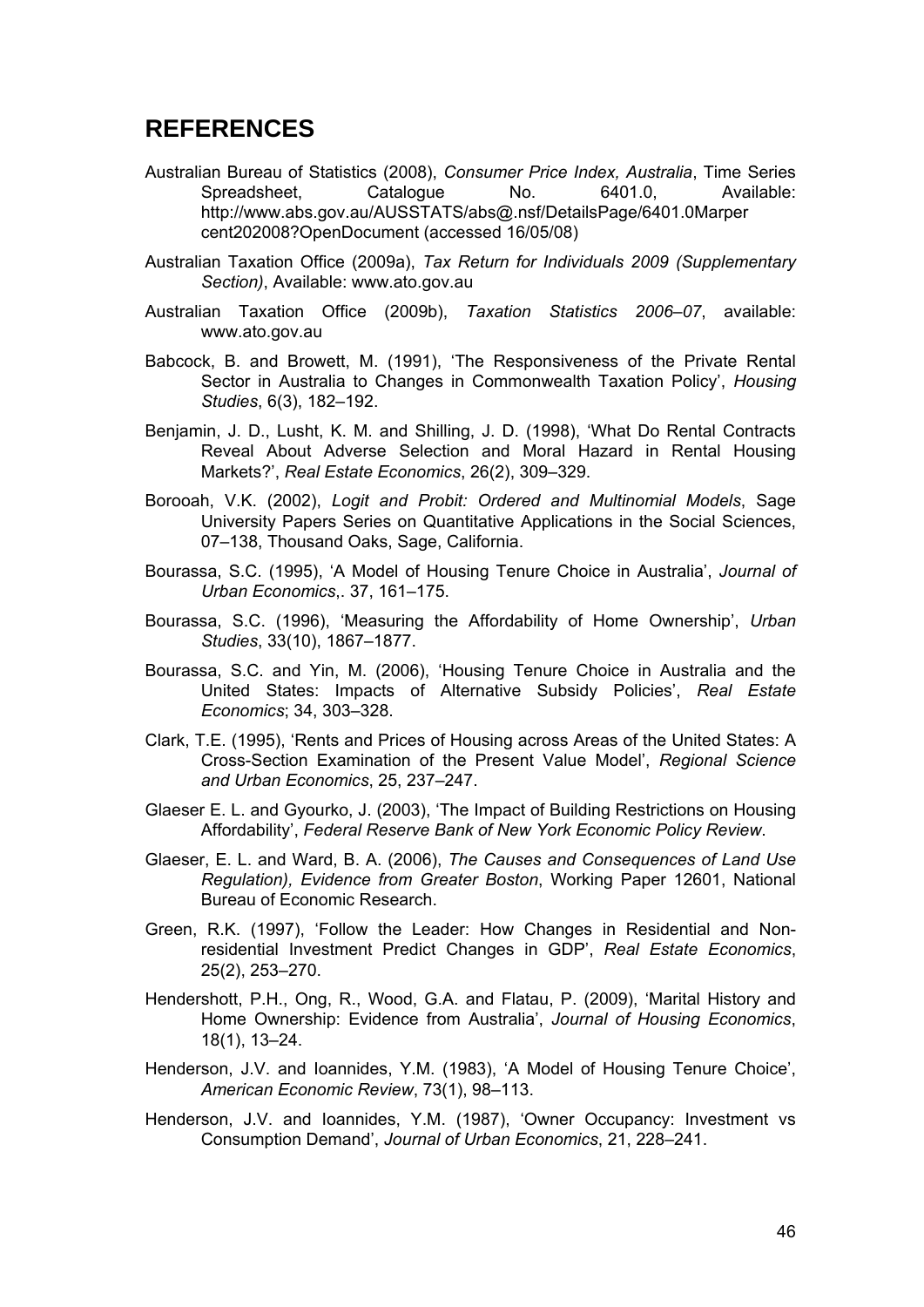- Ihlanfeldt, K. R. (2004), 'Exclusionary Land-use Regulations within Suburban Communities), A Review of the Evidence and Policy Prescriptions'. *Urban Studies*, (41)(2), 261–283.
- Ioannides, Y.M. and Rosenthal, S.S. (1994), 'Estimating the Consumption and Investment Demands for Housing and their Effect on Housing Tenure Status', *The Review of Economics and Statistics*, 76 (1), 127–141.
- Kemp, P.A. and Rhodes, D. (1997), 'The Motivations and Attitudes to Letting of Private Landlords in Scotland', *Journal of Property Research*, 14, 117–132.
- Kennedy, P. (2003), *A Guide to Econometrics*, Fifth Edition, The MIT Press, Cambridge Massachusetts.
- King, M.A. and Leape, J.I. (1998), 'Wealth and Portfolio Composition: Theory and Evidence', *Journal of Public Economics*, 69, 155–193.
- Kohler, M. and A. Rossiter (2005), *Property Owners in Australia: Snapshot Research*, Discussion Paper 2005–03, Reserve Bank of Australia.
- Miceli, T.J. (1989), 'Housing Rental Contracts and Adverse Selection with an application to the Rent-Own Decision', *AREUEA Journal*, 17(4), 403–421.
- Norman, E.J., Sirmans, G.S. and Benjamin, J.D. (1995), 'The Historical Environment of Real Estate Returns', *Journal of Real Estate Portfolio Management*, 1, 1– 24.
- O'Dwyer, L. (1999), 'Housing Inheritance and the Private Rental Sector in Australia', *Housing Studies*, 14(6), 755–776.
- Ong, R., Wood, G.A. and Winter, I. (2009), 'What Impact Will the National Rental Affordability Scheme Have Upon Housing Affordability?', *HousingWorks* 7(1), 38–40.
- Pindyck, R.S. and Rubinfeld, D.L. (1998), *Econometric Models and Economic Forecasts*, 4th edition, Irwin McGraw-Hill, Boston.
- Real Estate Institute of Australia (2008a), *REMF1—Quarterly Median House Prices, All Capital Cities from March 1980*, Real Estate Institute of Australia, Canberra.
- Real Estate Institute of Australia (2008b), *REMF5—Quarterly Median House Rents, All Capital Cities from March 1982*, Real Estate Institute of Australia, Canberra.
- Sanger, G.C., Sirmans, C.F. and Turnbull, G.K. (1990), 'The Effects of Tax Reform on Real Estate: Some Empirical Results', *Land Economics*, 66(4), 409–424.
- Seelig, T., Thompson, A., Burke, T., Pinnegar, S., McNelis, S. and Morris, A. (2009), *Understanding What Motivates Households to Become and Remain Investors in the Private Rental Market*, Final Report Series of the Australian Housing and Urban Research Institute, AHURI, Melbourne.
- Shroder, M. (2001), 'What Makes a Landlord? Ownership of Real Estate by US Households', *Urban Studies*, 38(7), 1069–1081.
- Wood, G. (2001), 'Are There Tax Arbitrage Opportunities In Private Rental Housing Markets?', *Journal of Housing Economics*, 10, 1–20.
- Wood, G. A. (2002), 'Taxation, Subsidies and Housing Markets', in A. O'Sullivan and K. Gibb (eds), *Housing Economics and Public Policy*, Blackwell Publishing, Oxford: 110–134.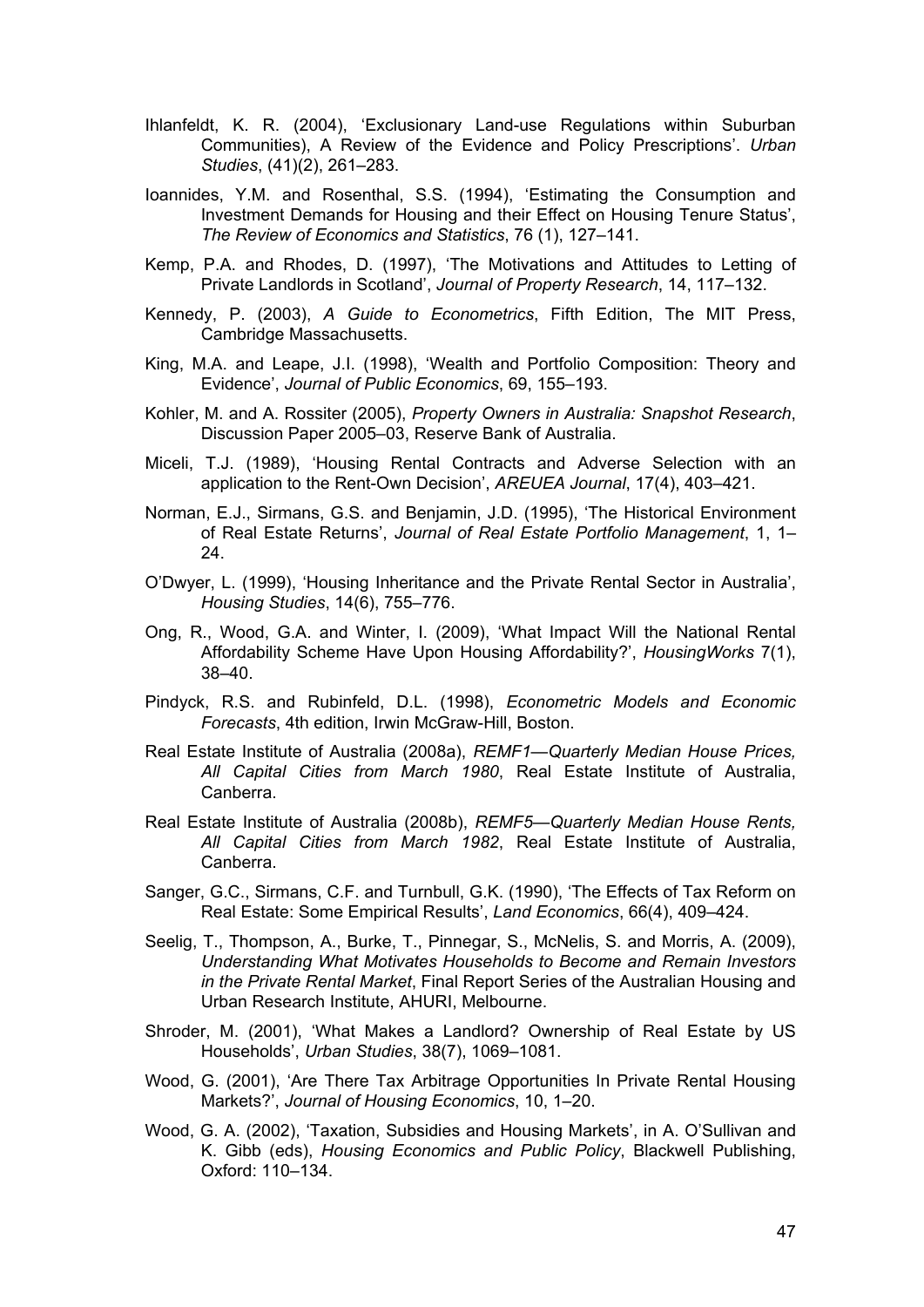- Wood, G. and Ong, R. (2008), *Redesigning AHURI's Australian Housing Market Microsimulation Model*, Report, November, AHURI, Melbourne.
- Wood, G. and Ong, R. (2009), *The Dynamics of Housing Affordability: Movements In and Out of Housing Affordability Stress 2001-2006*, Final Report Series of the Australian Housing and Urban Research Institute, AHURI, Melbourne.
- Wood, G. and Tu, Y. (2004), 'Are There Clientele Groups Among Investors In Rental Housing?', *Real Estate Economics*, 32(2), 413–36.
- Wood, G. and Watson, R. (2001), 'Marginal Suppliers, Taxation, and Rental Housing: Evidence from Microdata', *Journal of Housing Research*, 12(1), 91–114.
- Wood, G., Fry, T and Mihajilo, S. (2007), *Modelling Tenure and 'Buy-to-Let' in Australia A report contributing to Workstream 1 (Modelling Tenure)* as part of the 'Maintenance, Validation and Development of DCLG's Affordability Model', mimeo.
- Wood, G., Yates, J. and Reynold, M. (2006), 'Vacancy Rates and Low-rent Housing), A Panel Data Analysis', *Journal of Housing and the Built Environment*, 441– 458.
- Wulff, M, Dharmalingam, A., Reynolds, M. and Yates, J. (2009), *Australia's Private Rental Market: Changes (2001–2006) in the Supply of, and Demand for, Low Rent Dwellings*, Australian Housing and Urban Research Institute Positioning Paper Series, AHURI, Melbourne.
- Yates, J. and Wulff, M. (2000), 'Whither Low Cost Private Rental Housing?', *Urban Policy and Research*, 18(1), 45–64.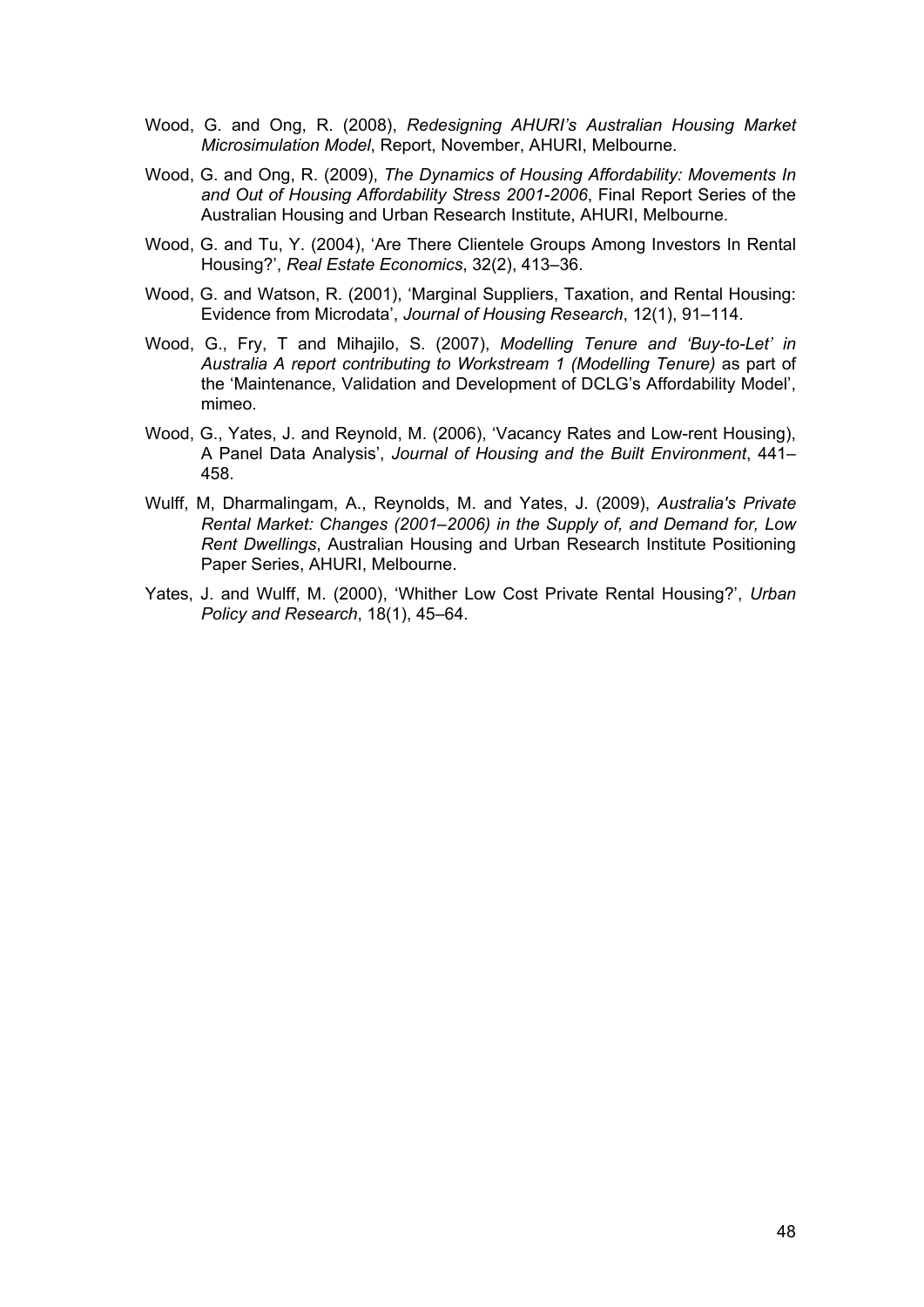### <span id="page-55-0"></span>**APPENDIX**

### **Appendix 1: Formal Description of Investors' User Cost of Capital**

A rental investor's user cost of capital is the investor's after-tax economic costs as a per cent of property value, taking into account after-tax interest on debt, the after-tax return sacrificed on the investor's equity stake in the rental property investment, aftertax capital gains, operating costs of providing accommodation such as meeting rates and utility charges, repairs, property management fees and land taxes, and transaction costs.

This is computed using the AHURI-3M housing market microsimulation model (see Wood and Ong 2008 for details). In the survival models, we estimate the impact of landlords' user cost in 2002 on the probability of retaining their rental investment in 2006. In the propensity models, we estimate the impact of user cost in 2006 on the propensity to invest in rental housing in the same year, assuming that operating and stamp duties are zero as these cannot be observed for non-investors.

The formal description of investors' user cost of capital based on Wood and Ong's (2008) derivation is presented below. In the propensity model, the variables *v* (operating costs) and *s* (stamp duties) are assumed to be zero.

$$
UC = \frac{i + v}{(1 - \phi)} - CAP + AMORT \times (CAPTAX + TRANSCOST)
$$
 (1)

*where* 

*v* =  $m + t_p + t_l(1 - \lambda_s) + b\lambda_s$ , assumed to be zero in the propensity model

$$
CAP = \frac{\pi_h - d}{\left(1 - t_y\right)\left(1 - \phi\right)}
$$

$$
AMORT = \frac{\delta}{\left(1 - t_y\right)\left(e^{\delta T} - 1\right)\left(1 - \phi\right)}
$$

$$
CAPTAX = \frac{1}{2} t_{y} \left[ (1 - \beta) e^{\pi_{h} T} - (1 + s) \right] e^{-kT}
$$

 $TRANSCOST = s + Be^{ST}$ 

*i* = interest rate

 $\phi$  = agency costs as a proportion of gross rent, assumed to be 11 per cent

 $t_{\rm v}$  = MITR (weighted average of partners of income unit in the case of couples)

*m* = maintenance costs as a fraction of asset price

 $t_p$  = property taxes as a fraction of asset price

 $t<sub>l</sub>$  = land tax rate (applied to land value)

 $\lambda_s$  = the ratio of the building value to the asset price

 $t_L$ (1- $\lambda_s$ ) = land tax as a fraction of asset attributable to land value

*b =* building insurance premium rate (applied to building value)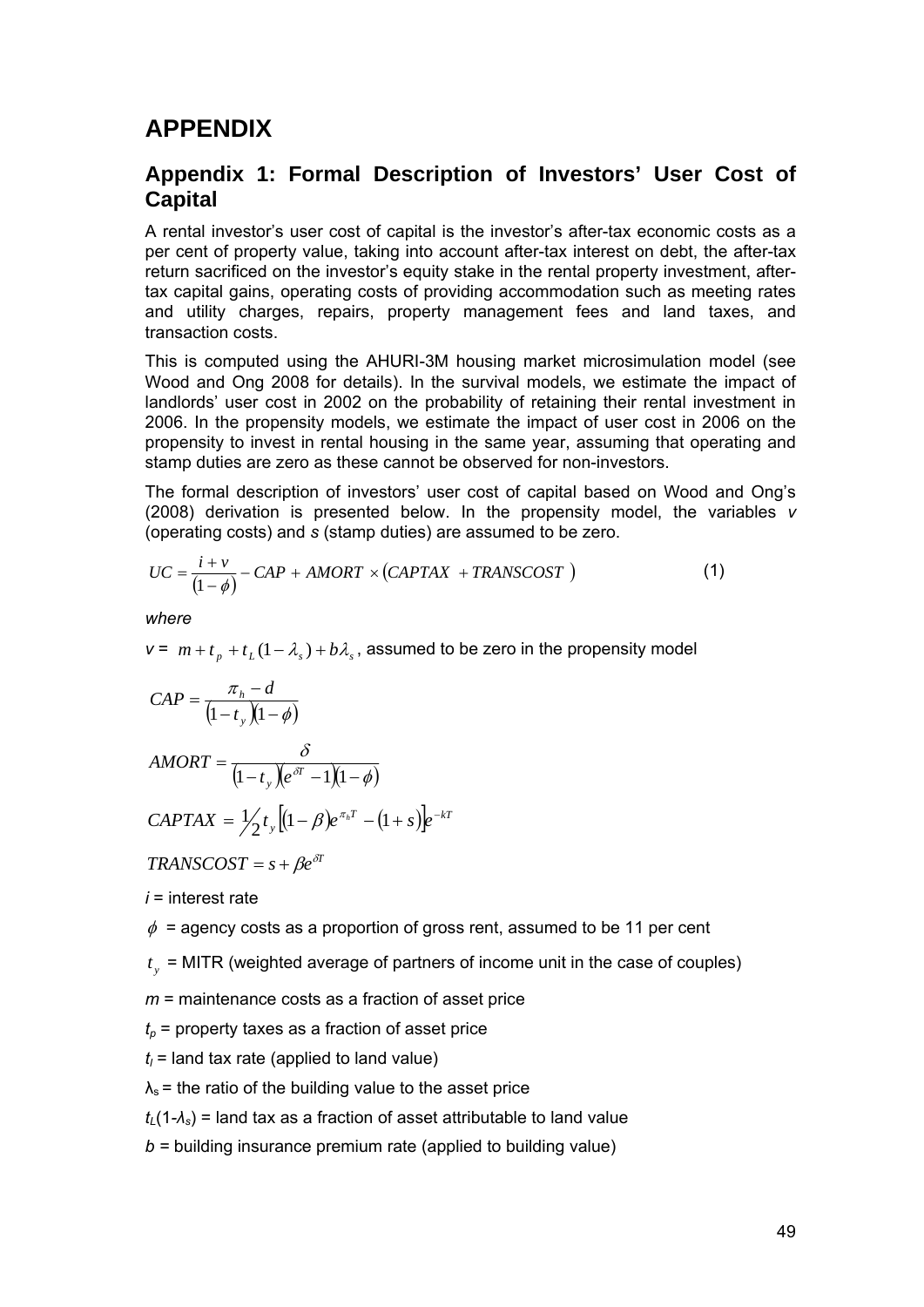$\pi_h$  = house price appreciation rate, assumed to be 3.5 per cent

*d* = rate of economic depreciation (excluding fittings), assumed to be 1.4 per cent

 $\delta = \pi_h - (d + k)$ 

*T* = holding period

 $\beta$  = brokerage fees as a fraction of asset price, assumed to be 3.5 per cent

*s* = stamp duties as a fraction of asset price, assumed to be zero in the propensity model

$$
k = \left(1 - t_{y}\right)\dot{\mathbf{i}}
$$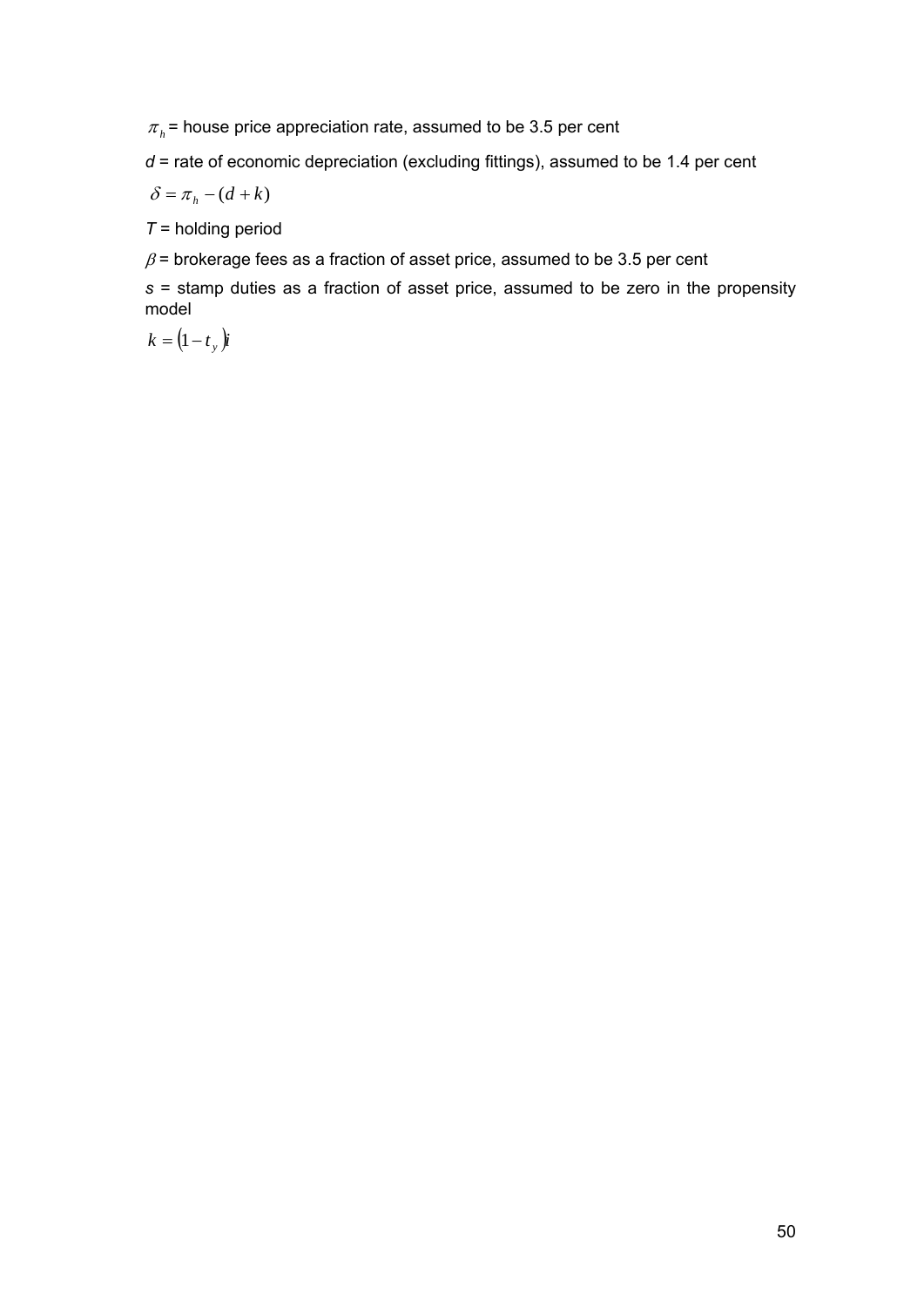|                      | Mean (\$'000)           |            |              | <b>Composition of wealth based on</b> |            |              | Per cent that have non-zero levels of wealth and |            |               |
|----------------------|-------------------------|------------|--------------|---------------------------------------|------------|--------------|--------------------------------------------------|------------|---------------|
|                      | <i><b>Investors</b></i> | Other home | <b>Other</b> | <i><b>Investors</b></i>               | Other home | <b>Other</b> | <i><b>Investors</b></i>                          | Other home | Other renters |
| Wealth               |                         |            |              |                                       |            |              |                                                  |            |               |
| Primary home         | 313.6                   | 279.1      | 0.0          | 28.3                                  | 51.8       | 0.0          | 85.9                                             | 100.0      | 0.0           |
| Other property       | 319.4                   | 5.9        | 1.7          | 28.8                                  | 1.1        | 1.8          | 100.0                                            | 2.2        | 0.7           |
| Equity investments   | 82.2                    | 42.6       | 11.1         | 7.4                                   | 7.9        | 12.1         | 70.5                                             | 52.4       | 25.9          |
| Cash investments     | 8.8                     | 2.6        | 0.7          | 0.8                                   | 0.5        | 0.8          | 7.9                                              | 4.0        | 1.5           |
| <b>Trust funds</b>   | 14.1                    | 8.5        | 3.2          | 1.3                                   | 1.6        | 3.4          | 10.8                                             | 4.4        | 2.7           |
| <b>Bank accounts</b> | 43.0                    | 24.3       | 11.4         | 3.9                                   | 4.5        | 12.4         | 97.7                                             | 98.4       | 97.3          |
| Life insurance       | 13.7                    | 5.3        | 2.3          | 1.2                                   | 1.0        | 2.5          | 18.5                                             | 12.7       | 6.9           |
| Superannuation       | 167.9                   | 100.1      | 29.7         | 15.1                                  | 18.6       | 32.3         | 92.5                                             | 80.5       | 74.4          |
| <b>Business</b>      | 111.4                   | 46.1       | 19.6         | 10.0                                  | 8.6        | 21.3         | 25.1                                             | 14.7       | 8.3           |
| Vehicle              | 25.9                    | 20.6       | 10.2         | 2.3                                   | 3.8        | 11.1         | 97.5                                             | 95.8       | 84.1          |
| Collectables         | 8.8                     | 3.3        | 2.0          | 0.8                                   | 0.6        | 2.2          | 19.1                                             | 15.6       | 12.4          |
| <b>Total wealth</b>  | 1108.8                  | 538.4      | 92.0         | 100.0                                 | 100.0      | 100.0        | 100.0                                            | 100.0      | 99.7          |
| <b>Debt</b>          |                         |            |              |                                       |            |              |                                                  |            |               |
| Primary home         | 67.8                    | 52.3       | 0.0          | 39.6                                  | 74.5       | 0.0          | 44.0                                             | 50.6       | 0.0           |
| Other property       | 71.8                    | 1.5        | 0.6          | 41.9                                  | 2.2        | 4.5          | 48.6                                             | 1.1        | 0.6           |
| <b>Business</b>      | 13.6                    | 7.3        | 5.1          | 7.9                                   | 10.4       | 36.8         | 8.9                                              | 6.2        | 3.6           |
| Credit card          | 0.9                     | 0.9        | 1.1          | 0.5                                   | 1.3        | 7.9          | 26.6                                             | 29.5       | 36.8          |
| <b>HECS</b>          | 0.8                     | 0.9        | 1.7          | 0.5                                   | 1.2        | 12.4         | 12.9                                             | 8.9        | 19.7          |
| Other                | 16.4                    | 7.2        | 5.3          | 9.6                                   | 10.3       | 38.4         | 36.3                                             | 28.4       | 43.3          |
| <b>Total debt</b>    | 171.3                   | 70.2       | 13.8         | 100.0                                 | 100.0      | 100.0        | 76.8                                             | 65.8       | 63.4          |
| Net wealth           | 937.5                   | 468.2      | 78.2         |                                       |            |              |                                                  |            |               |

### **Appendix 2: Wealth and Debt Profile of Investors and Other Australians, 2002 Table A 1: Income unit wealth and debt of investors and other Australians, 2002**

<span id="page-57-0"></span>Source: Authors' own calculations from the 2002 HILDA Survey.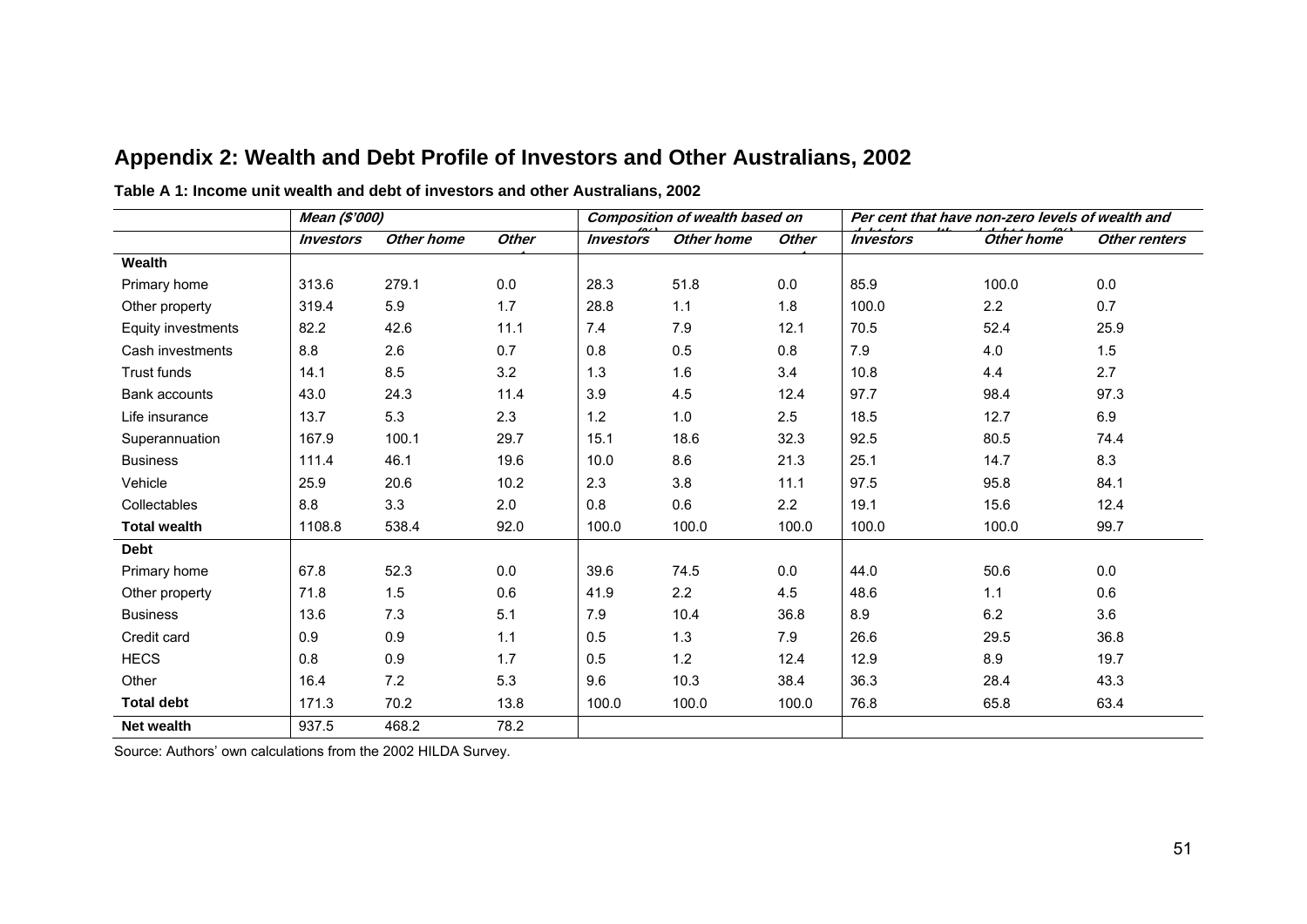### <span id="page-58-0"></span>**Appendix 3: Proportion of Negatively-geared Investors, by Alternative Data Sources**

As noted in the main body of the report, negatively-geared investors are more likely to attrit from the sample. If investors with records in waves 2 or 6 were used to calculate the proportions negatively-geared, the proportions negatively geared would be 33.3 per cent (27.1%) in 2006 (2002).

In the HILDA Survey, persons who reported that they were landlords were asked the following question: '*What was the total amount of income you received from renting properties during the last financial year after expenses were deducted? Your share only. Please exclude rent already included in business income.'* In the rent section in tax return forms, individuals are asked to report their 'gross rent', 'interest deductions', 'capital works deductions' and 'other rental deductions' to derive net rent (Australian Taxation Office 2009a).

The questions on net rental income from the two sources do not appear to differ much. Yet there is a large discrepancy between the proportion of investors who are negatively geared in the HILDA Survey and Australian Taxation Office statistics. In the HILDA Survey, 33.3 per cent (27.1%) were negatively geared in 2006 (2002). However, according to Tax Office statistics, 67.9 per cent of investors were negatively geared in 2006 (Australian Taxation Office 2009b).

Reassuringly, the estimates produced from the HILDA Survey are broadly in line with estimates from other microdata released by the Australian Bureau of Statistics. For example, Wood and Watson (2001) estimated that 27.9 per cent of rental investors were negatively geared from the 1993 Rental Investors Survey. Calculations from the Income and Housing Cost Surveys reveal that 43.7 per cent (47.6%) of rental investors were negative geared in 2002 (2005). Estimates from all these surveys point to under half of rental investors being negatively geared, much lower than the twothirds estimated from Tax Office statistics.

We offer some suggestions as to why the proportions estimated from the HILDA Survey and other microdata appear to diverge so widely from proportions computed from the Australian Taxation Office statistics:

- $\rightarrow$  Individual landlords with no tax liabilities (for example, non-working partners that share ownership of a rental property) who do not file tax returns are not included in the ATO figures, but will show up in the HILDA and ABS samples.
- $\rightarrow$  A considerable number of Australians (we estimate 921,000) own second homes that generate no rental income according to the 2006 HILDA survey. These second homes may be spasmodically leased (say to friends and relatives), and incomes are so insignificant or irregular that they fail to be reported in ABS and HILDA surveys. But owners nevertheless declare these incomes in tax returns because it allows them to deduct mortgage interest, repairs and so on from taxable income.
- $\rightarrow$  Finally, there is always the possibility that taxpayers exaggerate deductions in tax returns, and fail to take into account certain costs (such as depreciation on fixtures and fitting) when reporting net rental income in HILDA and ABS surveys.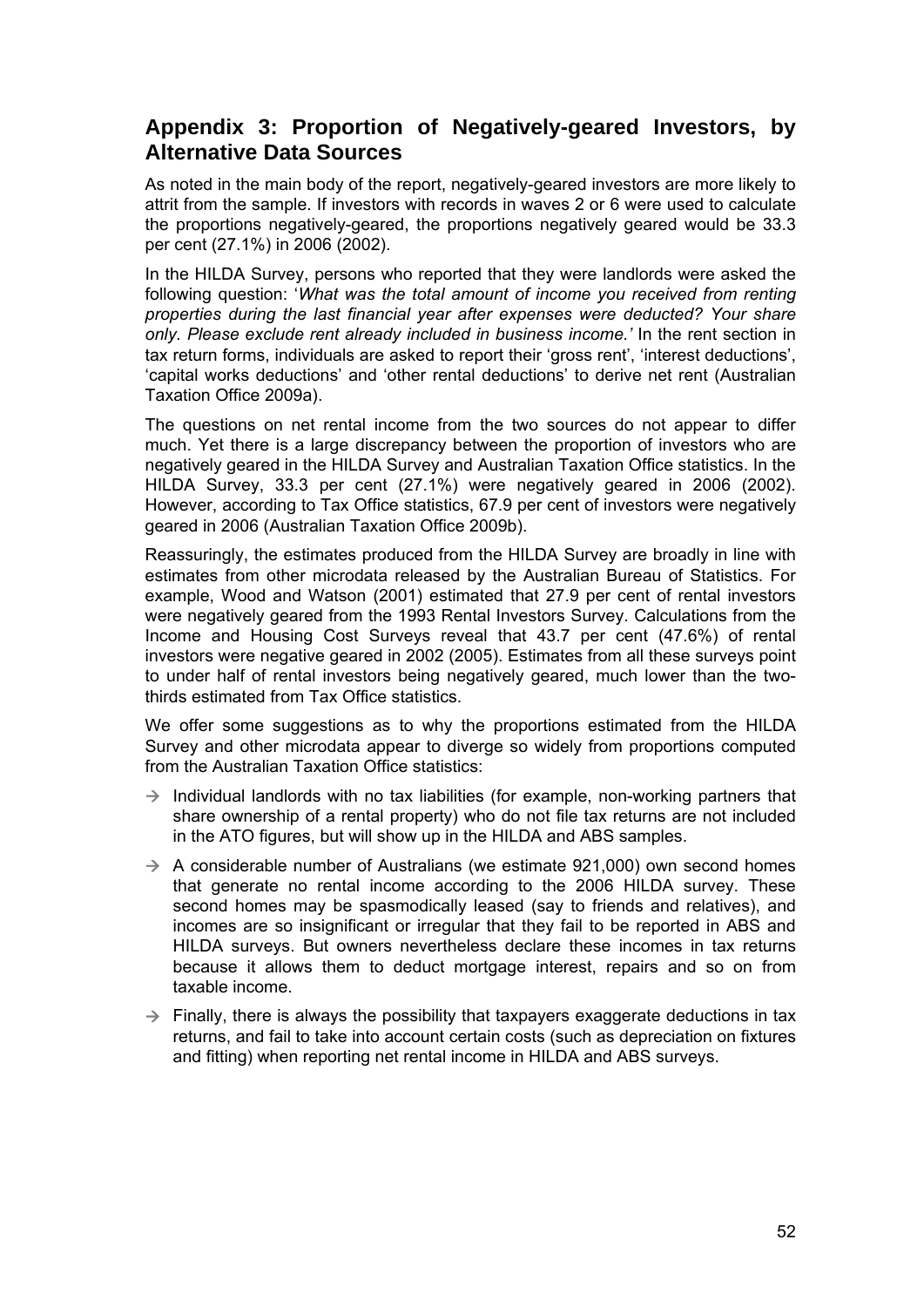### <span id="page-59-0"></span>**Appendix 4: Impact of Quarantining Negative Gearing on Rents in the Private Rental Housing Market**

The negative gearing estimates from the HILDA Survey have their policy simulation uses because it can be used to estimate the effects of changes to various policy parameters. Upon quarantining negative gearing in the sample of landlords from wave 6, we find that landlords' mean after-tax economic cost would rise from 9.04 per cent to 9.09 per cent. This represents a small proportionate increase of 0.55 per cent in user cost [(9.09–9.04)/9.04 x 100%]. If this is passed on to the market rental rate, then private renters' rents would rise by 0.55 per cent on average. The typical private renter paying \$9,410 in annual rent would experience an increase in rent to \$9,462, an annual increase of only \$52, or \$1 per week. Eligible private renters would find that their Commonwealth Rent Assistance entitlement has increased from \$851 to \$854 to partially offset this rise in rents.

This small increase in rents paid by private renters reflects the minority status of negatively-geared investors in the HILDA sample. Note also that quarantining deduction of losses does not prevent their eventual deduction from taxable income; it delays their deduction until positive rental income is generated. It is therefore a less draconian measure than one preventing deduction of mortgage interest (and other costs) at any time.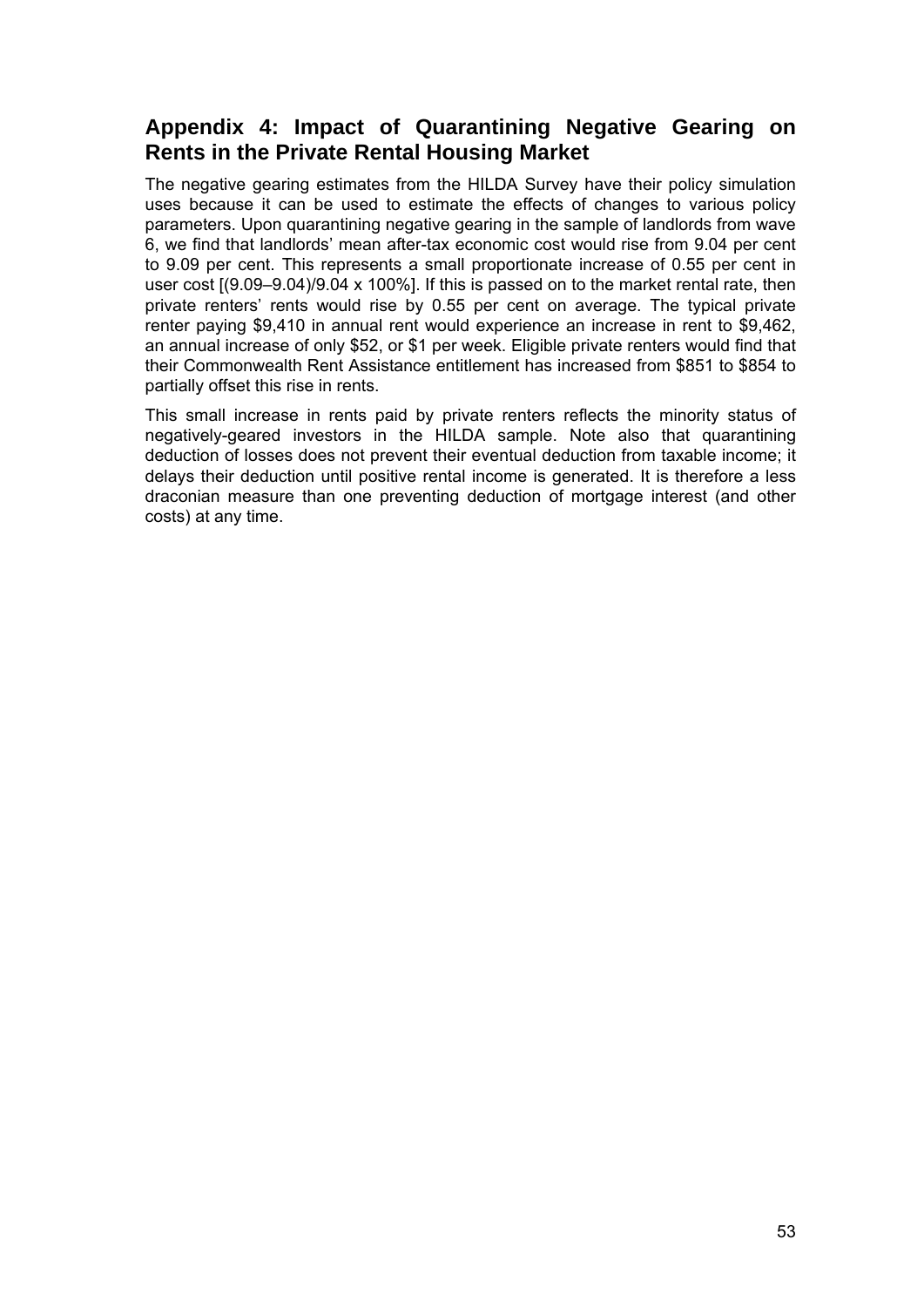### <span id="page-60-0"></span>**Appendix 5: Impact of an Upfront Grant on Landlords' Probability of Retaining Rental Investments**

To further illustrate the importance of financial drivers, we conduct a simulation of an upfront grant policy along the lines of that now offered by the Federal Government to landlords under the National Rental Affordability Scheme (NRAS). The NRAS provides a \$6,000 tax credit (grant, if to a non-income taxpaying organisation) per new dwelling constructed, each year, for 10 years, plus \$2,000 cash or an in-kind contribution from the relevant state or territory government. The NRAS seeks to stimulate the supply of private rental stock through the construction of 50,000 new dwellings for private rental households between July 2008 and June 2012. Landlords receiving the grant are required to rent out their dwellings for 20 per cent below the market rent while in receipt of NRAS allocations (Ong, Wood and Winter, 2009).

There are 543 landlords in our sample, representing 603,285 landlords in the Australian population. We assume that the upfront grant will be randomly assigned to 50,000 landlords in return for renting out their existing dwellings at 20 per cent below the market rent. The program is then designed to help retain affordable rental housing. Hence, it is assumed that the scheme will randomly allocate an upfront grant of \$8,000 to one in every 12 landlords (50,000/603,285 = 1/12). This results in the grant being allocated to 45 (1/12 or 8% of the sample) randomly assigned landlords.

The provision of an upfront grant as proposed in this simulation will have a two-fold impact on landlords receiving the grant. First, it will lower user cost for these landlords. Second, it will also lower gross rental yield for these landlords as they will be required to rent out their dwellings at 20 per cent lower than the rent they are charging. We find that average user cost among landlords receiving the grant fall from 6.7 per cent to 5.9 per cent and the average gross rental yield falls from 5 per cent to 4.7 per cent. For these landlords, the probability of retaining their rental properties through to 2006 will rise from 46.3 per cent to 54.2 per cent.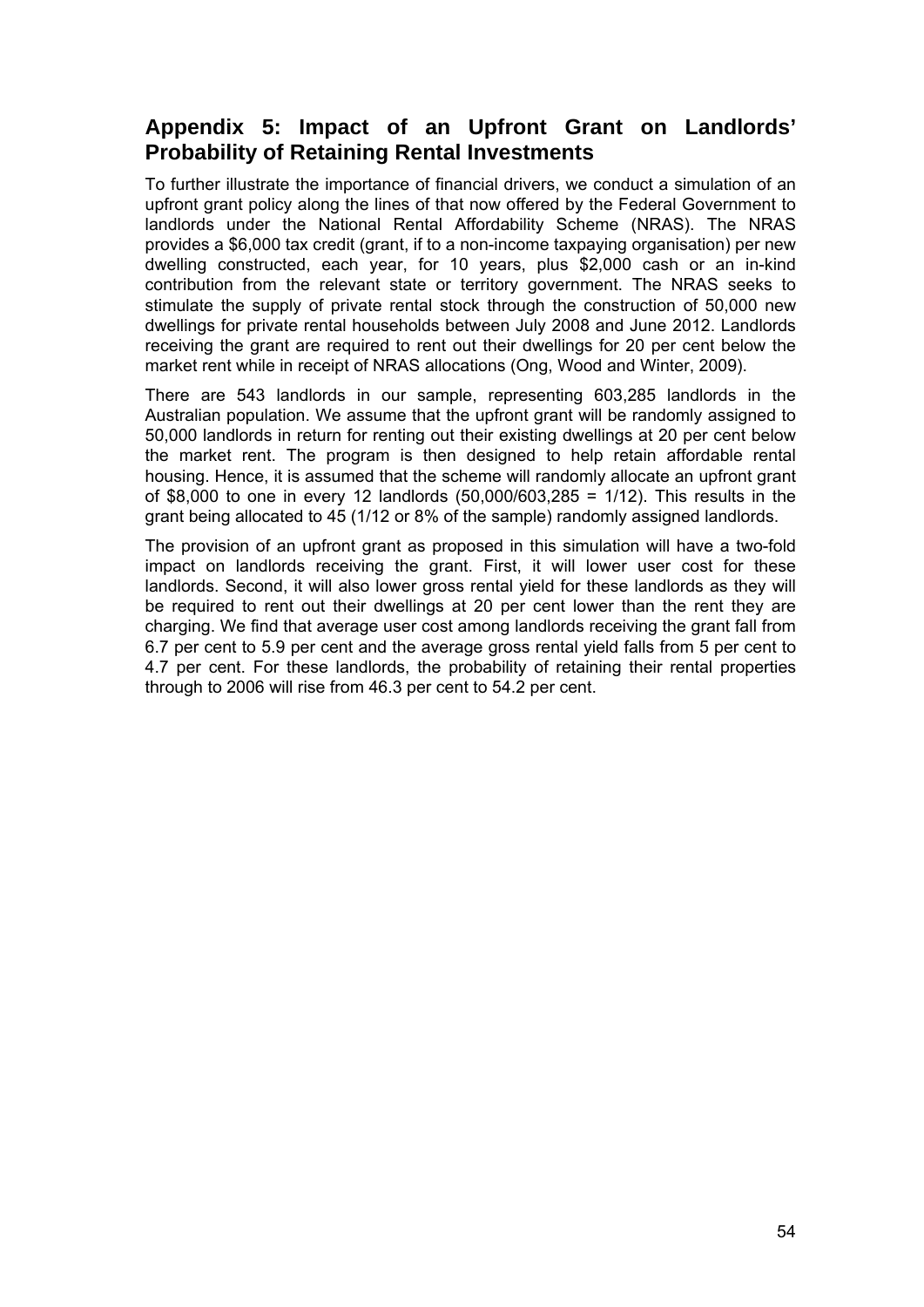### <span id="page-61-0"></span>**Appendix 6: Formal Description of Sub-tenure Choice Estimation Method**

Suppose that choice of housing sub-tenure is based on an index J (equal to the excess of investment demand over the consumption demand for housing), that depends on K factors including permanent income, marital status and so on. The values for individual i are  $X_{ik}$ , (k=1,...,K). The sub-tenure index can be written as:

$$
J_i = \sum_{k=1}^{K} \beta_k X_{ik} + \varepsilon_i = Z_i + \varepsilon_i
$$
 (2)

where  $\beta_{\scriptscriptstyle k}$  is the coefficient associated with the k<sup>th</sup> variable  $\beta_k$  is the coefficient associated with the  $k^{\textit{th}}$  var

The sub-tenure index is a latent variable—it is not observed. We do observe the subtenure categories in which individuals are observed as J exceeds a series of thresholds. Housing sub-tenure is determined by:

$$
Y_i = 1(\text{Re} nt), \Rightarrow -\infty < J_i < \delta_1
$$
  
\n
$$
Y_i = 2(Own1), \Rightarrow \delta_1 < J_i < \delta_2
$$
  
\n
$$
Y_i = 3(Own2), \Rightarrow \delta_2 < J_i < \infty
$$
\n(3)

The deltas are unknown parameters to be estimated alongside the betas. Give equation (1) the probabilities of  $Y_i$  taking the values 1, 2 and 3 are:

$$
Pr(Y_i = 1) = Pr(Z_i + \varepsilon_i < \delta_1) = Pr(\varepsilon_i < \delta_1 - Z_i)
$$
\n
$$
Pr(Y_i = 2) = Pr(\delta_1 < Z_i + \varepsilon_i < \delta_2) = Pr(\delta_1 - Z_i < \varepsilon_i < \delta_2 - Z_i)
$$
\n
$$
Pr(Y_i = 3) = Pr(Z_i + \varepsilon_i \ge \delta_2) = Pr(\varepsilon_i \ge \delta_2 - Z_i)
$$
\n
$$
(4)
$$

Each of the observations is treated as a single draw from a multinomial distribution that has three possible outcomes. Suppose that the HILDA sample reveals that  $N_1$  are renters,  $N_2$  are owner occupiers that own no other property and  $N_3$  are homeowners that own residential property other than their principal residence. The likelihood (L) of observing this pattern of ownership is the product of the probabilities of the individual observations

$$
L = [\Pr(Y_i = 1]^{N_1} [\Pr(Y_i = 2]^{N_2} [\Pr(Y_i = 3]^{N_3} [F(\delta_1 - Z_i)]^{N_1} [F(\delta_1 - Z_i) - F(\delta_2 - Z_i)]^{N_2} [1 - F(\delta_2 - Z_i)]^{N_3}
$$
(5)

 $F(x)$  is the cumulative probability distribution function of the error terms. Thus the probability that Z lies below or above the delta thresholds can be framed in terms of the probability that the error term lies below, above or between critical values that are linear combinations of the unknown deltas, betas and the predetermined explanatory variables that help determine sub-tenure choice. The difference between the ordered probit and logit models lie in the assumed distribution of the error term—in most applications in seems to make little difference. The beta and delta coefficients are chosen to maximise the L function in equation 4; the model is known as the proportional odds model because the odds ratio is assumed to be constant for all categories.